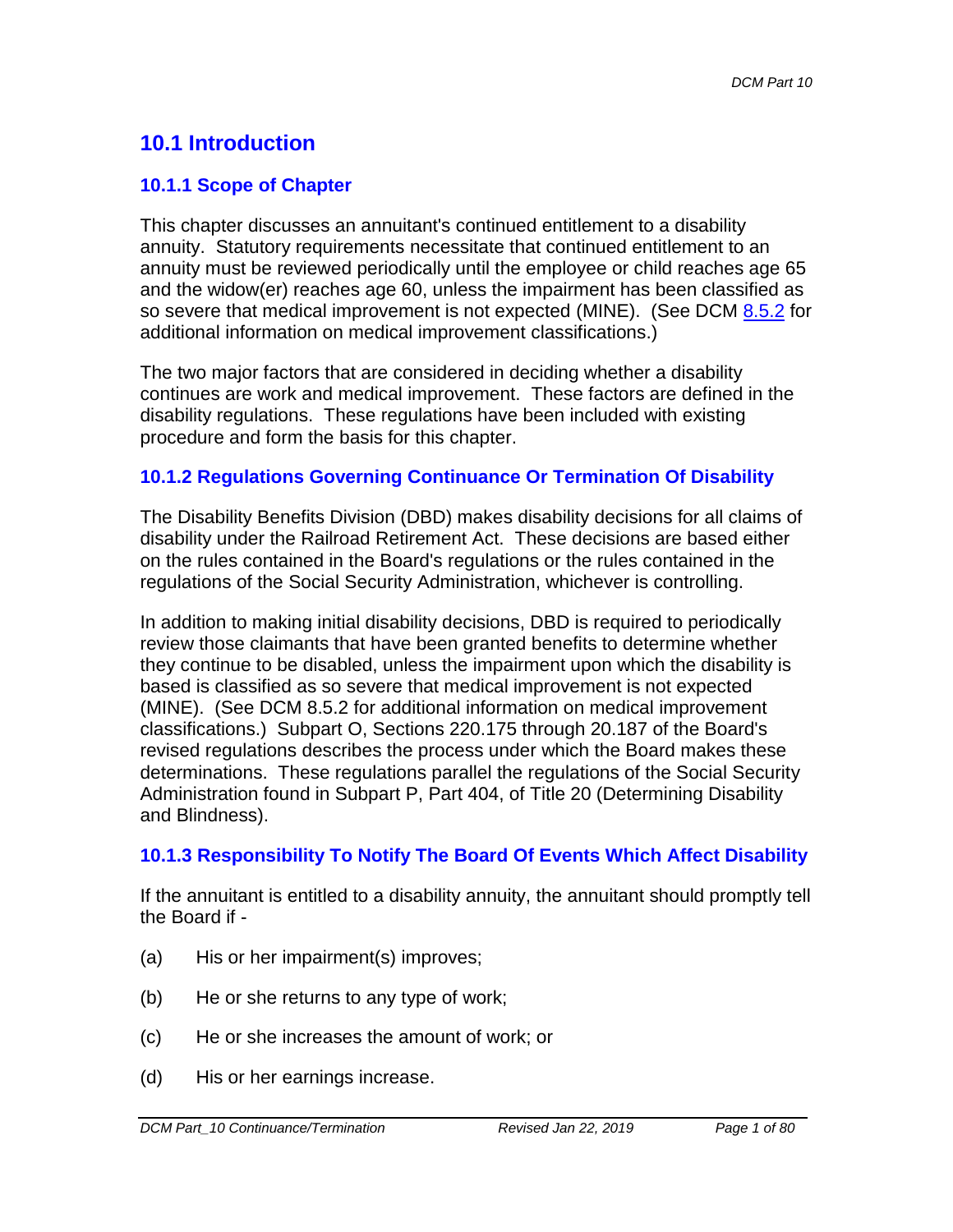# **10.1.4 Circumstances Which Raise A Question Of Continuing Disability**

Various situations occur which may indicate a need for a continuing disability investigation to determine whether an issue of continuing eligibility exists. Any one of the following situations warrants a continuing disability investigation.

- A. Disability Monitoring System DBD is required to conduct periodic reviews of an annuitant's continued entitlement to a disability until an employee or child reaches age 65 and until a widow(er) reaches age 60, unless the impairment upon which the disability is based is classified as so severe that medical improvement is not expected (MINE). (See DCM 8.5.2 for additional information on medical improvement classifications.) This requirement has led to the development of the disability monitoring system which includes the following four categories. (See DCM 8.5 Detailed Benefit Monitoring.)
	- Medical Improvement Expected (MIE) These are medical examination diary cases in which the individual's impairment(s) is expected to improve.
	- Medical Improvement Possible (MIP) Refers to a medical examination diary case in which medical improvement is possible.
	- Medical Improvement Not Expected (MINE) These are cases in which the individual's impairment is so severe that medical improvement is not likely.
	- Administrative Appeal These are any disability cases that were awarded on the basis of a decision by a hearings officer, the Board members or a Federal court.
- B. Third Party Reports A notice is received from someone, in a position to know, indicating one of the following:
	- The annuitant's physical or mental condition has improved, or;
	- The annuitant returned to work, or:
	- The annuitant is not following prescribed treatment, or;
	- The annuitant is failing to follow the provisions of the Social Security Act, the Railroad Retirement Act or Regulations.
- C. Earnings Involved Substantial earnings are reported to the annuitant's wage record.
- D. Return to Work The annuitant returns to work and successfully completes a trial work period.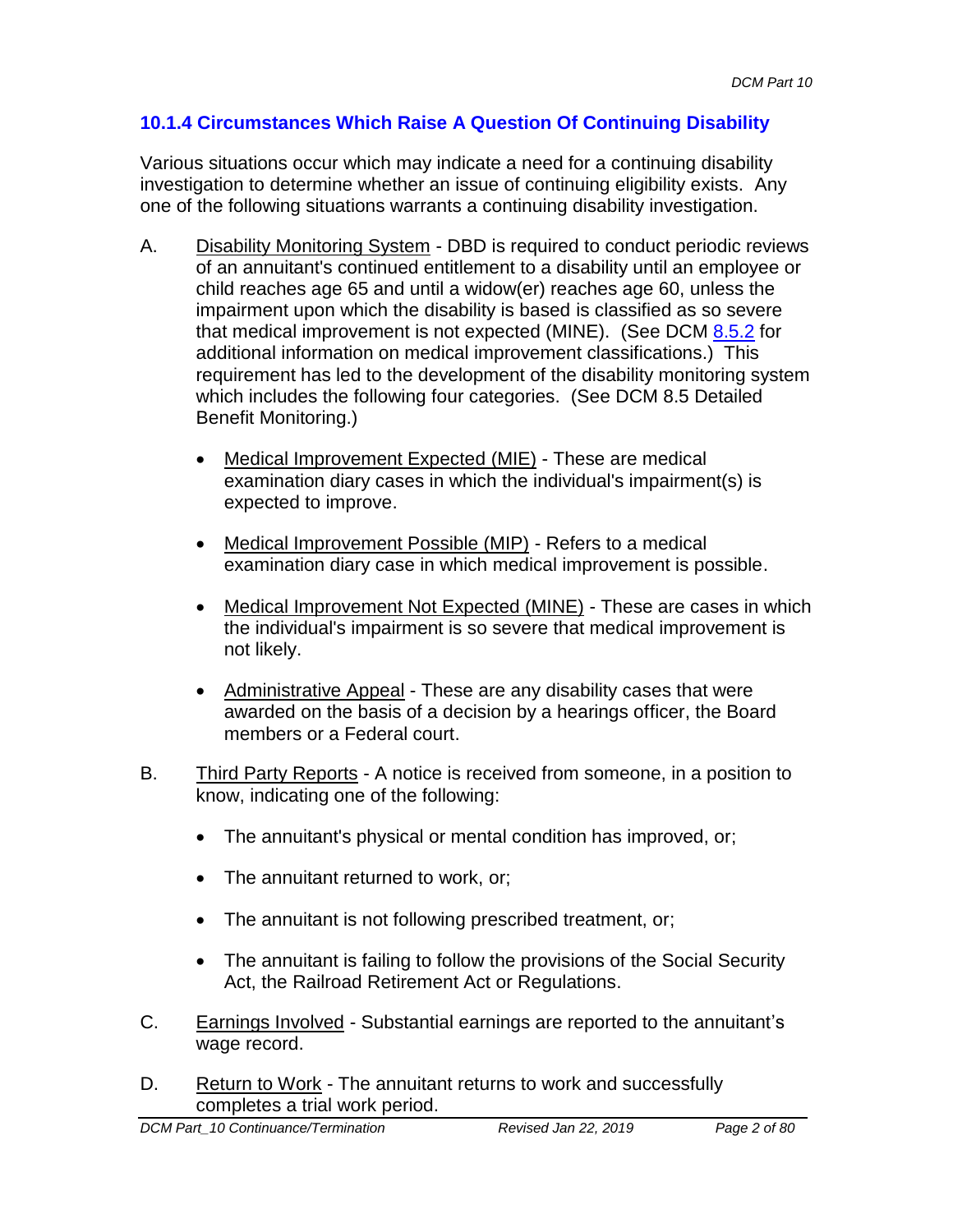- E. Annuitant Report The annuitant tells DBD that he or she has recovered from his or her disability or that he or she has returned to work.
- F. Current Medical Evidence Advances in medical technology or a change in vocational therapy requires current medical evidence to see if the annuitant's disability continues.
- G. State Vocational Rehabilitation Notice A State Vocational Rehabilitation Agency tells DBD that:
	- The services have been completed; or
	- The annuitant is now working; or
	- The annuitant is able to work.
- H. Questions Regarding Continuance Evidence DBD receives raises a question as to whether the annuitant's disability continues.

# **10.1.5 Suspension Of Disability Annuity (DA)**

- A. Non-Payment Months A D/A is not payable for any month in which an annuitant:
	- Works for a railroad or other employer in the RR industry; or,
	- Earns more than the current monthly disability earnings limit after deduction of disability related work expenses in employment or selfemployment of any type. See DCM 10.8 for an explanation of disability related work expenses. Refer to the chart in FOM 1125.5.2 for the monthly and annual earnings limits.

Examiners should immediately suspend payments upon receiving notice from the EE that he/she is currently doing any of the above events. If the report is from a third party, due process notification is required prior to suspension. However, no appeal rights should be given on the suspension notice.

**NOTE**: Payments should not be suspended when the annuitant is engaged in VISTA sponsored activity. Refer these cases to P&S.

B. Administrative Suspensions - D/A payments are to be suspended by DBD if the annuitant fails to report for a medical examination scheduled by DBD for policing purposes.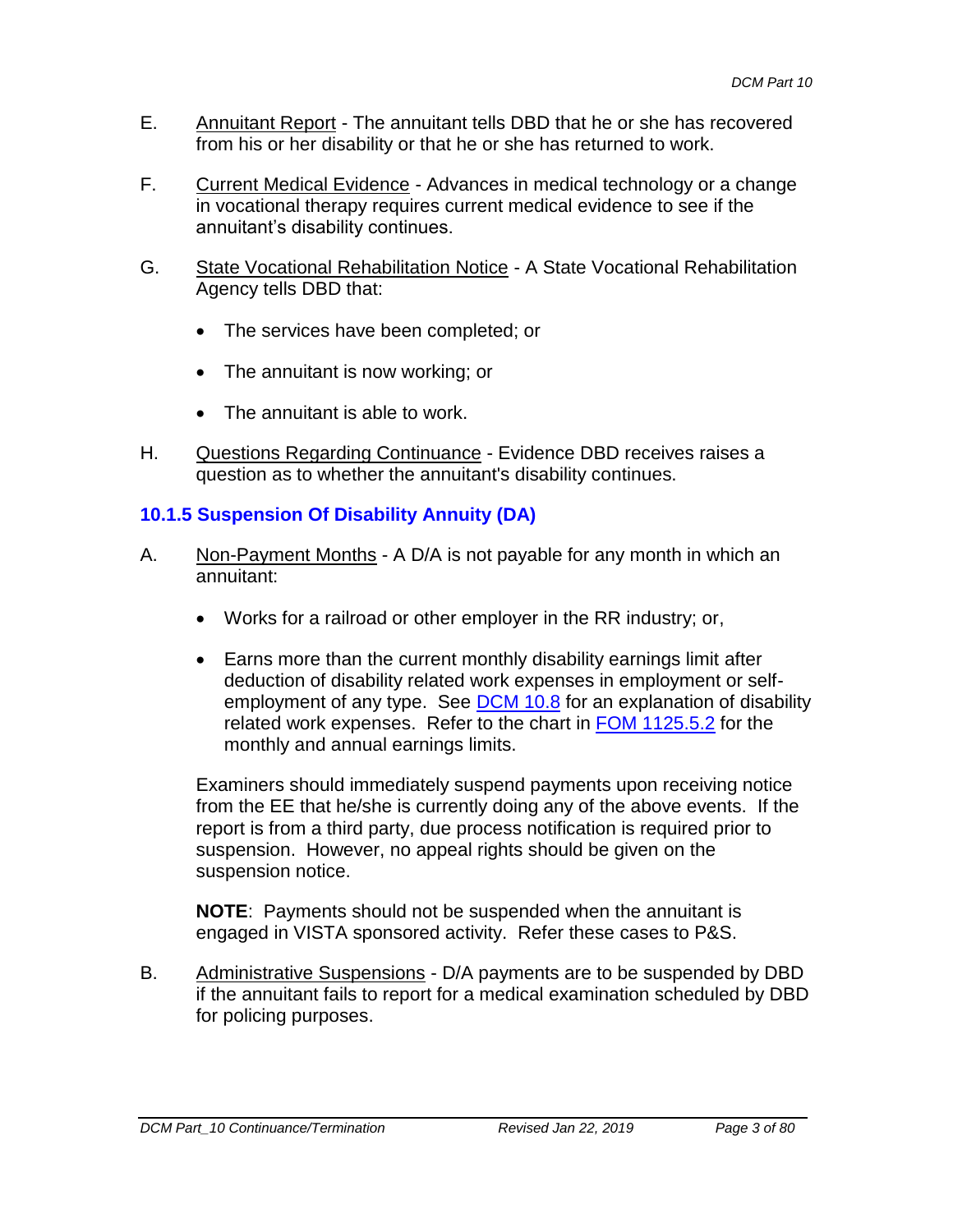## **10.1.6 Diaries For Suspended Disability Employee Annuitants Due To Earnings**

A disability annuity is not payable for any month in which an annuitant works for an employer covered under the Railroad Retirement Act. In addition, an employee's disability annuity is not payable for any month in which the employee earns over the current monthly disability earnings limit (after deduction of impairment-related work expenses) in employment or self-employment of any kind. Refer to the chart in FOM 1125.5.2 for the monthly and annual earnings limits.

When a disabled employee's annuity is suspended due to work, two diaries will need to be established.

A. Employee end-of-year adjustment diary:

If the employee's yearly earnings are less than \$11,875 (computed as \$950 x 12 months + 50% of \$950) in 2019, all annuity payments and penalties withheld during the year because of earnings are payable. Therefore, when an employee's disability annuity is suspended due to reported earnings over the current monthly disability earnings limit per month, set a call-up for a possible end-of-year adjustment using Form G-65b (Reason Code 50 - Section 2(e) 4 Refund and Section Code 06 - Retirement Post Section). In the remarks section of Form G-65b enter, "possible end-of-year adjustment."

B. Trial Work Period Diary (See DCM 10.5.4 and 10.5.5):

Using CDR PC call-up program, establish a call-up for the trial work period using earnings or return to RR service as the call-up reason.

## **10.1.7 Termination Causes**

Entitlement to railroad retirement disability benefits may be terminated by the following causes:

- Death of the beneficiary;
- Medical recovery;
- Demonstration of ability to work.

Before a disability annuity is stopped for reasons other than death, the annuitant must be given a chance to explain why it should not be terminated. DCM 10.6.1 explains the requirements of the termination notice.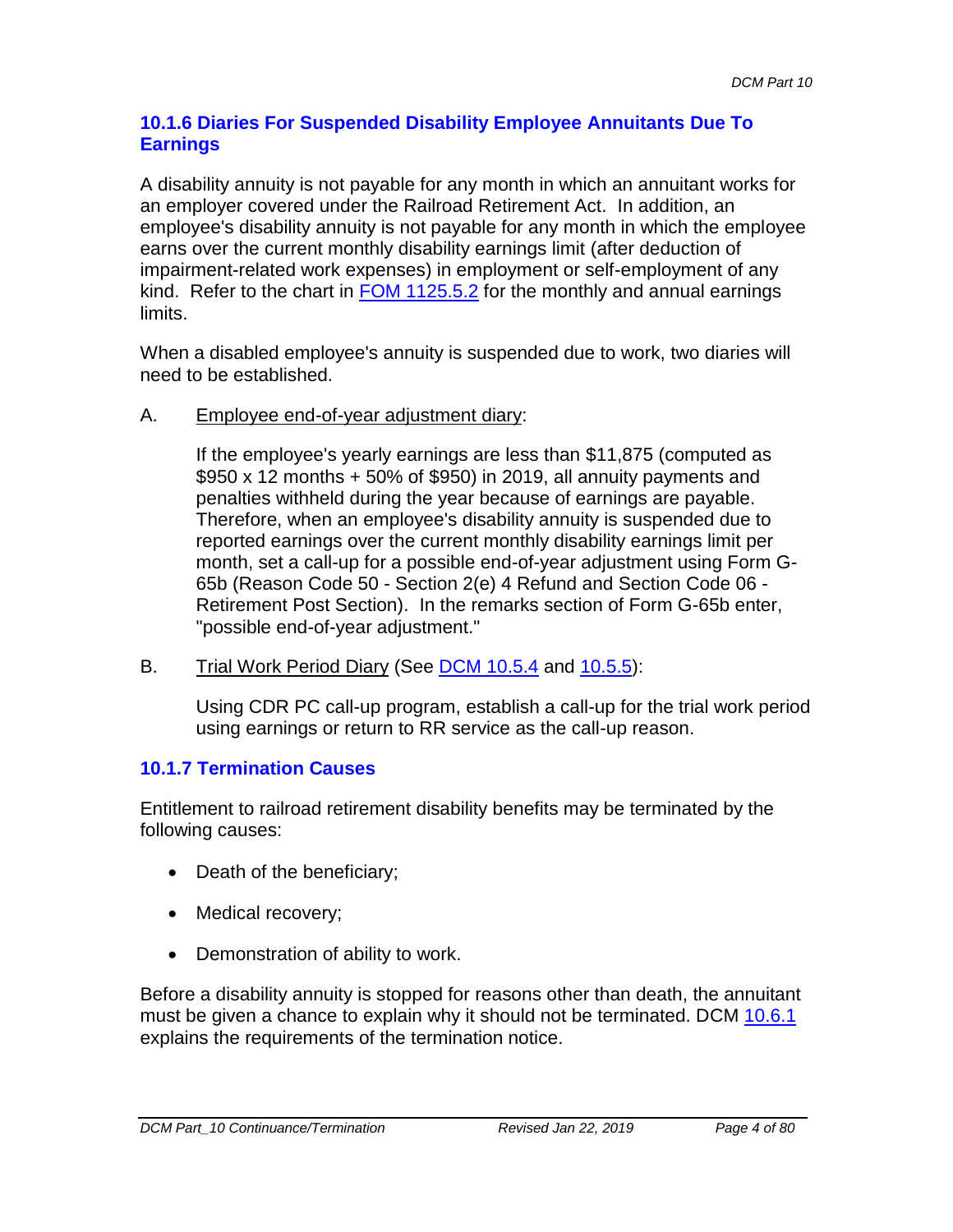#### **10.1.8 Termination Of Disability And Termination Of Entitlement To A Disability Annuity**

#### A. Determining the Month Disability Ends

1. In Medical Improvement Cases

The month disability ends in medical improvement cases is as follows:

The month DBD mails the annuitant a notice saying that DBD finds that he or she is no longer disabled based on evidence showing there has been medical improvement in the annuitant's impairments related to the ability to work. The annuitant has the capacity to engage in substantial gainful work (SGA) as described in DCM 10.3.3 and 10.3.4.

The month in which the annuitant returns to full-time work, with no significant medical restrictions and acknowledges that medical improvement has occurred, and DBD expected the annuitant's impairment(s) to improve;

The first month the annuitant was told by his or her physician that he or she could return to work provided there is not substantial conflict between the physician's and the annuitant's statements regarding the annuitant's awareness of his or her capacity for work and the earlier date is supported by the medical evidence.

The month the evidence shows that the annuitant is no longer disabled under the rules set out in DCM 10.3, sections 3, 4, 5 and 6, and he or she was disabled only for a specified period of time in the past.

2. In Other Than Death and Medical Improvement Cases

In non-medical improvement cases, a disability will end:

The month DBD mails the annuitant a notice saying that DBD finds that he or she is no longer disabled based on evidence showing there has been no medical improvement in the annuitant's impairments related to the ability to work but the annuitant has the capacity to engage in substantial gainful work and one of the exceptions to medical improvements set out in DCM 10.3.5 applies.

The month in which the annuitant actually does substantial gainful activity where such annuitant is not entitled to a trial work period;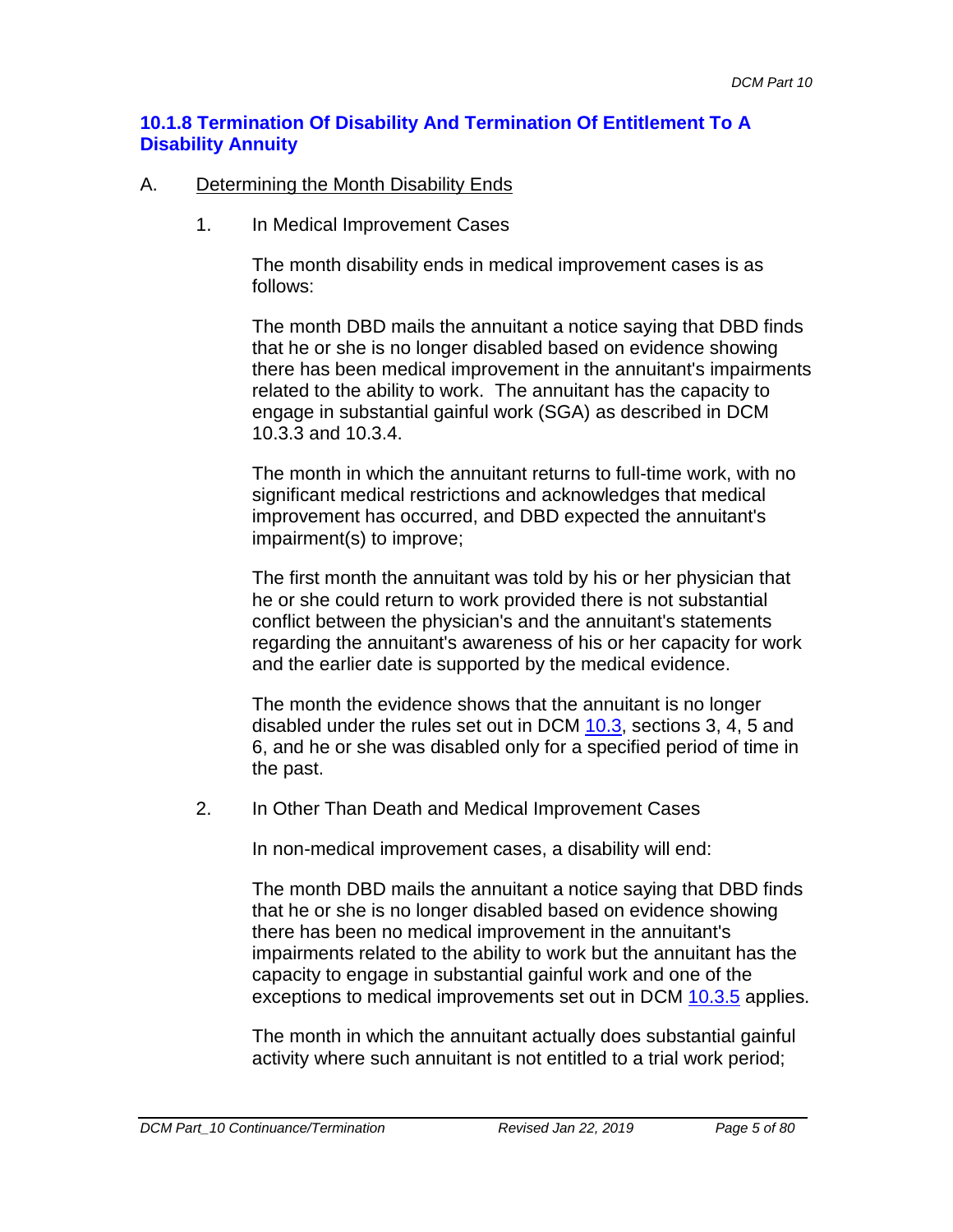The first month in which the annuitant failed without good cause to do what DBD asked, when the rule set out in DCM 10.3.5(B) (2) applies;

The first month in which the question of continuing disability arose and DBD could not locate the annuitant after a suitable investigation (see DCM 10.3.5(B) (3));

The first month in which the annuitant failed without good cause to follow prescribed treatment (see DCM 10.3.5(B) (4));

#### B. Termination of Entitlement to and Payment of a Disability Annuity

- 1. Death
- 2. Medical Improvement

In medical improvement cases, entitlement to a disability annuity ends on the last day of the second month following the month in which disability ceased. Payment of the disability annuity will stop on the last day of the second month following the month in which disability ends or on the last day of the first month following the month the initial cessation notice is sent by DBD, whichever date is later. Any payment received after the payment termination date is considered an overpayment.

**EXAMPLE 1**: The employee recovered from his or her disability in February 1990, the month the initial cessation letter was released. No work was involved. The last day of the second month following the month in which recovery occurred in this case is April 30, 1990. Therefore, no annuity is payable for any month after April 1990. The check dated May 1, 1990 is payable because it represents the April 1990 payment. Benefits should be terminated effective May 1, 1990.

**EXAMPLE 2**: The employee recovered from his or her disability in November 1989. The initial cessation letter was released in February 1990. Payment of the disability annuity ends on the last day of the month following the month in which the letter was released. Therefore, no annuity is payable for any month after March 1990. The check dated April 1, 1990, is payable because it represents the March 1990 payment.

**NOTE**: See DCM 10.6 for termination procedure. Any annuity suspended for an indefinite period or termination cases involving an overpayment should be referred by the CDR examiner to the appropriate post section (retirement or survivor) for determination of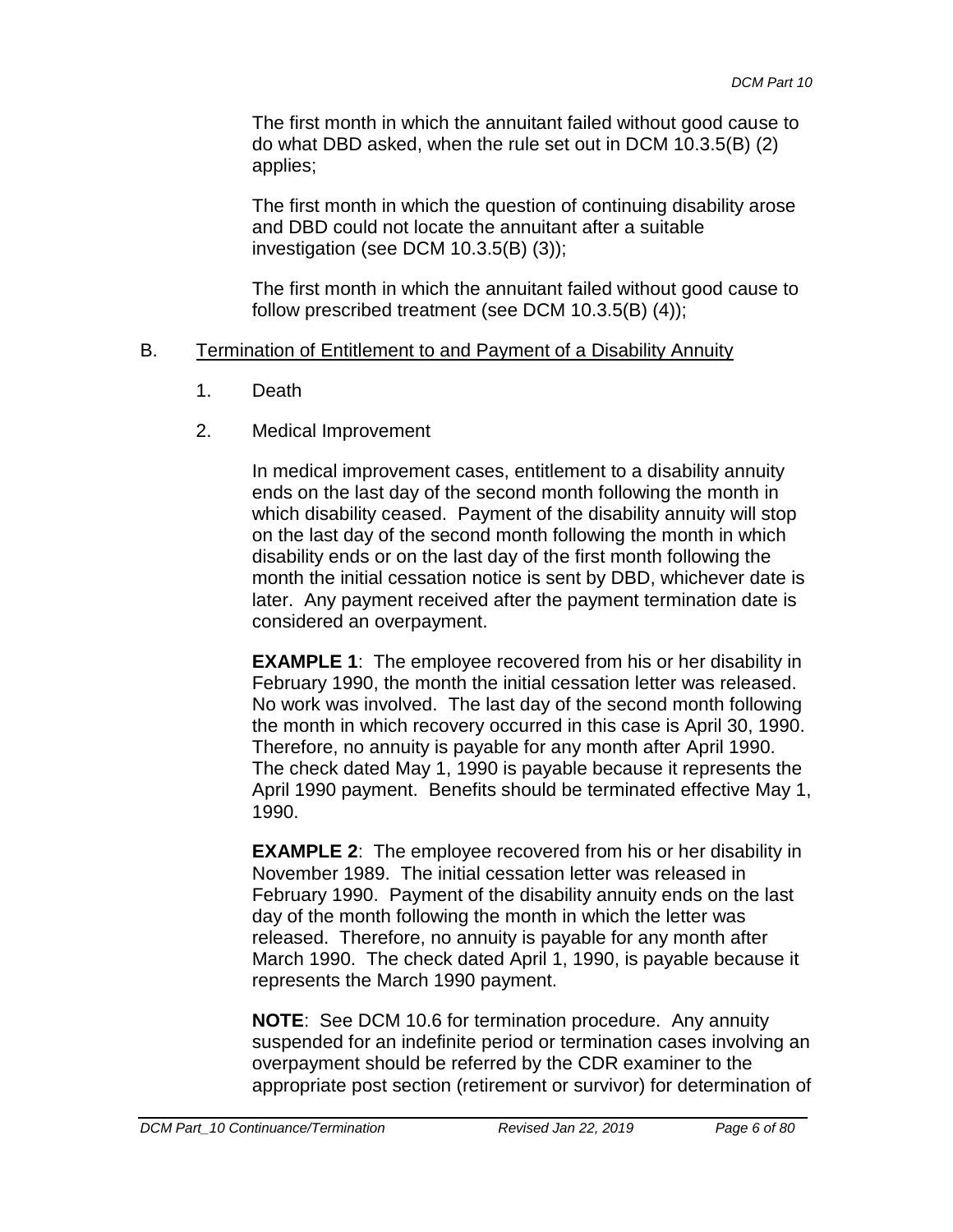overpayments. In employee termination or indefinite suspension cases which do not involve an overpayment, the CDR examiner should refer the case to the DBD-RASI examiner who will notify the Sickness and Unemployment Benefits section of the termination (see RCM 5.9.4B).

3. Reason Other Than Death or Medical Improvement

If the annuitant demonstrates the ability to perform the duties of his or her regular railroad occupation or is able to engage in substantial gainful activity, or fails to cooperate with the Board, entitlement to a disability annuity will end on the last day of the second month following the month in which disability ceased. Payment of the disability annuity will stop on the last day of the second month following the month in which disability ends.

#### C. Converting A Disability Annuity To An Age and Service Annuity

The Social Security Administration converts disability annuities to age and service annuities in order to effect a change in trust funds.

Under the Railroad Retirement Act, we do not switch from a disability annuity to an age and service (A&S) annuity for trust fund reasons. However, at full retirement age (FRA), a disability annuity ends and the individual is deemed to have filed an application for an A&S annuity. At that time, the annuity will be treated the same as a regular FRA annuity. This is a continuous entitlement with no disruption in payments. DBD does not have to police these cases, and we do not change our coding.

**NOTE**: See RCM 2.2.20 regarding earnings restrictions on widow(er)s over age 60.

# **10.2 Occupational Disabilities**

## **10.2.1 Effects Of Work On Occupational Disability**

A. Adjusting disability onset when the employee works despite impairment - An employee who has stopped work in his or her regular railroad occupation due to a permanent physical or mental impairment(s) may make an effort to return to work in his or her regular railroad occupation. If the employee is subsequently forced to stop that work after a short time because of his or her impairment(s), DBD will generally consider that work as an unsuccessful work attempt. (See [DCM 10.5.3\)](http://rrbsharepoint/sites/Pub/DisMan/DCM/Documents/DCM_Part_10.pdf#search=10.5.3) In this situation, DBD may determine that the employee became disabled for work in his or her regular railroad occupation before the last date the employee worked in his or her regular railroad occupation. No annuity will be payable, however, until after the last date worked.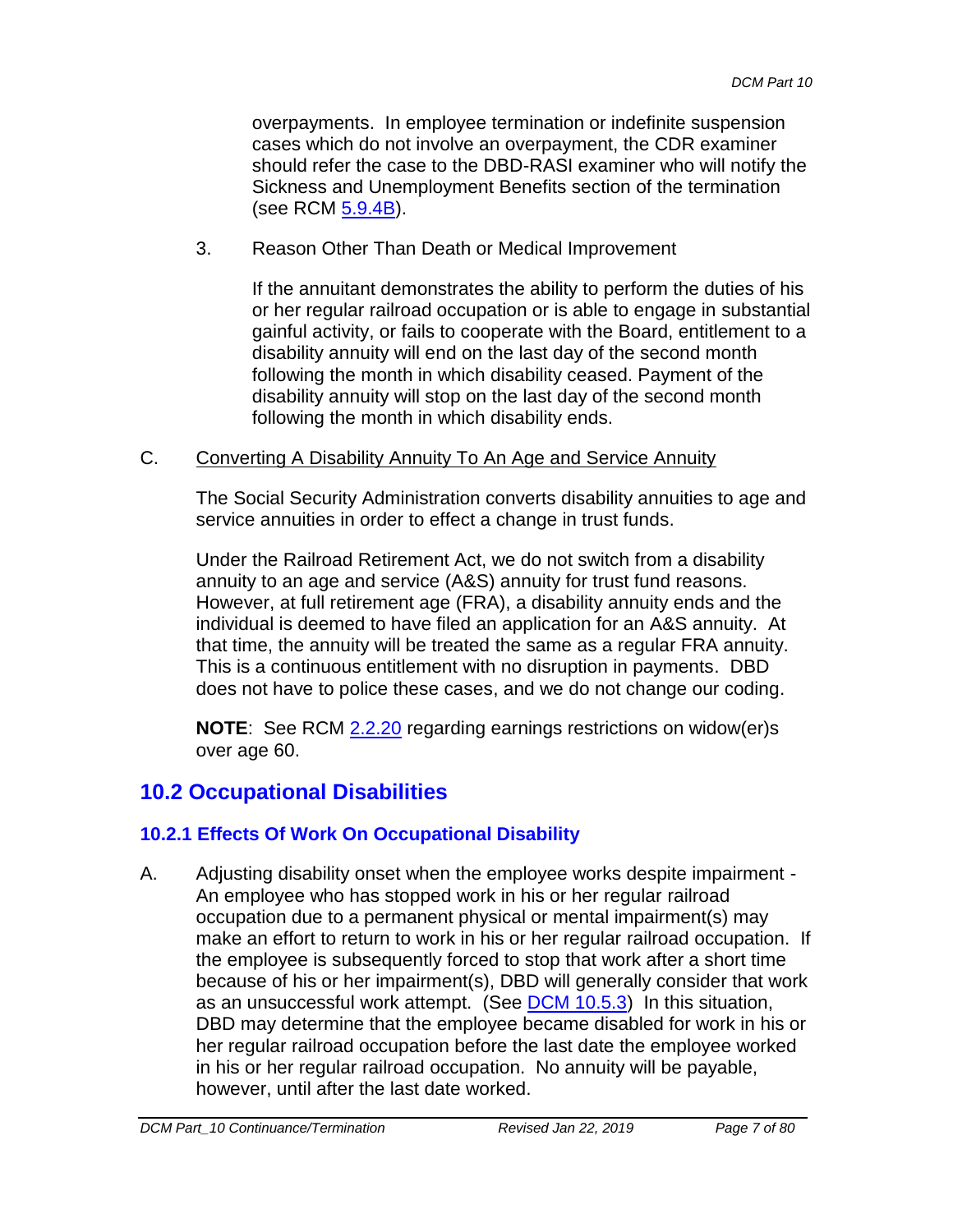B. Occupational disability annuitant work restrictions - The restrictions which apply to an annuitant who is disabled for work in his or her regular railroad occupation are found in DCM 10.1.5.

# **10.2.2 Evaluation For Recovery From Disability For Work In The Regular Railroad Occupation**

In evaluating annuitants receiving an occupational disability, there must be significant medical improvement related to the beneficiary's ability to return to his regular railroad occupation, rather than the ability to engage in substantial gainful activity (SGA). Some examples of improvement in an individual's impairment, but not to the point where the employee could return to his regular railroad occupation are:

- An individual who has had a laryngectomy with a stoma. Although he may be able to use artificial devices for speech, he could not work in a dusty environment because of the risk of infection.
- An individual with a hip or knee replacement. Although the artificial joint may relieve pain and stabilize the joint to some extent, he may be forever precluded from work that requires kneeling, crawling and other movements requiring acute flexion of the joint.
- An individual with a seizure disorder that may have responded to drug therapy. Although the number of seizures may be reduced, he may be forever precluded from working at heights, on ladders, and on scaffolds.
- An individual with an impairment caused by exposure to environmental factors that are inherent to his railroad job. Although he may improve if no longer exposed to these factors, his condition will continue to affect his ability to work in specific occupations.

**EXAMPLE 1:** The individual has allergies which cause contact dermatitis when exposed to creosote (a railroad track tie preservative). Such an individual could not work as a track laborer even if his condition cleared up when he quit working.

**EXAMPLE 2:** The individual has a respiratory problem resulting from exposure to welding fumes or diesel exhaust. Such an individual could not work as a welder or an engineer even if his condition cleared up when he quit working.

Such cases may be classified as Medical Improvement Not Expected (MINE) cases.

**NOTE**: Administrative factors, such as carrier disqualification, must also be considered.

A. General - Disability for work in the regular railroad occupation will end if: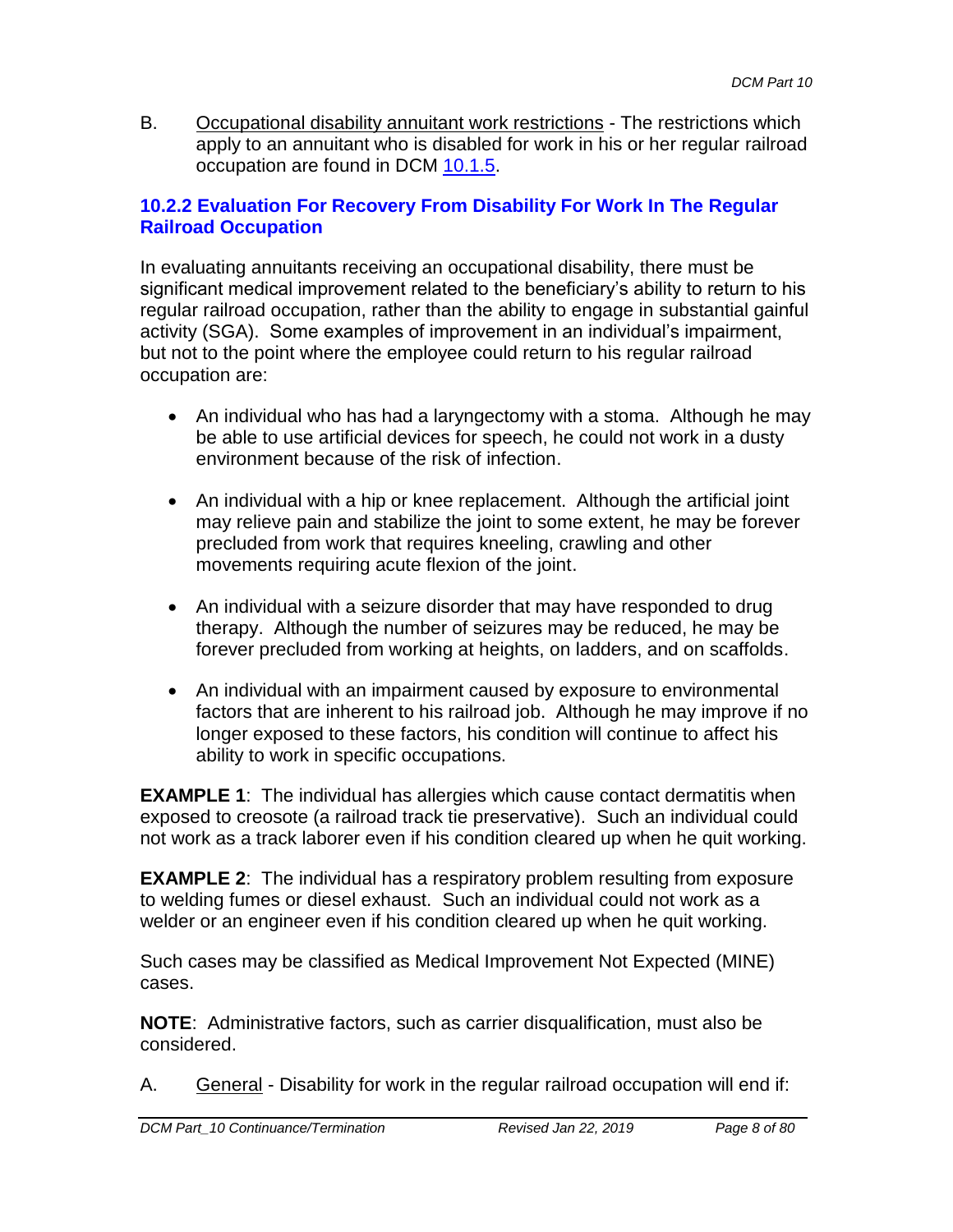- 1. There is medical improvement in the annuitant's impairment(s) to the extent that the annuitant is able to perform the duties of his regular railroad occupation; or
- 2. The annuitant demonstrates the ability to perform the duties of his regular railroad occupation. RRB regulations provide for unsuccessful work attempts, trial work periods, and re-entitlement periods before terminating a disability annuity because of the annuitant's return to work. See DCM 10.5 for procedure on unsuccessful work attempts, trial work periods, and re-entitlement periods.

#### B. Payment of the disability annuity during the trial work period and the reentitlement period

- 1. The employee who is entitled to an occupational disability annuity will not be paid an annuity for each month in the trial work period or re-entitlement period in which he or she
	- Works for an employer covered by the Railroad Retirement Act; or
		- Earns more than the current monthly disability earnings limit after deduction of disability related work expenses in employment or self-employment. Refer to the chart in FOM 1125.5.2for the monthly and annual earnings limits.
- 2. If the employee's occupational disability annuity is stopped because of work during the trial work period or re-entitlement period, and the employee discontinues that work before the end of either period, the disability annuity may be started again without a new application and a new determination of disability.
- C. Notice that an annuitant is no longer disabled The procedures explaining DBD's responsibilities in notifying the annuitant, and the annuitant's rights when the disability annuity is stopped are found in DCM 10.6.

# **10.2.3 Initial Evaluation Of A Previous Occupational Disability**

- A. In some cases, DBD may determine that a claimant is not currently disabled for work in his or her regular railroad occupation but was previously disabled for a specified period of time in the past. This can occur when
	- The disability application was filed before the claimant's occupational disability ended, but DBD did not make the initial determination of occupational disability until after the claimant's disability ended; or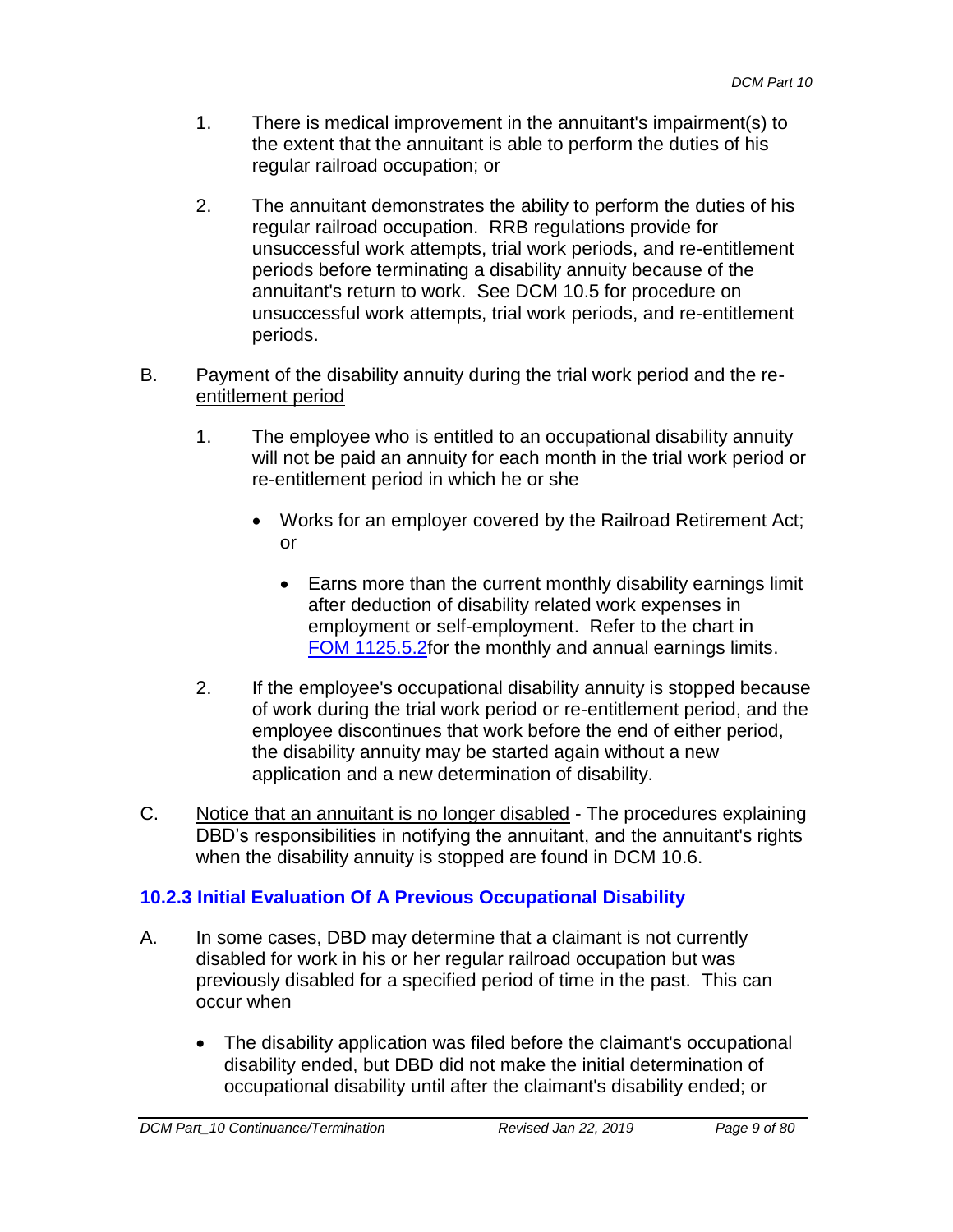- The disability application was filed after the claimant's occupational disability ended but no later than the 12th month after the month the disability ended.
- B. When evaluating a claim for a previous occupational disability, DBD follows the steps of initial occupational disability rating to determine whether an occupational disability existed, and follows the steps in 10.2.1 and 10.2.2 to determine when the occupational disability ended.

**EXAMPLE 1**: The claimant sustained multiple fractures to his left leg in an automobile accident that occurred on June 16, 1982. For a period of 18 month following the accident the claimant underwent 2 surgical procedures which restored the functional use of his leg. After a recovery period following the last surgery, the claimant returned to his regular railroad job on February 1, 1984. The claimant, although fully recovered medically and regularly employed, filed an application on December 3, 1984, for a determination of occupational disability for the period June 16, 1982 through January 31, 1984. A disability annuity is payable to the employee only for the period December 1, 1983 through January 31, 1984. An annuity may not begin an earlier than the 1st day of the 12th month before the month in which the application was filed.

**EXAMPLE 2**: The claimant is occupationally disabled using the same medical facts disclosed above, beginning June 16, 1982 (the date of the automobile accident). The claimant files an application for an occupational disability annuity, dated December 1, 1983. However, as of February 1, 1984, and before DBD makes a disability determination, the claimant returns to his regular railroad job and is no longer considered occupationally disabled. DBD reviews the claimant's application in May of 1984 and finds him occupationally disabled for the period June 16, 1982 through January 31, 1984. A disability annuity is payable to the employee from December 1, 1982 through January 31, 1984.

# **10.3 Disability For Any Regular Employment**

# **10.3.1 Determining Whether Disability Annuity Continues Or Ends**

The RRB is under a statutory duty to periodically review every annuitant's disability until the employee or child annuitant reaches age 65 and the widow(er) annuitant reaches age 60. Please note that widow(er) medicare entitlement is under review until age 65. During these periodic reviews, there are a number of factors to be considered. First, consider whether the annuitant has worked and by doing so, demonstrated the ability to engage insubstantial gainful activity. If so, the disability will end. Next consider whether there has been any medical improvement in the annuitant's impairment(s) and, if so, whether this medical improvement is related to the ability to do work. If the impairments have not medically improved, the examiner must consider whether one or more of the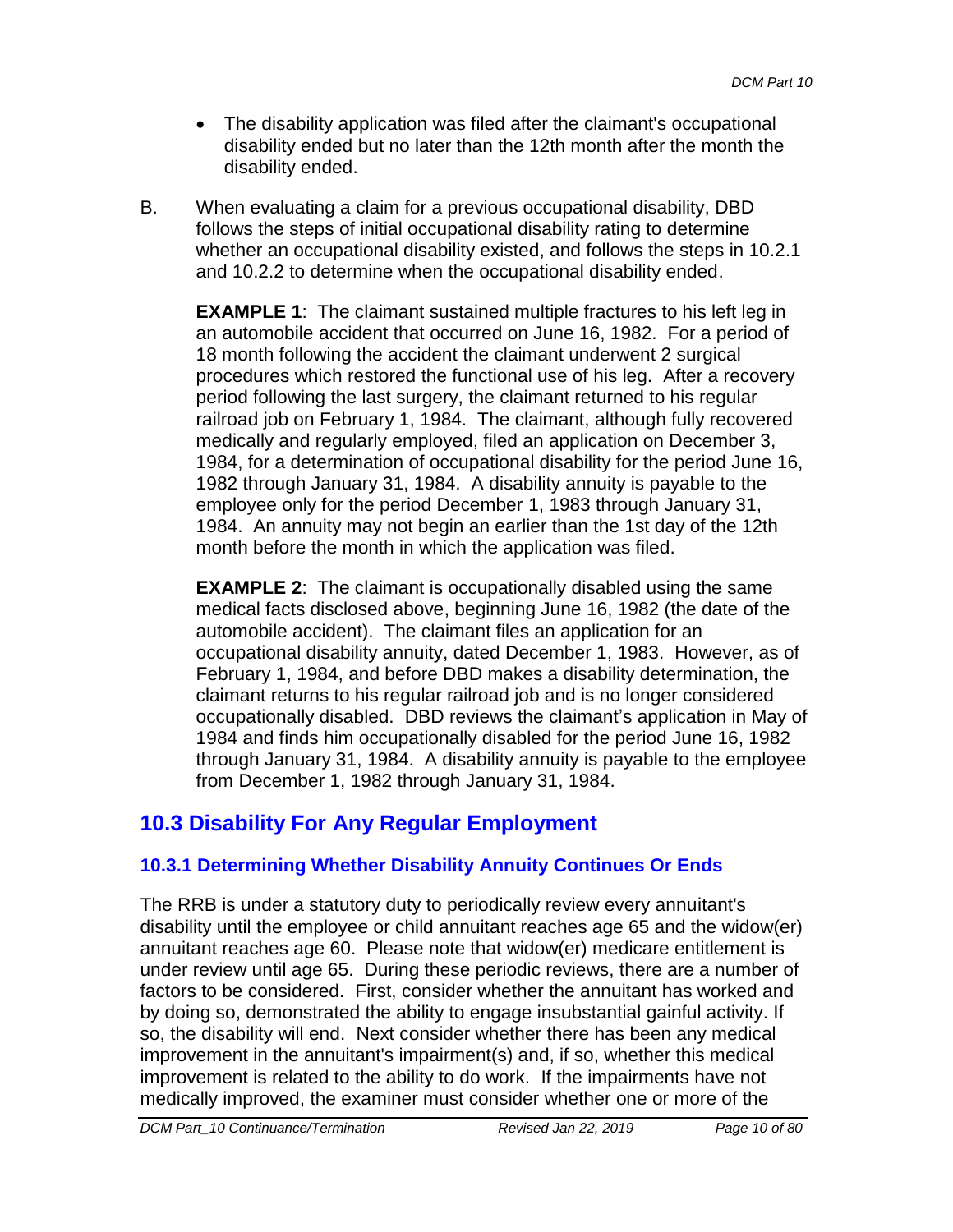exceptions to medical improvement applies. (See [DCM 10.3.5.](#page-18-0)) If medical improvement related to ability to work has not occurred and no exception applies, the disability will continue.

**NOTE**: Even when medical improvement related to work has occurred or an exception applies, the examiner must show that the annuitant is currently able to engage in substantial gainful activity before he or she can find that the annuitant is no longer disabled.

# **10.3.2 The Sequential Evaluation Process**

The continuing disability review may cease and the disability may be continued at any point if the examiner determines that there is sufficient evidence to find that the annuitant is still unable to engage in substantial gainful activity. The review consists of an eight-step process. Each step of the process taken must be documented.

The steps are as follows:

- 1. Is the annuitant engaging in substantial gainful activity? If he is (and any applicable trial work period has been completed), find the disability to have ended;
- 2. If the annuitant is not engaging in substantial gainful activity, does he have an impairment or combination of impairments which meets or equals the severity of an impairment listed in Appendix 1. If the annuitant's impairment(s) does meet or equal the level of severity of an impairment listed in Appendix 1, find his disability to continue;
- 3. If the annuitant's impairment(s) does not meet or equal the level of severity of an impairment listed in Appendix 1, has there been medical improvement as defined in DCM 10.3.3(A)? If there has been medical improvement as shown by a decrease in medical severity, see step 4. If there has been no decrease in medical severity, then there has been no medical improvement. (See step 5);
- 4. If there has been medical improvement, the examiner must determine whether it is related to the annuitant's ability to do work in accordance with paragraphs A through D of DCM 10.3.3, (i.e., whether or not there has been an increase in the residual functional capacity based on the impairment(s) that was present at the time of the most recent favorable medical determination). If medical improvement is not related to the annuitant's ability to do work, see step 5. If medical improvement is related to the annuitant ability to do work, see step 6;
- 5. If the examiner found at step 3 that there has been no medical improvement or if he found at step 4 that the medical improvement is not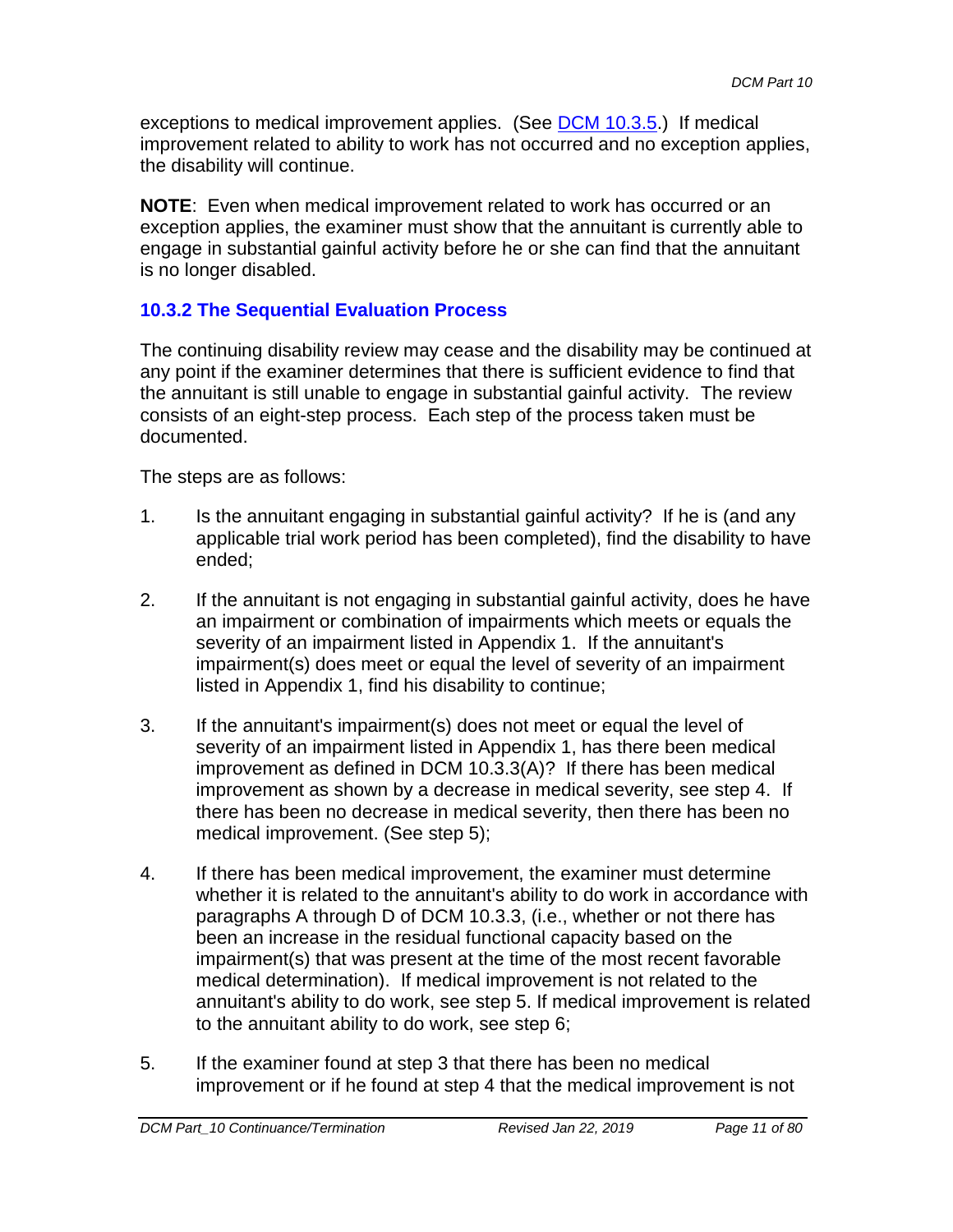related to the annuitant's ability to work, the examiner must consider whether any of the exceptions in DCM 10.3.5 apply. If none of them apply, disability continues. If one of the first group of exceptions to medical improvements applies, the disability ends. The second group or exceptions to medical improvement may be considered at any point in this process;

- 6. If medical improvement is shown to be related to the annuitant's ability to do work or if one of the first groups of exceptions to medical improvement applies, determine whether all of the annuitant's current impairments in combination are severe. This determination will consider all current impairments and the impact of the combination of those impairments on the ability to function. If the residual functional capacity assessment in step 4 above shows significant limitation of ability to do basic work activities, see step 7. When the evidence shows that all current impairments in combination do not significantly limit physical or mental abilities to do basic work activities, these impairments will not be considered severe in nature, and the annuitant will no longer be considered to be disabled;
- 7. If the annuitant's impairment(s) is severe, assess his current ability to engage in substantial gainful activity. That is, assess the annuitant's residual functional capacity based on all of his current impairments and consider whether he can still do work that was done in the past. If he can do such work, disability will be found to have ended; and
- 8. If the annuitant is not able to do work he has done in the past, consider one final step. Given the residual functional capacity assessment and considering the annuitant's age, education and past work experience, can he do other work? If the annuitant can do other work, disability will be found to have ended. If he cannot do other work, disability will be found to continue.

In cases that are not of listing severity, medical improvement may permit work at a lower level of exertion, but not at a higher level of exertion. If the individual's past relevant work (PRW) was low-exertion work, any significant improvement may result in a decision supporting termination based on an ability to return to the low-exertion PRW.

Conversely, medical improvement may occur, but not to the point at which the annuitant would be found no longer disabled on a medical vocational basis.

**EXAMPLE:** An amputee unable to wear a prosthetic device was initially rated with a listing level impairment. After a passage of time, enough healing occurred to permit ambulation with prosthesis. This may permit an RFC for light or sedentary work. But if the individual is age 55 or older, this RFC will still result in a finding of disability.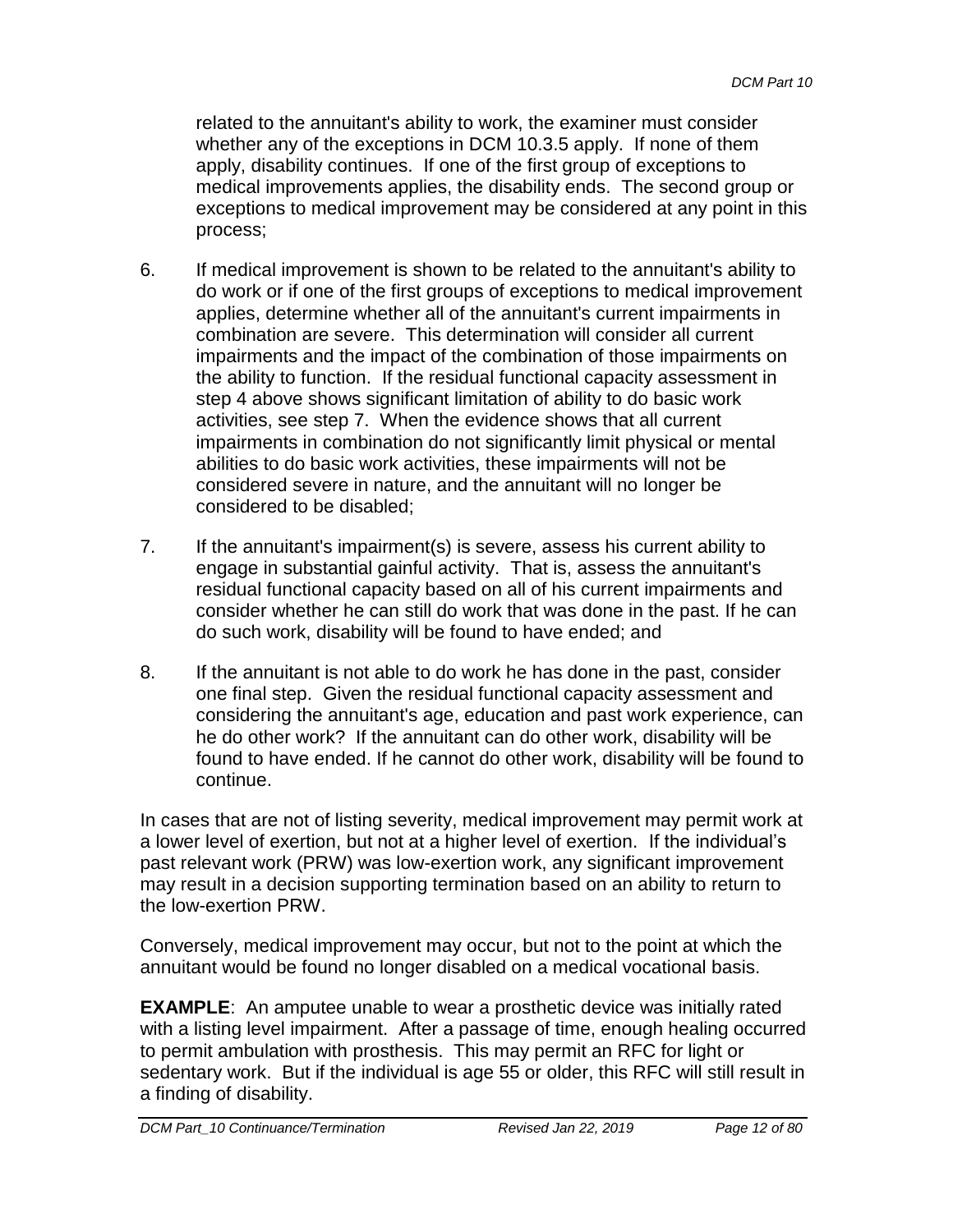# **10.3.3 Terms And Definitions Applicable In Disability For Any Regular Employment Situations**

A. Medical improvement - Medical improvement is any decrease in the medical severity of an impairment(s) which was present at the time of the most recent favorable medical decision that the annuitant was disabled or continued to be disabled. A determination that there has been a decrease in medical severity must be based on a comparison of prior and current medical evidence showing changes (improvement) in the symptoms, signs or laboratory findings associated with the impairment(s).

**EXAMPLE 1**: The annuitant was awarded a disability annuity due to a herniated disc. At the time of the DPS's prior decision granting the annuity, he had had a laminectomy. Postoperatively, a myelogram still shows evidence of a persistent deficit in his lumbar spine. The was pain in his back, and a burning sensation in his right foot and leg. There were no muscle weaknesses or neurological changes and a modest decrease in motion in his back and leg. When DPS reviewed the annuitant's claim to determine whether his disability should be continued, his treating physician reported that he had seen the annuitant regularly every 2 to 3 months for the past 2 years. No further myelograms had been done, complaints of pain in the back and right leg continued especially on sitting or standing for more than a short period of time. The annuitant's doctor further reported a moderately decreased range of motion in the annuitant's back and right leg, but again no muscle atrophy occurred because there has been no decrease in the severity of the annuitant's back impairment as shown by changes in symptoms, signs or laboratory findings.

**EXAMPLE 2**: The annuitant was awarded a disability annuity due to rheumatoid arthritis. At the time, laboratory findings were positive for this impairment. The annuitant's doctor reported persistent swelling and tenderness of the annuitant's fingers and wrists and that he complained of joint pain. Current medical evidence shows that while laboratory tests are still positive for rheumatoid arthritis, the annuitant's impairment has responded favorably to therapy so that for the last year his fingers and wrists have not been significantly swollen or painful. Medical improvement has occurred because there has been a decrease in the severity of the annuitant's impairment as documented by the current symptoms and signs reported by his physician. Although the annuitant's impairment is subject to temporary remission and exacerbations, the improvement that has occurred has been sustained long enough to permit a finding of medical improvement. DPS would then determine if this medical improvement is related to the annuitant's ability to work.

B. Medical improvement not related to ability to do work - Medical improvement is not related to the annuitant's ability to work if there has been a decrease in the severity of the impairment(s) (as defined in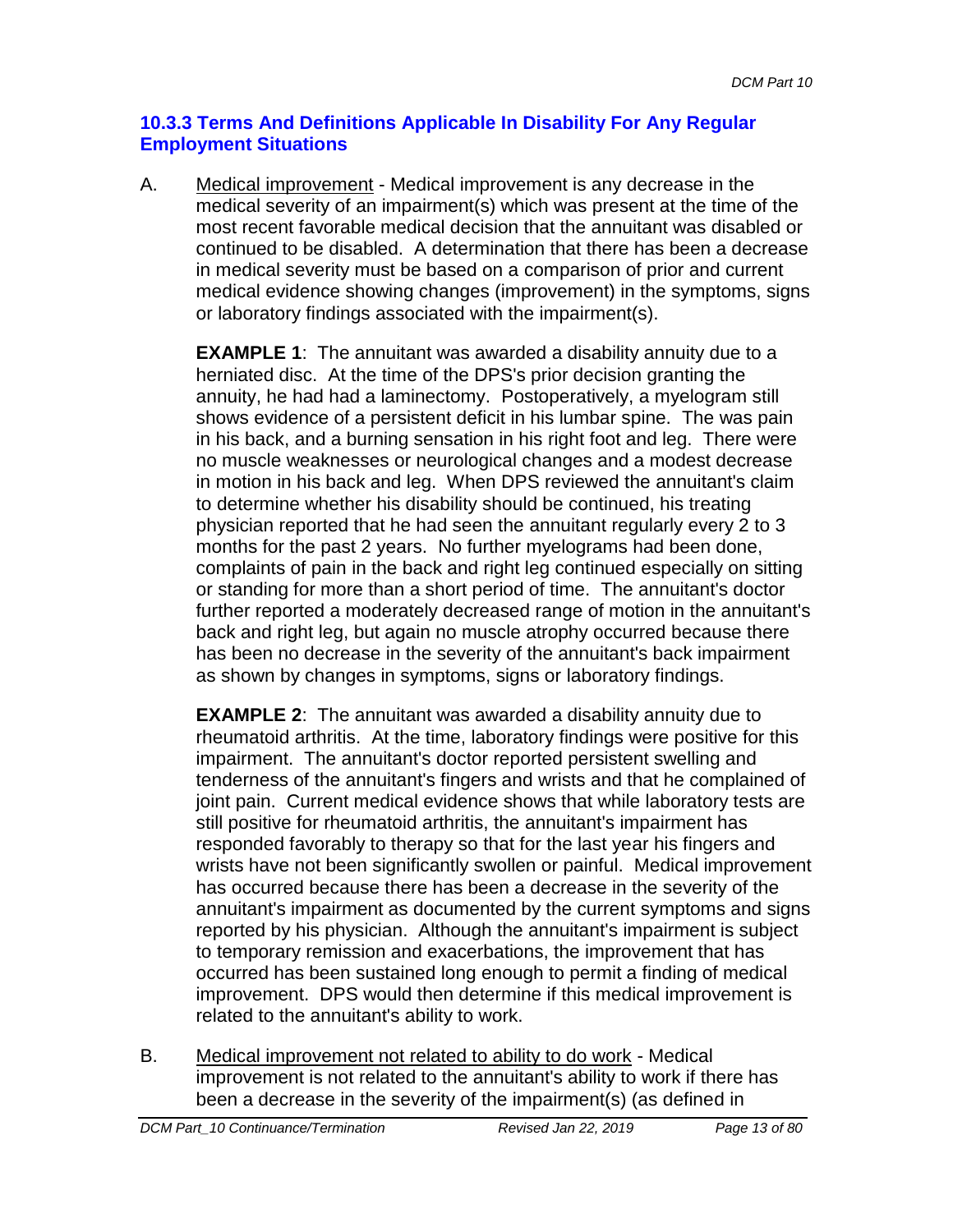paragraph A of this section) present at the time of the most recent favorable medical decision, but no increase in that annuitant's functional capacity to do basic work activities as defined in paragraph D of this section. If there has been any medical improvement in an annuitant's impairment(s), but it is not related to the annuitant's ability to do work and none of the exceptions applies, the annuity will be continued.

**EXAMPLE**: An annuitant was 65 inches tall and weighed 246 pounds at the time his disability was established. He had venous insufficiency and persistent edema in his leg. At the time, the annuitant's ability to do basic work activities was affected because he was able to sit for 6 hours, but was able to stand or walk only occasionally. At the time of DPS's continuing disability review, the annuitant had undergone a vein stripping operation. He now weighed 220 pounds and had intermittent edema. He is still able to sit for 6 hours at a time and to stand or walk only occasionally although he reports less discomfort on walking. Medical improvement has occurred because there has been a decrease in the severity of the existing impairment as shown by his weight loss and the improvement in his edema. This medical improvement is not related to his ability to work, however, because his functional capacity to do basic work activities (i.e., the ability to sit, stand and walk) has not increased.

C. Medical improvement that is related to ability to do work - Medical improvement is related to an annuitant's ability to work if there has been a decrease in the severity (as defined in paragraph A of this section) of the impairment(s) present at the time of the most recent favorable medical decision and an increase in the annuitant's functional capacity to do basic work activities as discussed in paragraph D of this section. A determination that medical improvement related to an annuitant's ability to do work has occurred does not, necessarily, mean that such annuitant's disability will be found to have ended unless it is also shown that the annuitant is currently able to engage in substantial gainful activity as discussed in paragraph E of this section.

**EXAMPLE 1**: The annuitant has a back impairment and has had a laminectomy to relieve the nerve root impingement and weakness in his left leg. At the time of DPS's prior decision, basic work activities were affected because he was able to stand less than 6 hours, and sit no more than 1/2 hour at a time. The annuitant had a successful fusion operation on his back about 1 year before DPS's review of his entitlement.

At the time of DPS's review, the weakness in his leg has decreased. The annuitant's functional capacity to perform basic work activities now is unimpaired because he now has no limitation on his ability to sit, walk, or stand. Medical improvement has occurred because there has been a decrease in the severity of his impairment as demonstrated by the deceased weakness in his leg. This medical improvement is related to his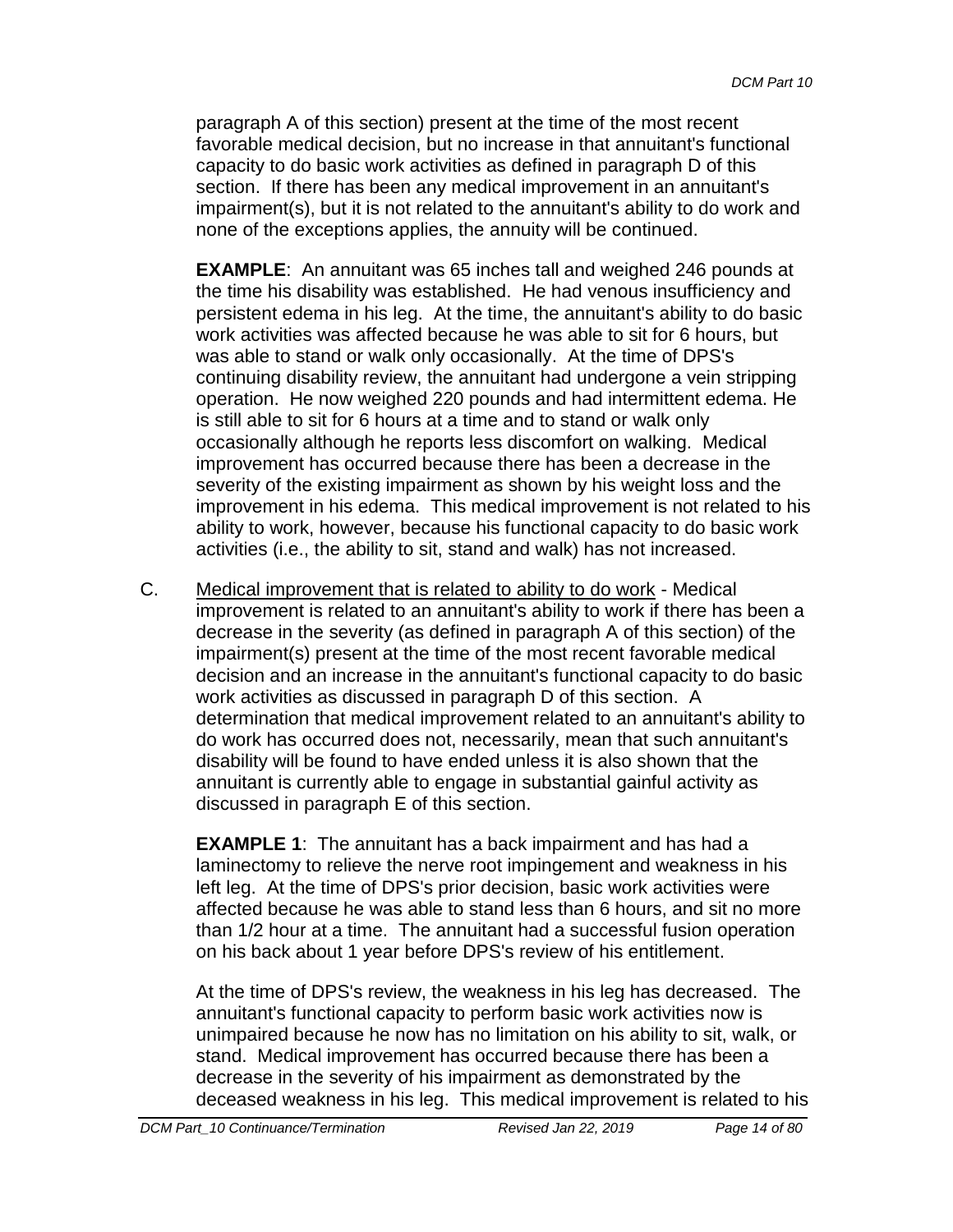ability to work because there has also been an increase in his functional capacity to perform basic work activities (or residual functional capacity) as shown by the absence of limitation on his ability to sit, walk, or stand. Whether or not his disability is found to have ended, however, will depend on DPS's determination as to whether he can currently engage in substantial gainful activity.

**EXAMPLE 2**: The annuitant was injured in an automobile accident receiving a compound fracture to his right femur and a fractured pelvis. When he applied for disability annuity 10 months after the accident his doctor reported that neither fracture had yet achieved solid union based on his clinical examination. X-rays supported this finding. The annuitant's doctor estimated that solid union and a subsequent return to full weight bearing would not occur for at least 3 more months. At the time of the continuing disability review 6 months later, solid union had occurred and the annuitant had been returned to full weight-bearing for over a month. His doctor reported this and the fact that his prior fractures no longer placed any limitation on his ability to walk, stand, and lift, and, that in fact, he could return to full-time work if he so desired.

Medical improvement has occurred because there has been a decrease in the severity of the annuitant's impairments as shown by X-ray and clinical evidence of solid union had his return to full weight-bearing. This medical improvement is related to his ability to work because he no longer meets the same listed impairment in Appendix I. Whether or not the annuitant's disability is found to have ended will depend on the DPS's determination as to whether he can currently engage in substantial gainful activity (see step D).

#### D. Functional capacity to do basic work activities

1. Under the law, disability is defined, in part, as the inability to do any regular employment by reason of a physical or mental impairment(s). "Regular employment" is defined as "substantial gainful activity". In determining whether the annuitant is disabled under the law, DPS will measure, therefore, how and to what extent the annuitant's impairment(s) has affected his or her ability to do work. DPS does this by looking at how the annuitant's functional capacity for doing basic work activities has been affected. Basic work activities mean the abilities and aptitudes necessary to do most jobs. Included are exertional abilities such as walking, standing, pushing, pulling, reaching and carrying, and non exertional abilities and aptitudes such as seeing, hearing, speaking, remembering, using judgment, dealing with changes in a work setting and dealing with both supervisors and fellow workers. The annuitant who has no impairment(s) would be able to do all basic work activities at normal levels; he or she would have an unlimited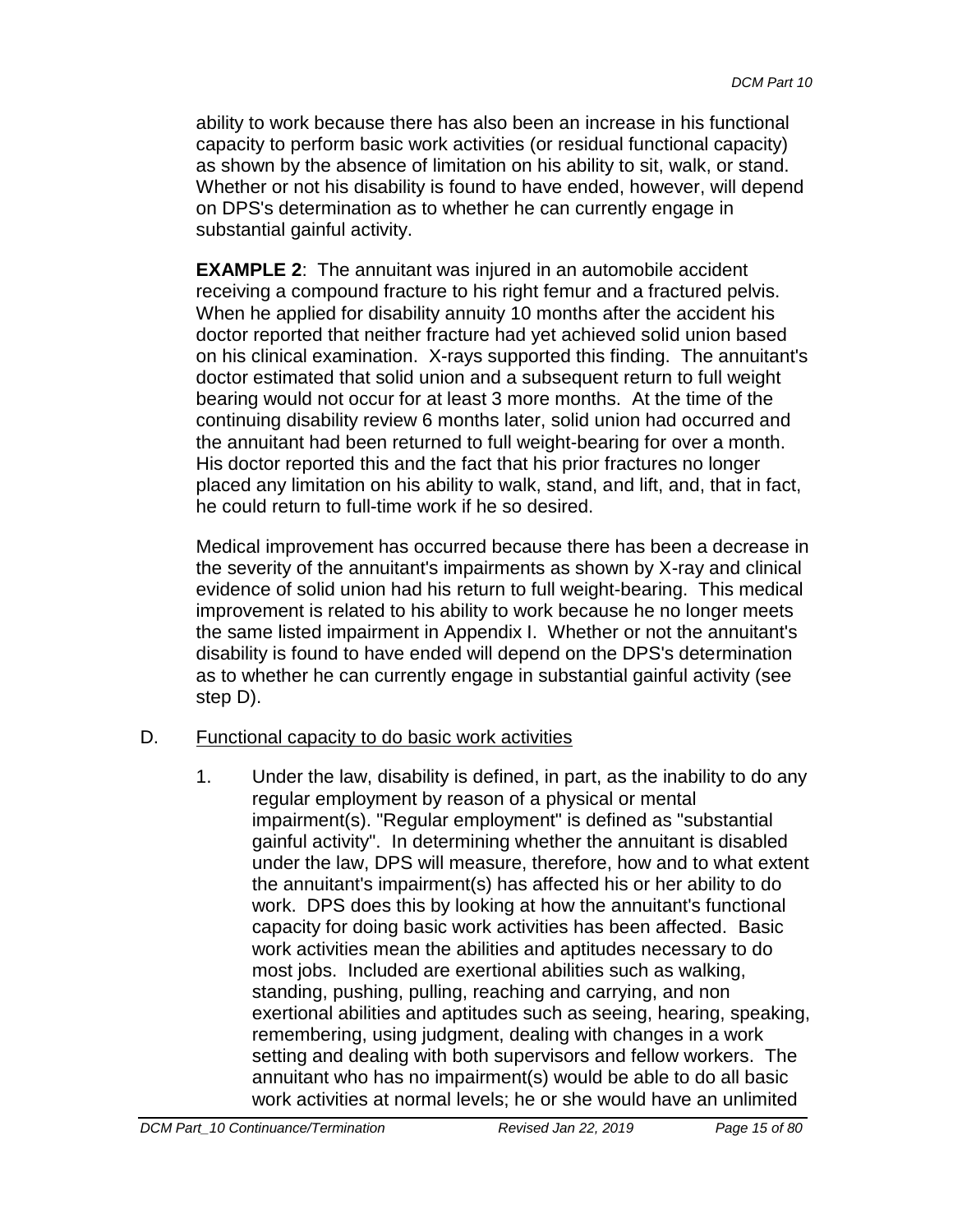functional capacity to do basic work activities. Depending on its nature and severity, an impairment(s), is called his or her residual functional capacity. Unless an impairment is so severe that it is deemed to prevent the annuitant from doing substantial gainful activity (i.e., the impairment(s) meets or equals the severity of a listed impairment in Appendix 1), it is this residual functional capacity that is used to determine whether the annuitant can still do his or her past work or, in conjunction with his or her age, education and work experience, do any other work.

- 2. A decrease in the severity of an impairment as measured by changes (improvement) in symptoms, signs or laboratory findings can, if great enough, result in an increase in the functional capacity to do work activities. Vascular surgery (e.g., femoropopliteal bypass) may sometimes reduce the severity of the circulatory complications of diabetes so that better circulation results and the annuitant can stand or walk for longer periods. When new evidence showing a change in medical findings established that both medical improvement has occurred and the annuitant's functional capacity to perform basic work activities, or residual functional capacity, has increased, DPS will find that medical improvement which is related to the annuitant's ability to do work has occurred. A residual functional capacity assessment is also used to determine whether an annuitant can engage in substantial gainful activity and, thus, whether he or she continues to be disabled (see paragraph E of this section).
- 3. Many impairment-related factors must be considered in assessing an annuitant's functional capacity for basic work activities. Age is one key actor. Medical literature shows that there is a gradual decrease in organ function with age; that major losses and deficits become irreversible over time and that maximum exercise performance diminished with age. Other changes related to sustained periods o inactivity and the aging process include muscle atrophy, degenerative joint changes, decrease in range of motion, and changes in the cardiac and respiratory systems which limit the exertional range.
- 4. Studies have also shown that the longer the annuitant is away from the workplace and is inactive, the more difficult it becomes to return to ongoing gainful employment. In addition, a gradual change occurs in most jobs so that after about 15 years, it is no longer realistic to expect that skills and abilities acquired in these jobs will continue to apply to the current workplace. Thus, if the annuitant is age 50 or over and has been receiving a disability annuity for a considerable period of time, consider this factor along with his or her age in assessing the residual functional capacity. This will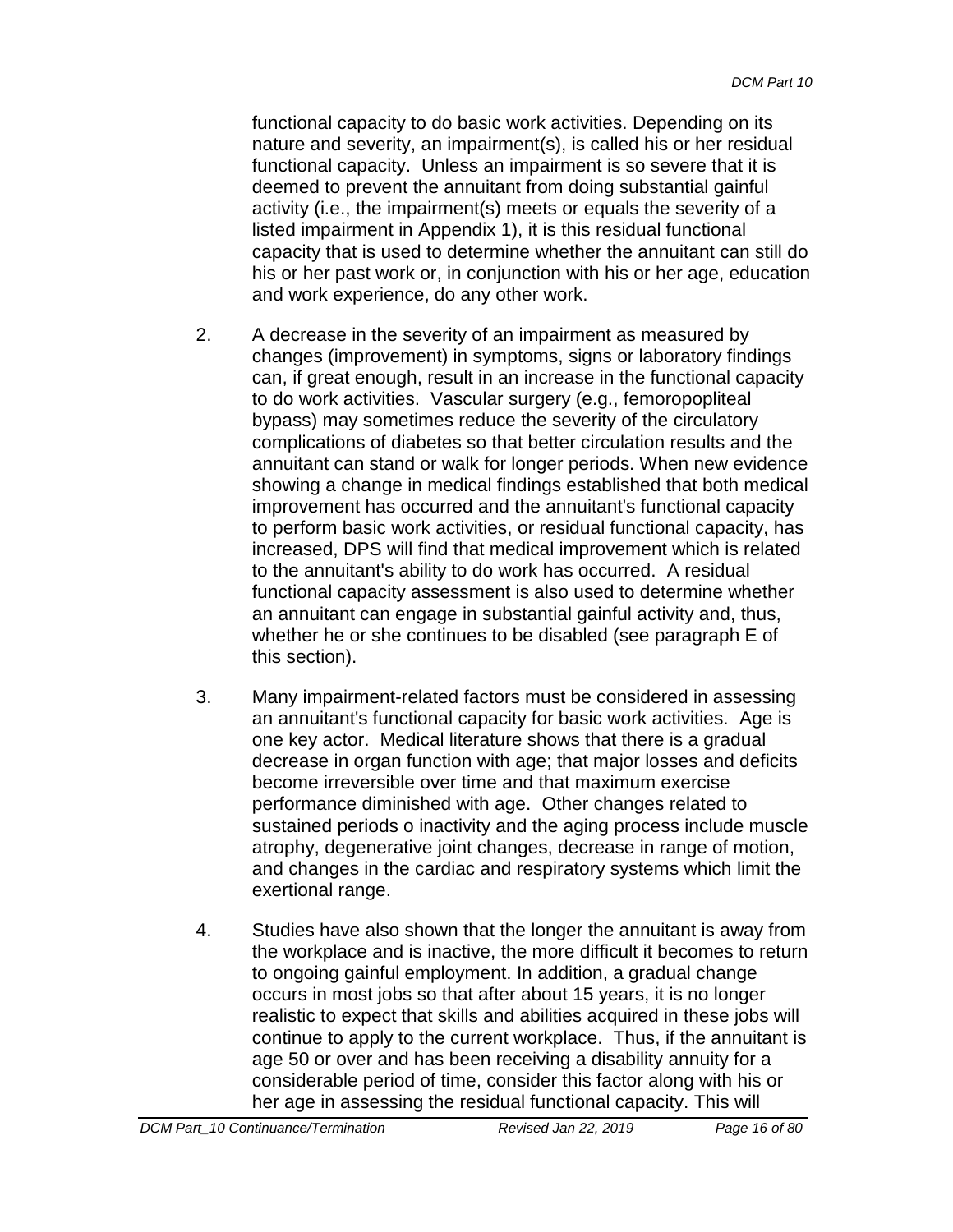ensure that the disadvantages resulting from inactivity and the aging process during a longer period of disability will be considered. In some instances where available evidence does not resolve what the annuitant can or cannot do on a sustained basis, DPS can provide for special work evaluations or other appropriate testing.

- E. Ability to engage insubstantial gainful activity In most instances, the examiner must show that the annuitant is able to engage in substantial gainful activity before terminating his or her annuity. When doing this, consider all of the annuitant's current impairments not just that impairment(s) present at the time of the most recent favorable determination. If the examiner cannot determine that the annuitant is still disabled based on medical considerations alone, use the new symptoms, signs and laboratory findings to make an objective assessment of functional capacity to do basic work activities (or residual functional capacity) and consider vocational factors.
- F. Evidence and basis for the decision Decisions under this section will be made on a neutral basis without any initial inference as to the presence or absence of disability being drawn from the fact that the annuitant had previously be determined to be disabled. Consider all of the evidence the annuitant submits, as well as all evidence obtained from treating physician(s) and other medical or nonmedical sources. What constitutes "evidence" and DPS procedures for obtaining it will be set out in DCM Chapter 3 . DPS's determination regarding whether a disability continues will be made on the basis of the weight of the evidence."
- G. Point of comparison For purposes of determining whether medical improvement has occurred, compare the current medical severity of that impairment(s), which was present at the time of the most recent favorable medical decision that the annuitant was disabled or continued to be disabled, to the medical severity of that impairment(s) at that time. If medical improvement has occurred, compare the annuitant's current functional capacity to do basic work activities (i.e., his or her residual functional capacity) based on this previously existing impairment(s) with the annuitant's prior residual functional capacity in order to determine whether the medical improvement is related to his or her ability to do work. The most recent favorable medical decision is the latest decision involving a consideration of the medical evidence and the issue of whether the annuitant was disabled or continued to be disabled which became final.

## **10.3.4 Determining Medical Improvement And Its Relationship To The Annuitant's Ability To Do Work**

A. General - Paragraphs A, B, and C of Chapter 10.3.3 discuss what is meant by medical improvement, medical improvement not related to the ability to work and medical improvement that is related to the ability to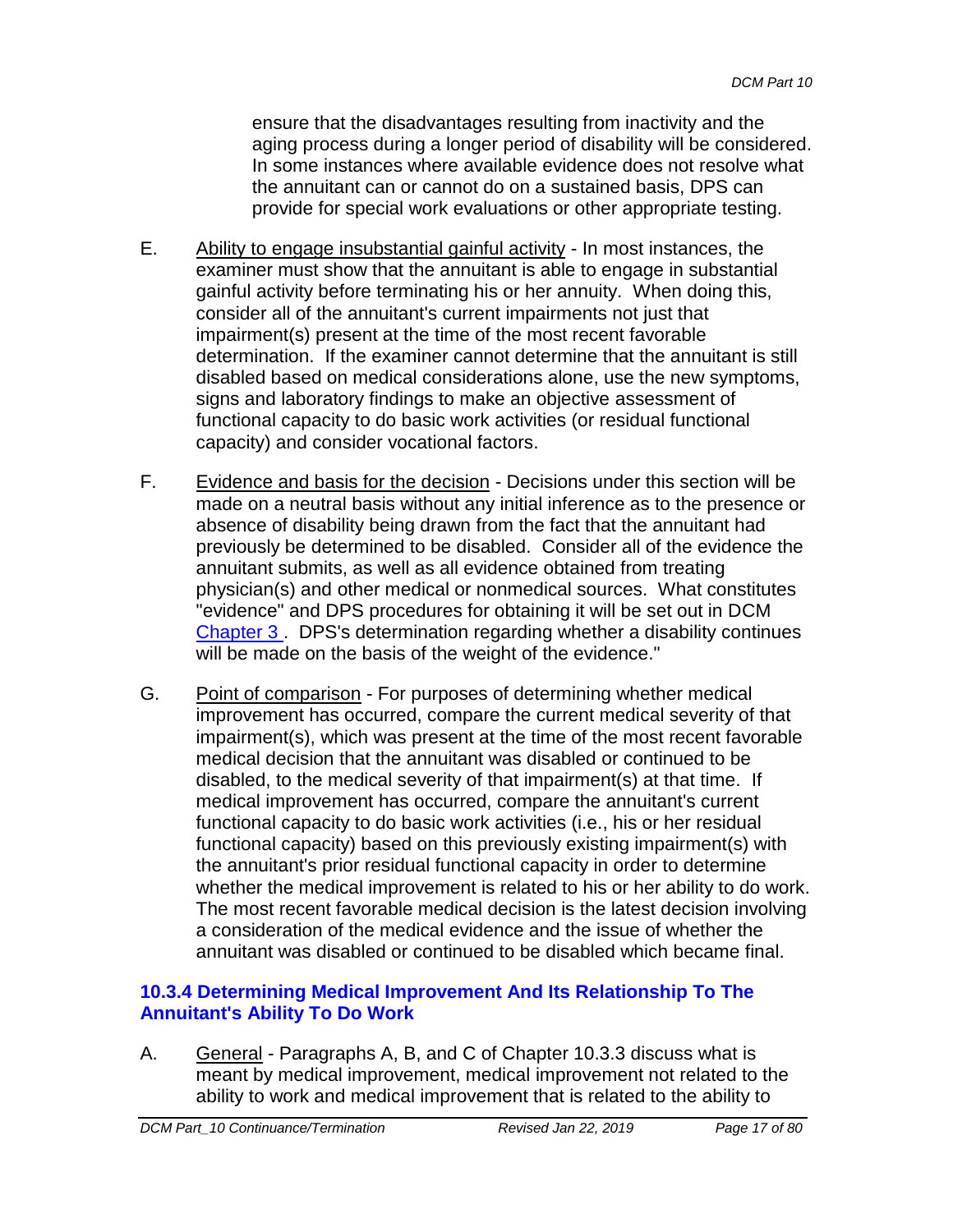work. How DPS will arrive at the decision that medical improvement has occurred and its relationship to the ability to do work, is discussed in paragraphs B and C of this section.

B. Determining that medical improvement is related to ability to work - If there is a decrease in medical severity as shown by the symptoms, signs and laboratory findings, the rating examiner must then determine if it is related to the annuitant's ability to do work. In determining whether medical improvement that has occurred is related to the annuitant's ability to do work, the examiner should assess the annuitant's residual functional capacity (RFC) based on the current severity of the impairment(s) which was present at the annuitant's last favorable medical decision. Unless the increase in the current RFC is based on changes in the signs, symptoms, or laboratory findings, any medical improvement that has occurred will not be considered to be related to the annuitant's ability to work.

# C. Additional factors and considerations

- 1. RFC not previously determined If the most recent favorable decision was based on the fact that the annuitant's impairment(s) at the time met or equaled the severity contemplated by the Listing of Impairments, an assessment of his or her RFC would not have been made. If medical improvement has occurred and the severity of the prior impairment(s) no longer meets or equals the same listing, find that the medical improvement was related to the annuitant's ability to work. This is because meeting or equaling the listing level of severity is evidence that the annuitant is unable to work. Since meeting or equalling the level of severity of the listing deems an annuitant unable to work, not meeting the level of severity of the listing deems an annuitant potentially able to work. Being deemed "potentially able to work" simply means that the rating examiner can make the determination as to whether the annuitant can currently engage in gainful activity. The examiner must, of course, also establish that the annuitant can currently engage in gainful activity before finding that his or her disability has ended.
- 2. Prior RFC assessment made Compare the RFC assessment used in making the most recent favorable medical decision with the RFC assessment based on current evidence to determine whether an annuitant's functional capacity for basic work activities has increased. Do not attempt to reassess the prior RFC.
- 3. Prior RFC should have been assessed but wasn't In cases where an RFC assessment should have been made for the prior most favorable decision but wasn't either because this assessment is missing from the annuitant's file or because it was not done, the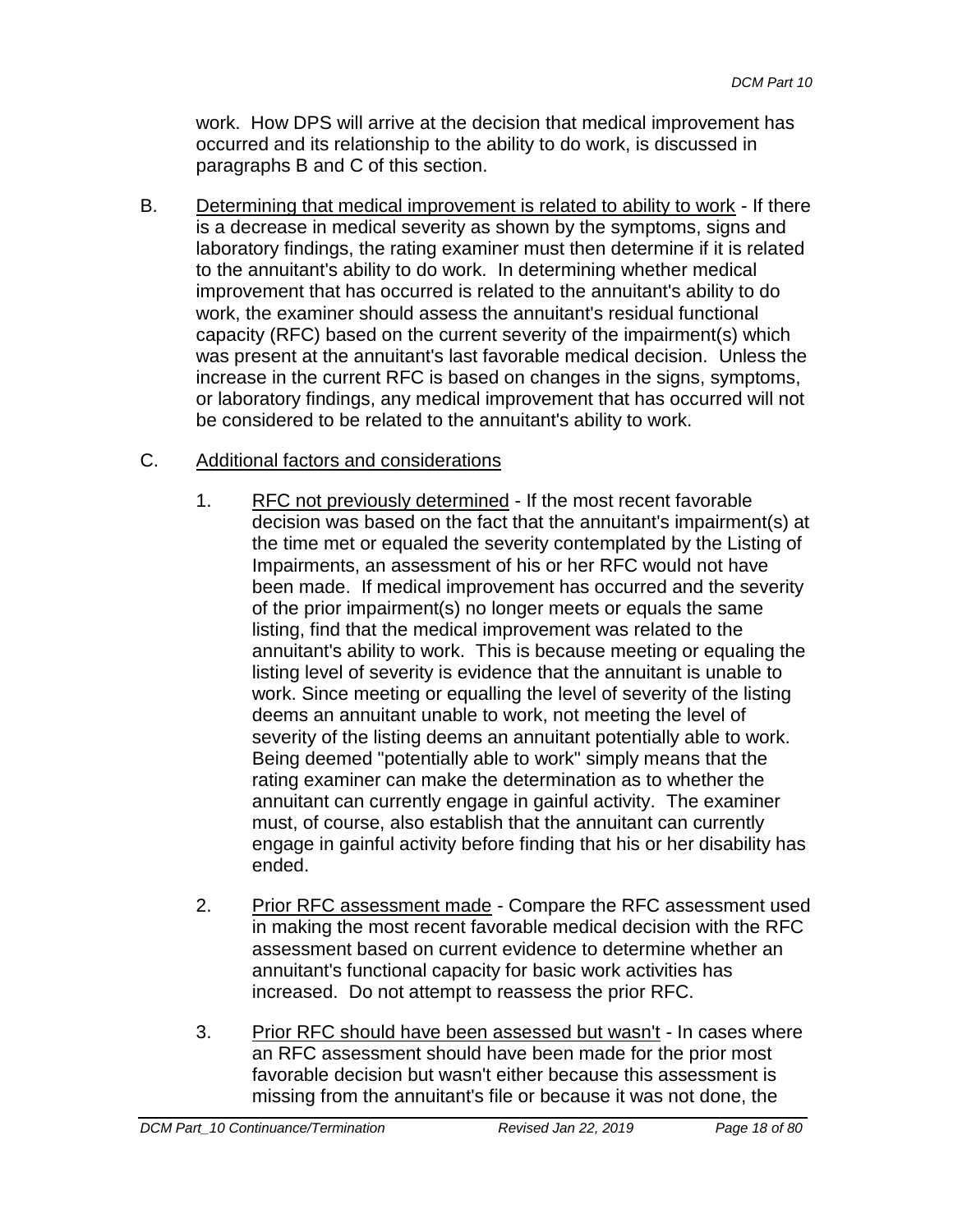doctor or medical consultant must reconstruct the residual functional capacity. In reconstructing the RFC, assign the maximum functional capacity consistent with an allowance. This reconstructed RFC should accurately and objectively assess the annuitant's functional capacity to do work.

**EXAMPLE**: The annuitant was previously found to be disabled on the basis that while his impairment did not meet or equal a listing, it did prevent him from doing his past or any other work. The prior examiner did not, however, include a residual functional capacity assessment in the rationale of that decision and a review of the prior evidence does not show that such an assessment was ever made. If a decrease in medical severity, i.e., medical improvement, has occurred, the residual functional capacity based on the current level of severity of the annuitant's impairment will have to be compared with his residual functional capacity based on its prior severity in order to determine if the medical improvement is related to his ability to do work. In order to make this comparison, the medical consultant must review the prior evidence and make an objective assessment of the annuitant's residual functional capacity at the time of its most recent favorable medical determination, based on the symptoms, signs and laboratory findings as they then existed.

- 4. Impairment subject to temporary remission If the evidence shows that the annuitant's impairment(s) is subject to temporary remission, carefully consider the history of the impairment(s), including the occurrence of any prior remissions, and the prospects for future worsening. A remission that is only temporary, that is, less than one year, will not warrant a finding of medical improvement.
- 5. When the prior file cannot be located If the prior file cannot be located, determine whether the annuitant is able to engage in substantial gainful activity. If the annuitant can engage in SGA, do not attempt to reconstruct prior evidence. If the annuitant is not able to engage in SGA, his or her disability will continue unless one of the second group of exceptions applies (see 10.3.5(B)).

## <span id="page-18-0"></span>**10.3.5 Exceptions To Medical Improvement**

A. The First Group of Exceptions to Medical Improvement - General - The law provides for certain limited situations when the annuitant's disability can be found to have ended even though medical improvement has not occurred. These exceptions to medical improvement are intended to provide a way of finding that the annuitant is no longer disabled in those limited situations where, even though there has been no decrease in the severity of the impairment(s), evidence shows that the annuitant should no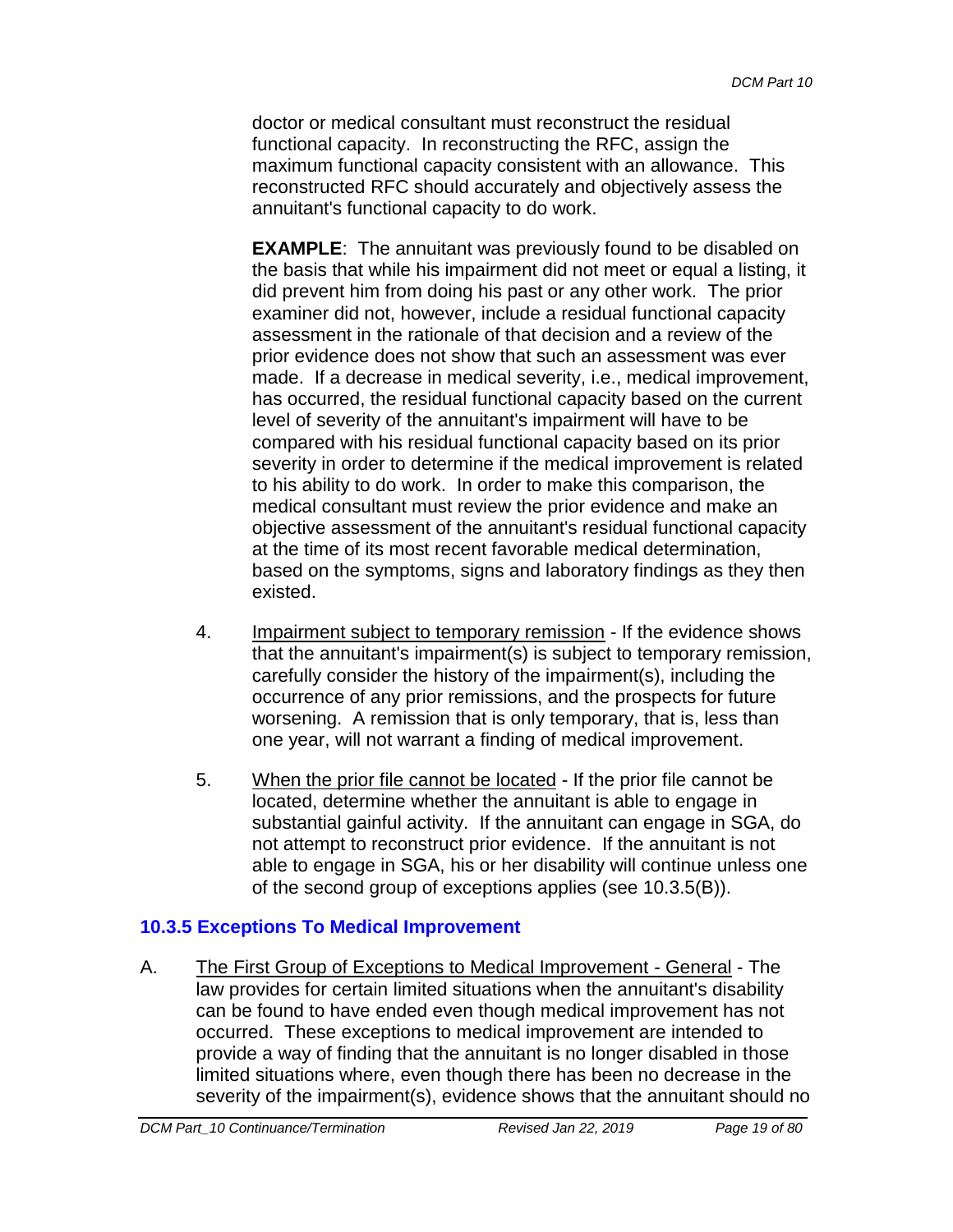longer be considered disabled or never should have been considered disabled.

For one of these exceptions to apply, the examiner must also show that taking all of the annuitant's current impairment(s) into account, not just those that existed at the time of the most recent favorable medical decision, the annuitant is now able to engage in SGA before his or her annuity can be found to have ended.

As part of the exception review process, ask the annuitant about any medical or vocational therapy that he or she has received or is receiving. The examiner should use these answers, the evidence gathered and all other evidence as the basis for finding that an exception applies.

1. Substantial evidence shows that the annuitant is the beneficiary of advances in medical or vocational therapy or technology (related to his or her ability to work) - Advances in medical or vocational therapy or technology are improvements in a treatment or rehabilitative methods which have increased the annuitant's ability to do basic work activities. To apply this exception, the examiner has to show by substantial evidence that the annuitant has been the beneficiary of services which reflect these advances and they have favorably affected the severity of his or her impairment (s) or ability to do basic work activities.

This decision must always be based on new medical evidence and a new RFC assessment. Since, in many instances, an advance medical or vocational technology will result in a decrease in severity as shown by symptoms, signs and laboratory findings which will meet the definition of medical improvement, this exception will see very limited application.

2. Substantial evidence shows that the annuitant has undergone vocational therapy (related to his or her ability to work) - Vocational therapy (related to the annuitant's ability to work) may include, but is not limited to, additional education, training, or work experience that improves his or her ability to meet the vocational requirements of more jobs. This decision will be based on substantial evidence which includes new medical evidence and a new residual functional capacity assessment. If, at the time of the continuing disability review the annuitant has not completed vocational therapy which could affect the continuance of his or her disability, review such annuitant's claim upon completion of the therapy.

**EXAMPLE 1**: The annuitant was found to be disabled because the limitations imposed on him by his impairment(s) allowed him to only do work that was at a sedentary level of exertion. The annuitant's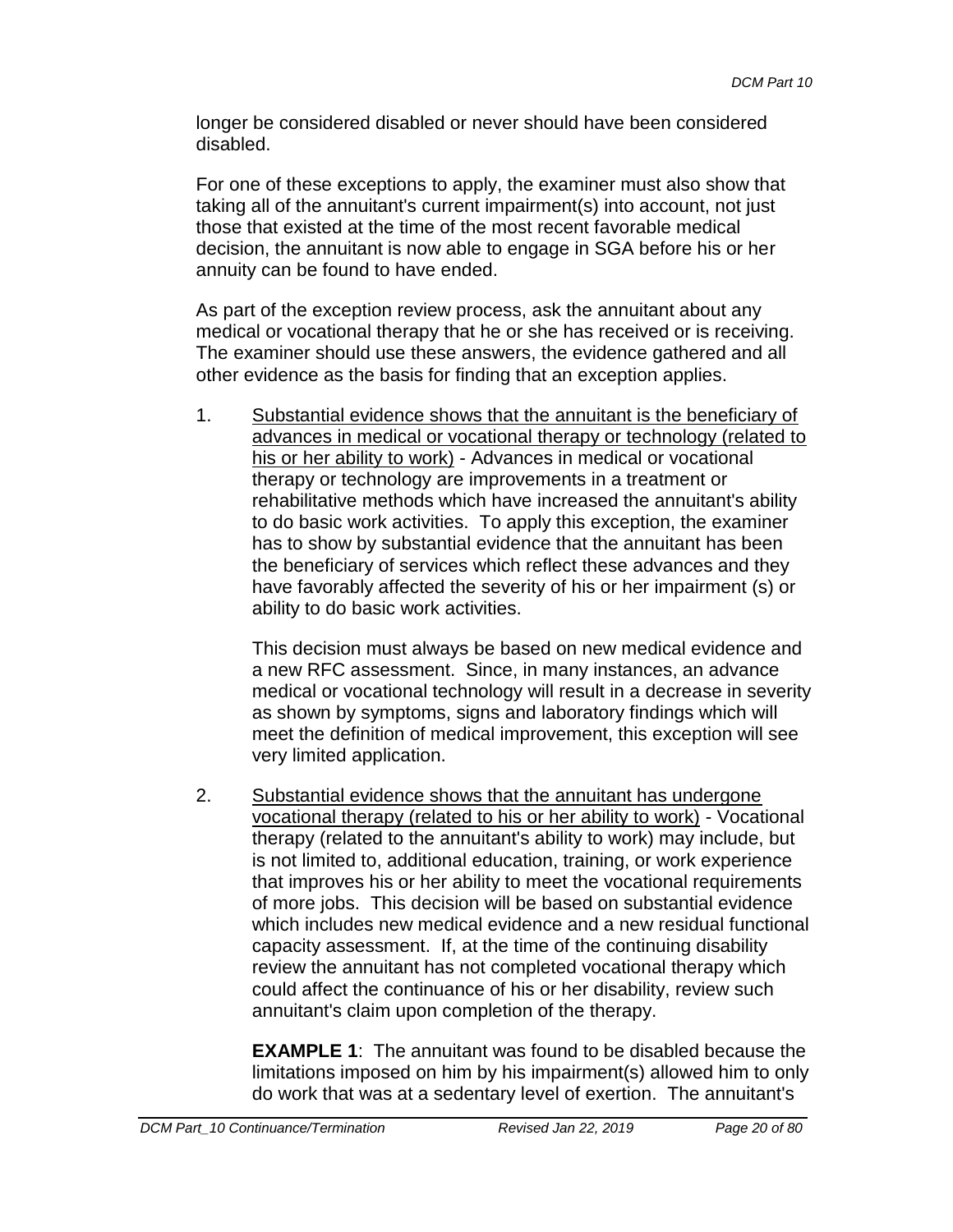prior work experience was work that required a medium level of exertion with no acquired skills that could be transferred to sedentary work. His age, education, and past work experience at the time did not qualify him for work that was below this medium level of exertion. The annuitant enrolled in and completed a specialized training course which qualifies him for a job in data processing as a computer programmer in the period since he was awarded a disability annuity. On review of his claim, current evidence shows that there is no medical improvement and that he can still do only sedentary work. As the work of a computer programmer is sedentary in nature, he is now able to engage in substantial gainful activity when his new skills are considered.

**EXAMPLE 2:** The annuitant was previously entitled to a disability annuity because the medical evidence and assessment of his residual functional capacity showed he could only do light work. His prior work was considered to be of a heavy exertional level with no acquired skills that could be transferred to light work. His age, education, and past work experience did not qualify him for work that was below the heavy level of exertion. The current evidence and residual functional capacity show there has been no medical improvement and that he can still do only light work. Since he was originally entitled to a disability annuity, his vocational rehabilitation agency enrolled him in and he successfully completed a trade school course so that he is now qualified to do small appliance repair. This work is light in nature, so when his new skills are considered, he is now able to engage in substantial gainful activity even though there has been no change in his residual functional capacity.

3. Substantial evidence shows that based on new or improved diagnostic or evaluative techniques the annuitant's impairment(s) is not as disabling as it was considered to be at the time of the most recent favorable decision - Changing methodologies and advances in medical and other diagnostic or evaluative techniques have given, and will continue to give, rise to improved methods for measuring and documenting the effect of various impairments on the ability to do work. Where, by such new or improved methods, substantial evidence shows that the annuitant's impairment(s) is not as severe as was determined at the time of the most recent favorable medical decision, such evidence may serve as a basis for finding that the annuitant can engage in substantial gainful activity and is no longer disabled. In order to be used under this exception, however, the new or improved techniques must have become generally available after the date of DPS's most recent favorable medical decision.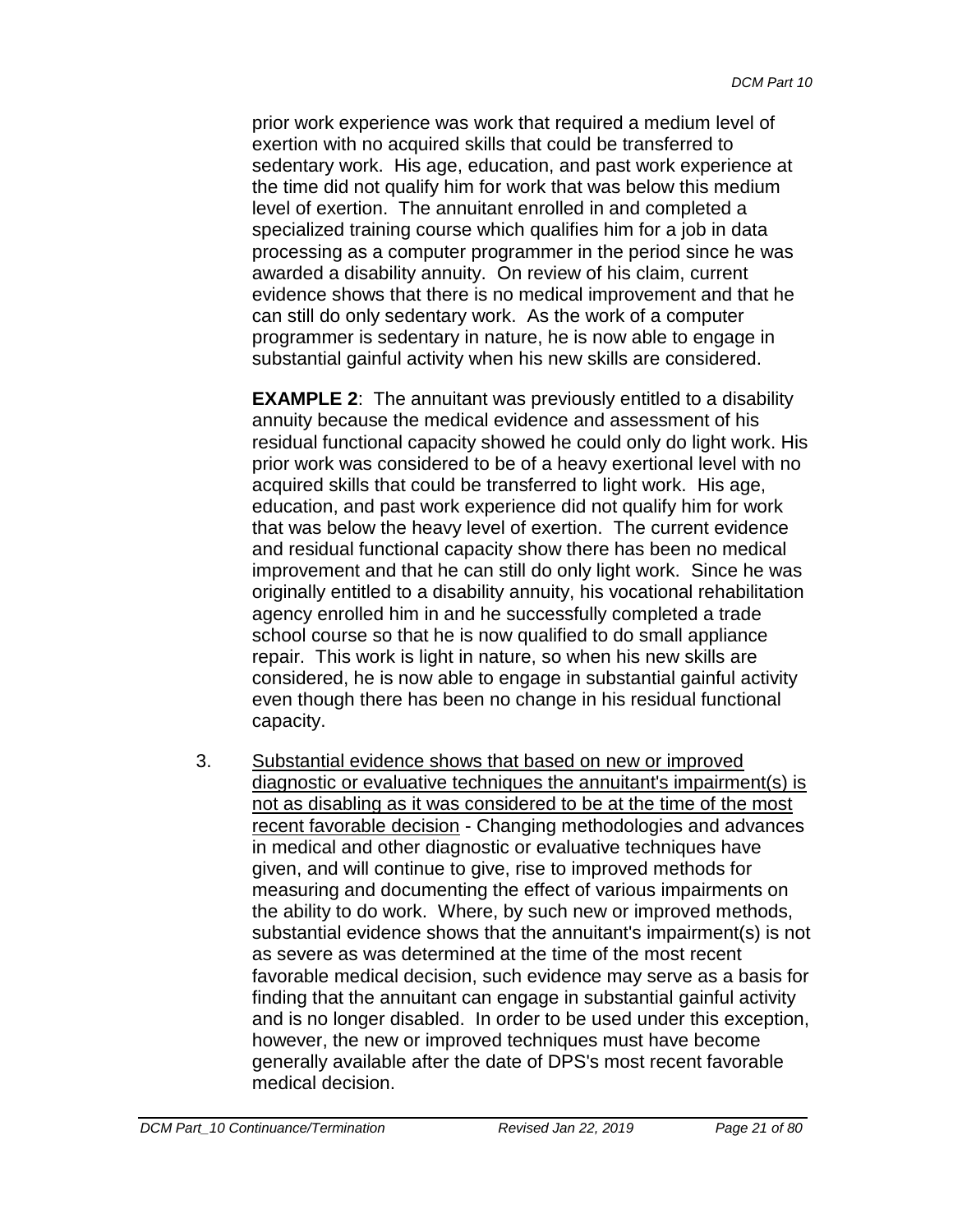The RRB will determine which methods and techniques are new and improved and when they become generally available. The RRB will learn about these new techniques when they are presented as evidence in specific cases and when they are discussed in medical literature by medical professional groups and other governmental entities. The RRB will develop a listing of new techniques and publication of this listing in the Federal Register will determine the date the duty to inform our annuitant of these changes through this listing and its publication in the Federal Register.

**EXAMPLE**: The electrocardiographic exercise test has replaced the Master's 2-step test as a measurement of heart function since the time of the annuitant's last favorable medical decision. Current evidence shows that the annuitant's impairment, which was previously evaluated based on the Master's 2-step test, is not now as disabling as was previously thought. If, taking all his current impairments into account, the annuitant is now able to engage in substantial gainful activity, this exception would be used to find that he is no longer disabled even if medical improvement has not occurred.

- 4. Substantial evidence shows that the prior disability decision was in error - There are three situations in which an exception to medical improvement will be found based on error. The three situations are: (a) when substantial evidence on its face shows that the decision should not have been made, (b) when required and material evidence of the severity of the annuitant's impairment(s) was missing, and (c) when new evidence relating to the prior determination (of allowance or continuance) refutes the conclusions that were based upon the prior evidence. Apply this exception to medical improvement if substantial evidence (which may be evidence on the record at the time any prior determination of the entitlement to a disability annuity was made, or newly obtained evidence which relates to that determination) demonstrates that a prior determination was in error.
	- a. Errors on the face of the evidence Substantial evidence shows on its face that the decision in question should not have been made (e.g., the evidence in file such as pulmonary function study values was misread or an adjudicative standard such as a listing in Appendix 1 or a medical/vocational rule in Appendix 2 was misapplied).

**EXAMPLE 1**: The annuitant was granted a disability annuity when it was determined that his epilepsy met Listing 11.02. This listing calls for a finding of major motor seizures more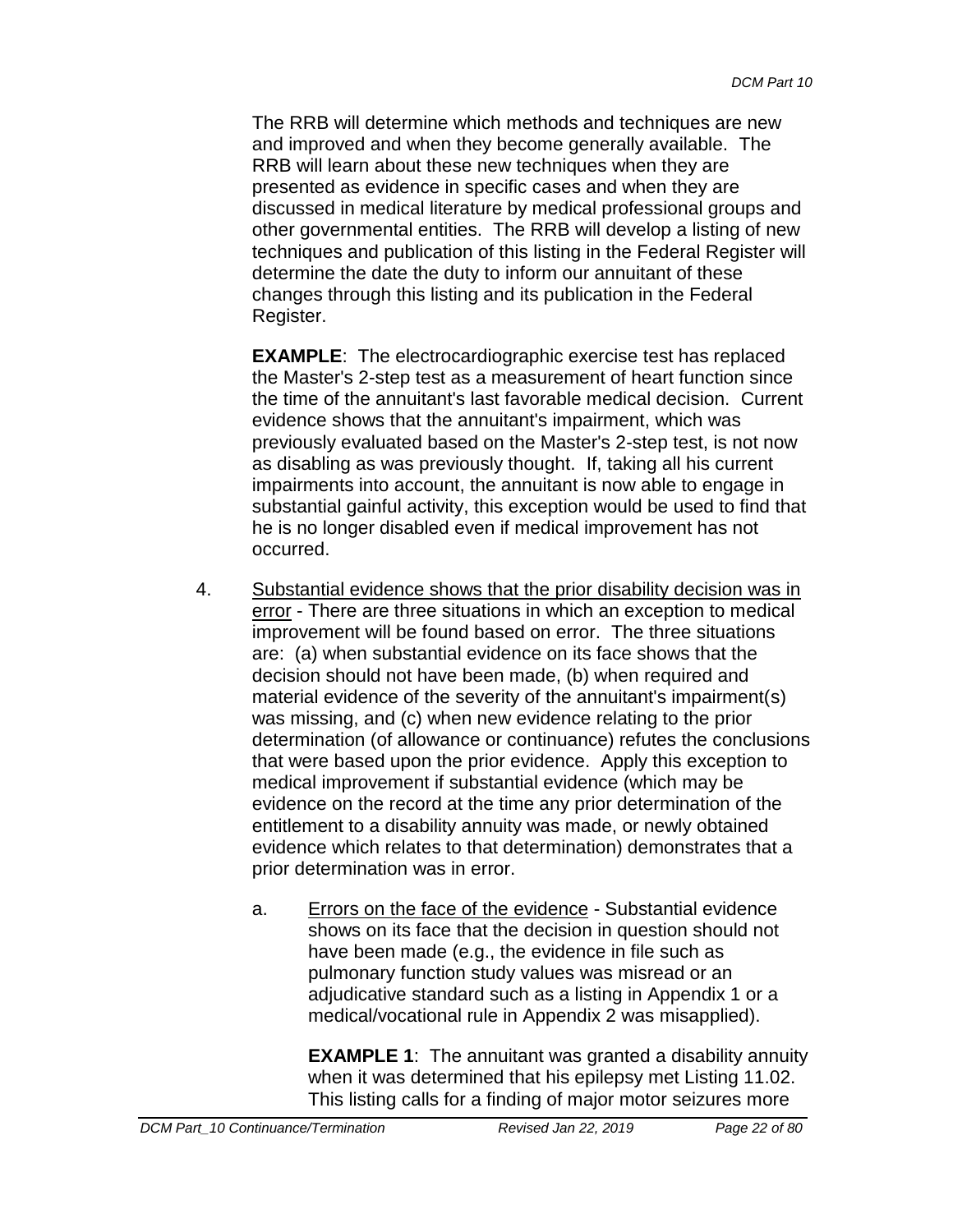frequently than once a month as documented by EEG evidence and by a detailed description of a typical seizure pattern. A history of either diurnal episodes or nocturnal episodes with residuals interfering with daily activities is also required. On review, it is found that a history f the frequency of his seizures showed that they occurred only once or twice a year. The prior decision would be found to be in error, and whether the annuitant was still considered to e disabled would be based on whether he could currently engage insubstantial gainful activity.

**EXAMPLE 2**: The annuitant's prior award of a disability annuity was based on vocational rule 201.14 in Appendix 2. This rule applies to a person age 50-54 who has at least a high school education, whose previous work was entirely at semiskilled level, and who can do only sedentary work. On review it is found that at the time of the prior determination the annuitant was actually only age 46 and vocational rule 201.21 should have been used. This rule would have called for a denial of his claim and the prior decision is found to have been in error. Continuation of his disability would depend on a finding of his current inability to engage in substantial gainful activity.

b. Required and material evidence is missing - This situation arises when at the time of the prior evaluation, required and material evidence of the severity of the annuitant's impairment(s) was missing. This evidence becomes available upon review, and substantial evidence demonstrates that had such evidence been present at the time of the prior determination, disability would not have been found.

> **EXAMPLE**: The annuitant was found disabled on the basis of chronic obstructive pulmonary disease. The severity of his impairment was documented primarily by pulmonary function testing results. The evidence showed that he could do only light work. Spirometric tracings of this testing, although required, were not obtained, however. On review, the original report is resubmitted by the consultative examining physician along with the corresponding spirometric tracing. A review of the tracings shows that the test was invalid. Current pulmonary function testing supported by spirometric tracings reveals that the annuitant's impairment does not limit his ability to perform basic work activities in any way. Error is found based on the fact that required material evidence, which was originally missing,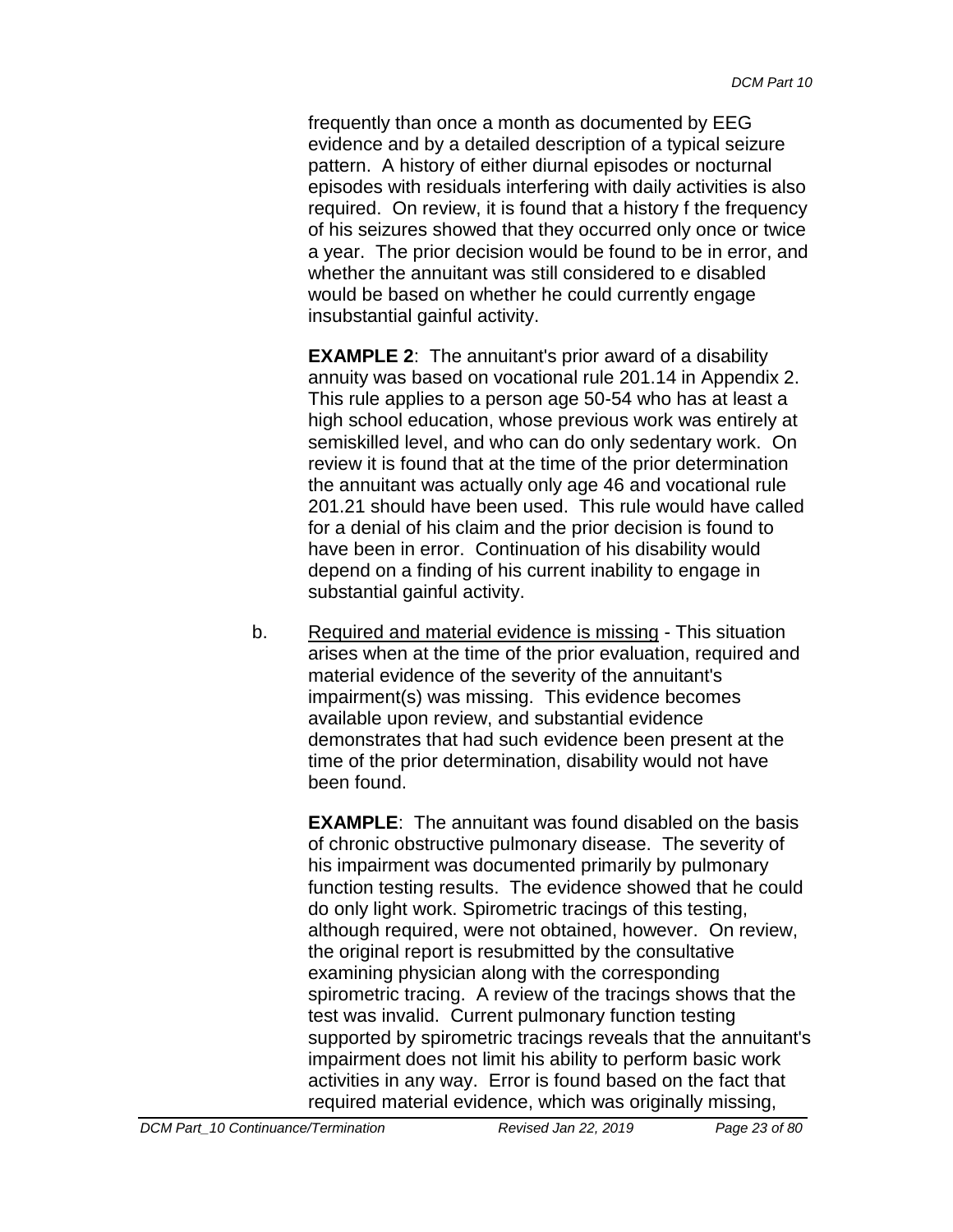now becomes available and shows that if it had been available at the time of the prior determination, disability would not have been found.

c. New evidence contradicts the conclusions of prior evidence - This situation arises when substantial evidence, which is new evidence relating to the prior determination (of allowance or continuance), refutes the conclusions that were based upon the prior evidence (e.g., a tumor thought to be malignant was later shown to have actually been benign.) Substantial evidence must show that had the new evidence (which relates to the prior determination) been considered at the time of the prior decision, the disability would not have been allowed or continued. A substitution of current judgment for that used in the prior favorable decision will not be the basis for applying this exception.

> **EXAMPLE:** The annuitant was previously found entitled to a disability annuity on the basis of diabetes mellitus which the prior adjudicator believed was equivalent to the level of severity contemplated in the Listing of Impairments. The prior record shows that the annuitant has "brittle" diabetes for which he was taking insulin. The annuitant's urine was 3+ for sugar, and he alleged occasional hypoglycemic attacks caused by exertion. His doctor felt the diabetes was never really controlled because he was not following his diet or taking his medication regularly. On review, symptoms, signs and laboratory findings are unchanged. The current adjudicator feels, however, that the annuitant's impairment clearly does not equal the severity contemplated by the listings. Error cannot be found because it would represent a substitution of current judgment for that of the prior adjudicator that the annuitant's impairment equaled a listing. The exception for error will not be applied retroactively under the conditions set out above unless the conditions for reopening the prior decision are met.

5. The annuitant is currently engaging in substantial gainful activity - If the annuitant is currently engaging in substantial gainful activity, before DPS determines whether he or she is no longer disabled because of his or her work activity, DPS will consider whether he or she is entitled to a trial work period as set out in DCM 10.5.4. DPS will find that the annuitant's disability has ended in the month in which he or she demonstrated the ability to engage in substantial gainful activity (following completion of a trial work period, where it applies). This exception does not apply in determining whether the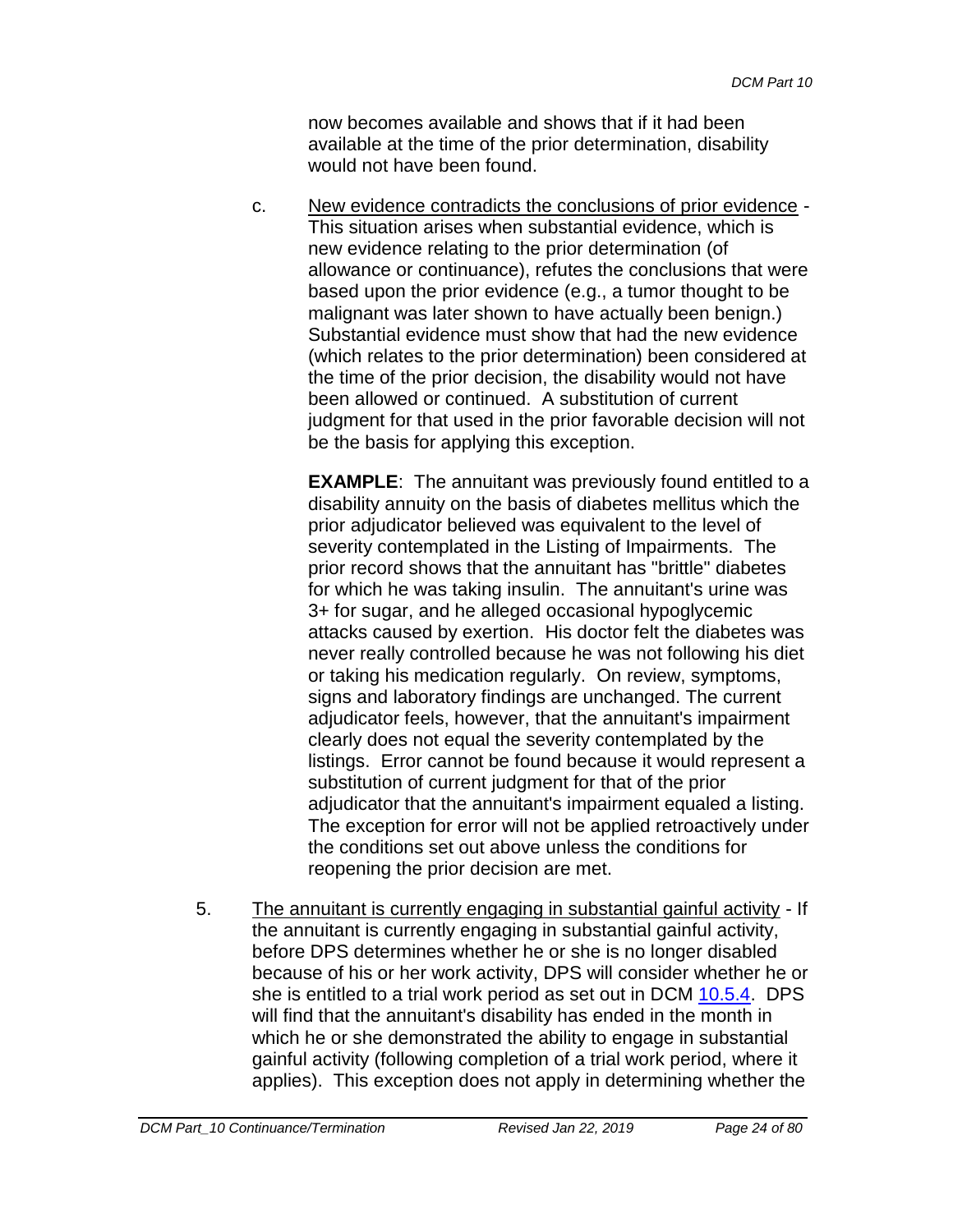annuitant continues to have a disabling impairment(s) for purposes of deciding his or her eligibility for a reentitlement period.

- B. The Second Group of Exceptions to Medical Improvement General In the second group of exceptions, the continuance decision will be made without a determination that the annuitant has medically improved or can engage in SGA.
	- 1. A prior determination was fraudulently obtained If DPS finds that any prior favorable determination was obtained by fraud, it may find that the annuitant is not disabled. In addition, DPS may reopen the claim.
	- 2. Failure to cooperate If there is a question about whether the annuitant continues to be disabled and DPS requests that he or she submit medical or other evidence or go for a physical or mental examination by a certain date, DPS will find that the annuitant's disability has ended if he or she fails (without good cause) to do what is requested. The month in which the annuitant's disability ends will be the first month in which he or she failed to do what was requested.
	- 3. Inability to locate the annuitant If there is a question about whether the annuitant continues to be disabled and DPS is unable to find him or her to resolve the question, DPS will suspend annuity payments. If, after a suitable investigation, DPS is still unable to locate the annuitant, DPS will determine that the annuitant's disability has ended. The month such annuitant's disability ends will be the first month in which the question arose and the annuitant could not be found.
	- 4. Failure of the annuitant to follow prescribed treatment which would be expected to restore the ability to engage in substantial gainful activity - If treatment has been prescribed for the annuitant which would be expected to restore his or her ability to work, he or she must follow that treatment in order to be paid a disability annuity. If the annuitant is not following that treatment and he or she does not have good cause for failing to follow the treatment, DPS will find that his or her disability has ended. The month such annuitant's disability ends will be the first month in which he or she failed to follow the prescribed treatment.

# **10.3.6 If The Annuitant Becomes Disabled By Another Impairment During The Continuance Determination**

If a new severe impairment begins in or before the month in which the last impairment ends, DPS will find that the disability is continuing. The impairment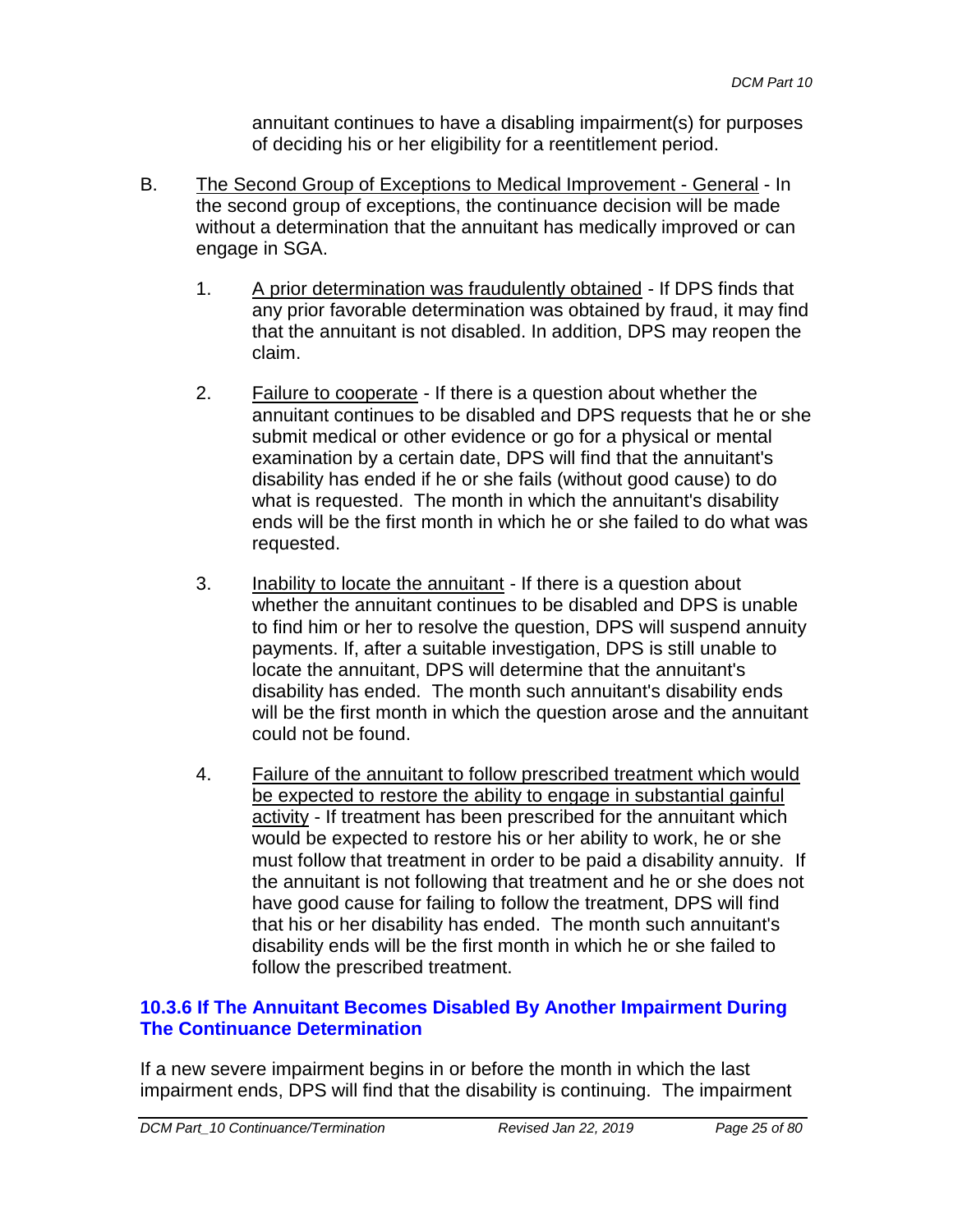need not be expected to last 12 months or to result in death, but it must be severe enough to keep the annuitant form doing substantial gainful activity, or severe enough so that he or she is still disabled.

# **10.4 Substantial Gainful Activity**

## **10.4.1 General**

The work that a claimant has done during any period in which the claimant believes he or she is disabled may show that the claimant is able to do work at the substantial gainful activity (SGA) level. If a claimant is able to engage in SGA, find that the claimant is not disabled for any regular employment under the Railroad Retirement Act. Even if the work the claimant has done was not SGA, it may show that the claimant is able to do more work than he/she actually did. Consider all medical and vocational evidence in the claimant's file to decide whether or not the claimant has the ability to engage in SGA.

# **10.4.2 Substantial Gainful Activity Defined**

Substantial gainful activity is work activity that is both substantial and gainful.

- A. Substantial work activity Substantial work activity is work activity that involves doing a significant physical or mental activities. The annuitant's work may be substantial even if it is done on a part-time basis or if the annuitant does less, gets paid less, or has less responsibility than when the annuitant worked before.
- B. Gainful work activity Gainful work activity is work activity that the annuitant does for pay or profit. Work activity is gainful if it is the kind of work usually done for pay or profit, whether or not a profit is realized.
- C. Some other activities Generally, do not consider activities like taking care of one's self, household tasks, hobbies, therapy, school attendance, club activities, or social programs to be substantial gainful activity.

# **10.4.3 General Information About Work Activity**

- A. The nature of the claimant's work If the claimant's duties require use of the claimant's experience, skills, supervision and responsibilities, or contribute substantially to the operation of a business, this tends to show that the claimant has the ability to work at the substantial gainful activity level.
- B. How well the claimant performs Consider how well the claimant does his or her work when determining whether or not the claimant is doing substantial gainful activity.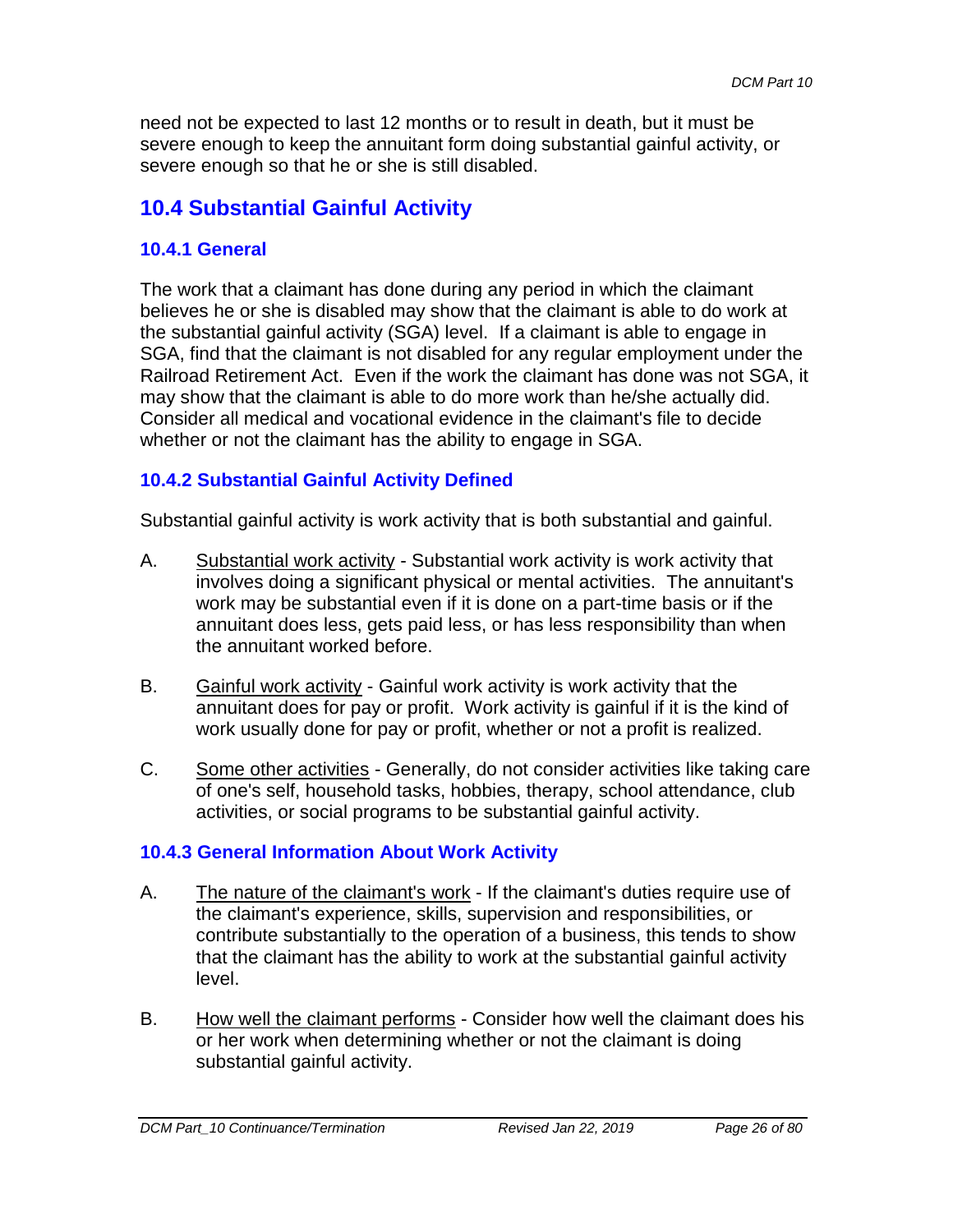If the claimant's performance is satisfactory, this may be evidence that his or her work is SGA.

If the claimant is unable to work at a satisfactory level of performance because of his or her impairment, this is evidence that the work is not SGA.

If the claimant's work involves only minimal duties, this may be evidence that the work is not SGA.

- C. The claimant's work is done under special conditions Even though the work the claimant is doing takes into account his or her impairment, such as work done in a sheltered workshop or as a patient in a hospital, it may still show that the claimant has the necessary skills and ability to work at the substantial gainful activity level.
- D. The claimant is self-employed Supervisory, managerial, advisory or other significant personal services that the claimant performs as a selfemployed person may show that the claimant is able to do substantial gainful activity.
- E. Time spent in work While the time the claimant spends in work is important, do not decide whether or not the claimant is doing substantial gainful activity only on that basis. Evaluate the work to decide whether it is substantial and gainful regardless of whether the claimant spends more time or less time at the job than workers who are not impaired and who are doing similar work as a regular means of their livelihood.

# **10.4.4 Evaluation Guides For An Employed Annuitant**

- A. General Evaluating SGA consists of 3 steps:
	- 1. Developing for gross earnings, employer subsidies, and impairment related work expenses;
	- 2. Subtract the subsidies and IRWE's from the gross earnings; and
	- 3. Determine the net earnings from employment. The net earnings are then compared with the earnings table in section B.2.

The earnings test is not applied mechanically. When making SGA evaluation, keep the following points in mind:

a. The claimant's earnings may show the annuitant has done substantial gainful activity - The amount of the claimant's earnings from work the claimant has done may show that he or she has engaged in substantial gainful activity. Generally, if the claimant worked for substantial earnings, this shows that he or she is able to do substantial gainful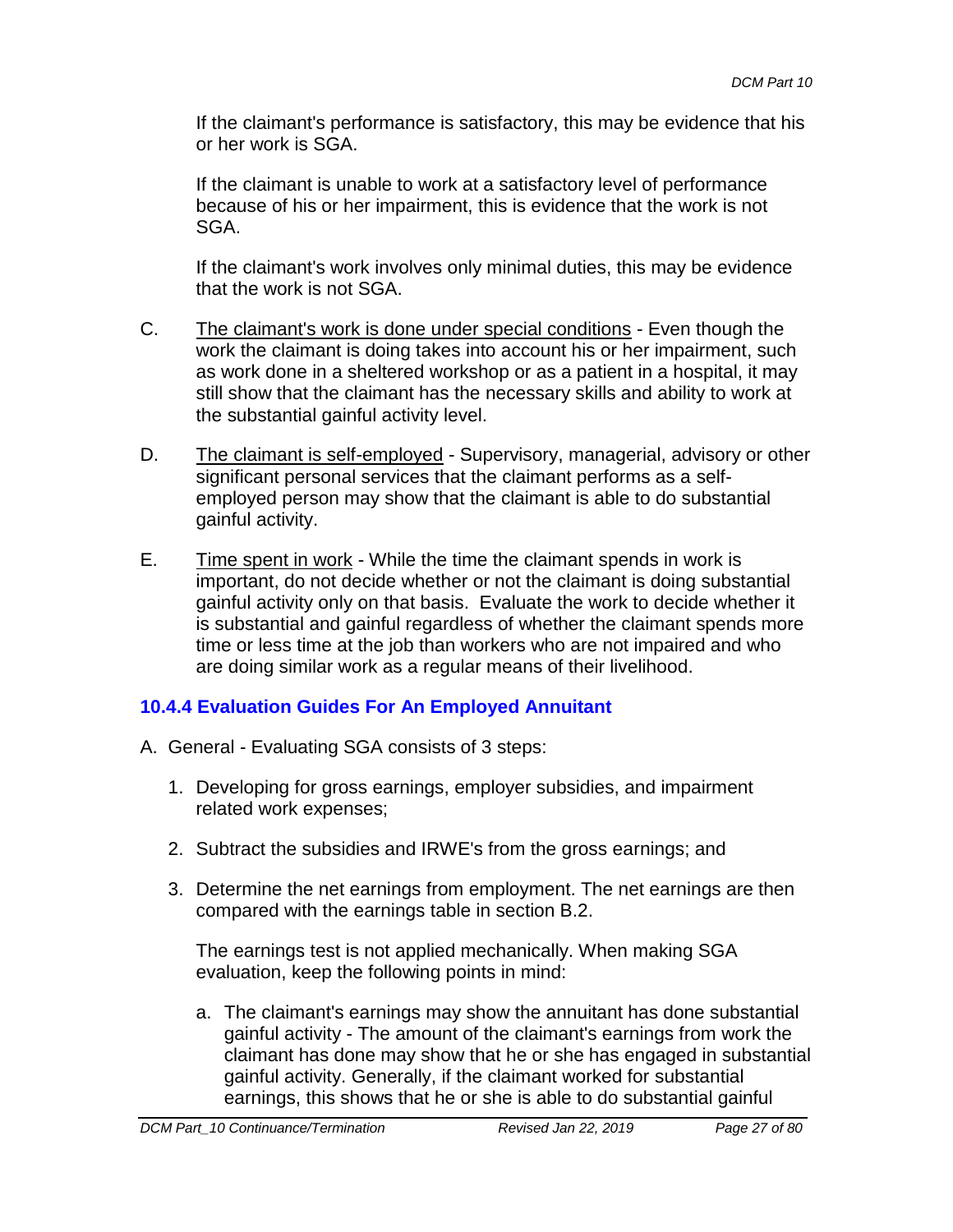activity. On the other hand, the fact that the claimant's earnings are not substantial does not necessarily show that the claimant is not able to do substantial gainful activity. Generally, consider work that the claimant is forced to stop after a short time because of his or her impairment(s) as an unsuccessful work attempt (See [DCM 10.5.3\)](#page-52-0) and the claimant's earnings from that work will not show that the claimant is able to do substantial gainful activity.

- b. Consider only the amounts the claimant earns
	- (i) If the claimant's earnings are subsidized, the amount of the subsidy is not counted when determining whether or not the claimant's work is substantial gainful activity. Thus, where work is done under special conditions, consider only the part of the claimant's pay which the claimant actually "earns." For example, where a handicapped person does simple tasks under close and continuous supervision, do not determine that the person worked at the substantial gainful activity level only on the basis of the amount of pay. A railroad or non-railroad employer may set a specific amount as a subsidy after figuring the reasonable value of the employee's services. If the claimant's work is subsidized and the claimant's railroad and non-railroad employer does not set the amount of the subsidy or does not adequately explain how the subsidy was figured, investigate to see how much the claimant's work is worth.
	- (ii) The following circumstances indicate a subsidy might exist:
		- A. The employment is sheltered, or
		- B. Childhood disability is involved, or
		- C. Mental impairment is involved, or
		- D. There appears to be a marked discrepancy between the amount of pay and the value of the services, or
		- E. The employer, employee, or other interested party alleges that the employee does not fully ear his or her pay (e.g., the employee receives unusual help from others in doing the work, or
		- F. The nature and severity of the impairment indicate that the employee receives unusual help from others in doing the work, or
		- G. The employee is involved in a government sponsored job training and employment program.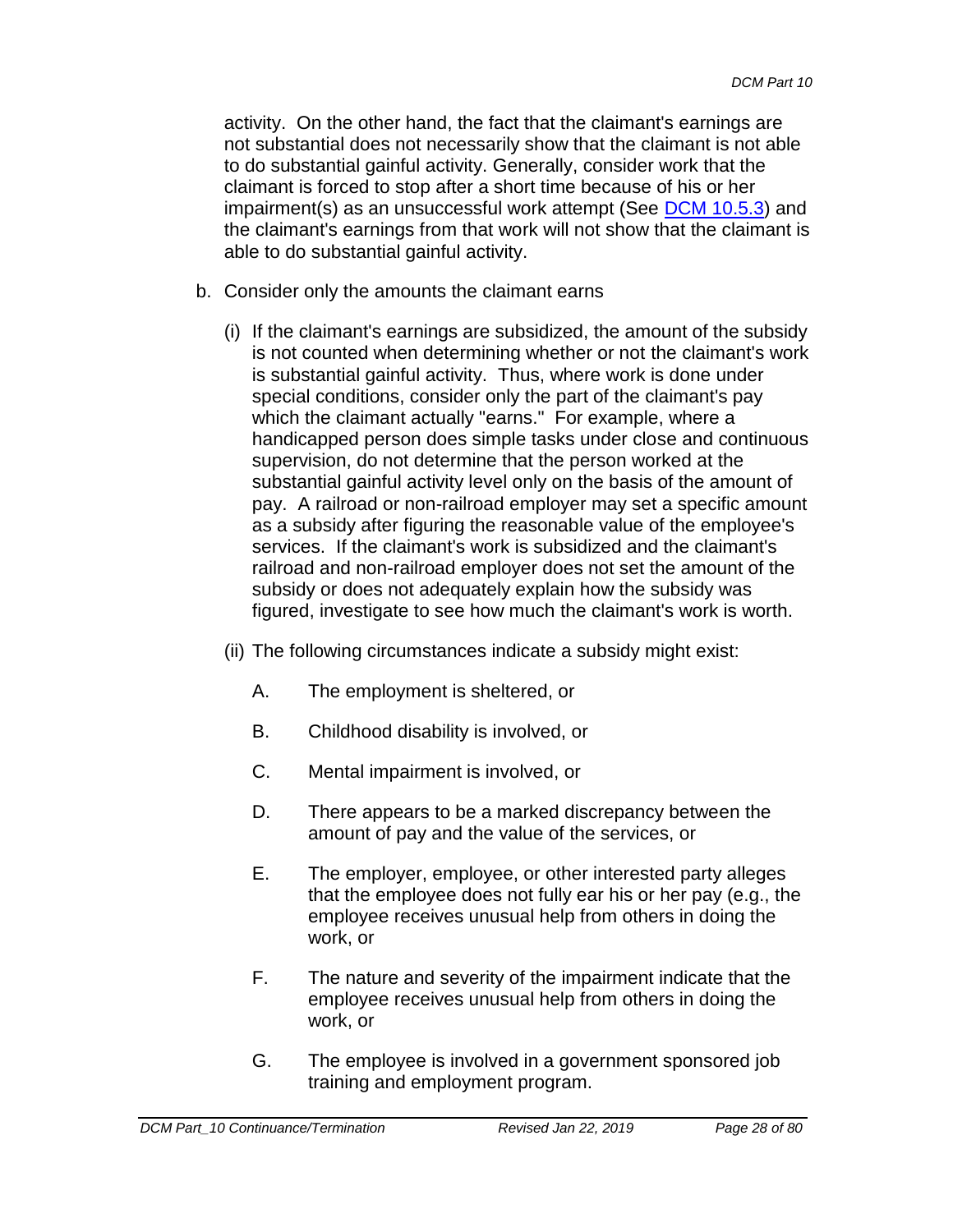- c. If the claimant is working in a sheltered or special environment If the claimant is working in a sheltered workshop, the claimant may or may not be earning the amounts he or she is being paid. The fact that the sheltered workshop or similar facility is operating at a loss or is receiving some charitable contributions or governmental aid does not establish that the claimant is not earning all he or she is being paid. Persons in military service being treated for a severe impairment usually continue to receive full pay. Therefore evaluate work activity in a therapy program while on limited duty by comparing it with similar work in the civilian work force or on the basis of reasonable worth of the work, rather than on the actual amount of the earnings.
- B. Earnings guidelines
	- 1. How to determine "Countable Earnings." **\***
		- a. First determine gross earnings i.e., the total earnings reported for work activity. Gross earnings include payments in kind (e.g., room and board) which are made for the performance of work in lieu of cash

**\*** "Countable earnings" are that portion of an individual's earnings representing the actual value of the work he or she performed. See worksheet IV of Appendix E for a summary sheet that can be used in making this determination.

- b. Once gross earnings are determined, deduct:
	- (i) The amount of any subsidized earnings provided by the employer (See Sec. A.2) and
	- (ii) The amount of any impairment-related work expenses paid by the employee. (See 10.4.6)
- c. Finally, compare the claimant's net or countable earnings with the applicable amounts shown in sec. 2, below. If a claimant's average "countable earnings" exceed the earnings guidelines, he or she will be found to engage in SGA.

**NOTE**: In those cases in which the earnings or work activity vary somewhat from month to month, the claimant's earnings will have to be averaged. (See Appendix D.)

- 2. Table of SGA earnings guidelines and effective dates
	- a. All RRB Annuitants and all SSA Title II Blind and Non-blind **Beneficiaries**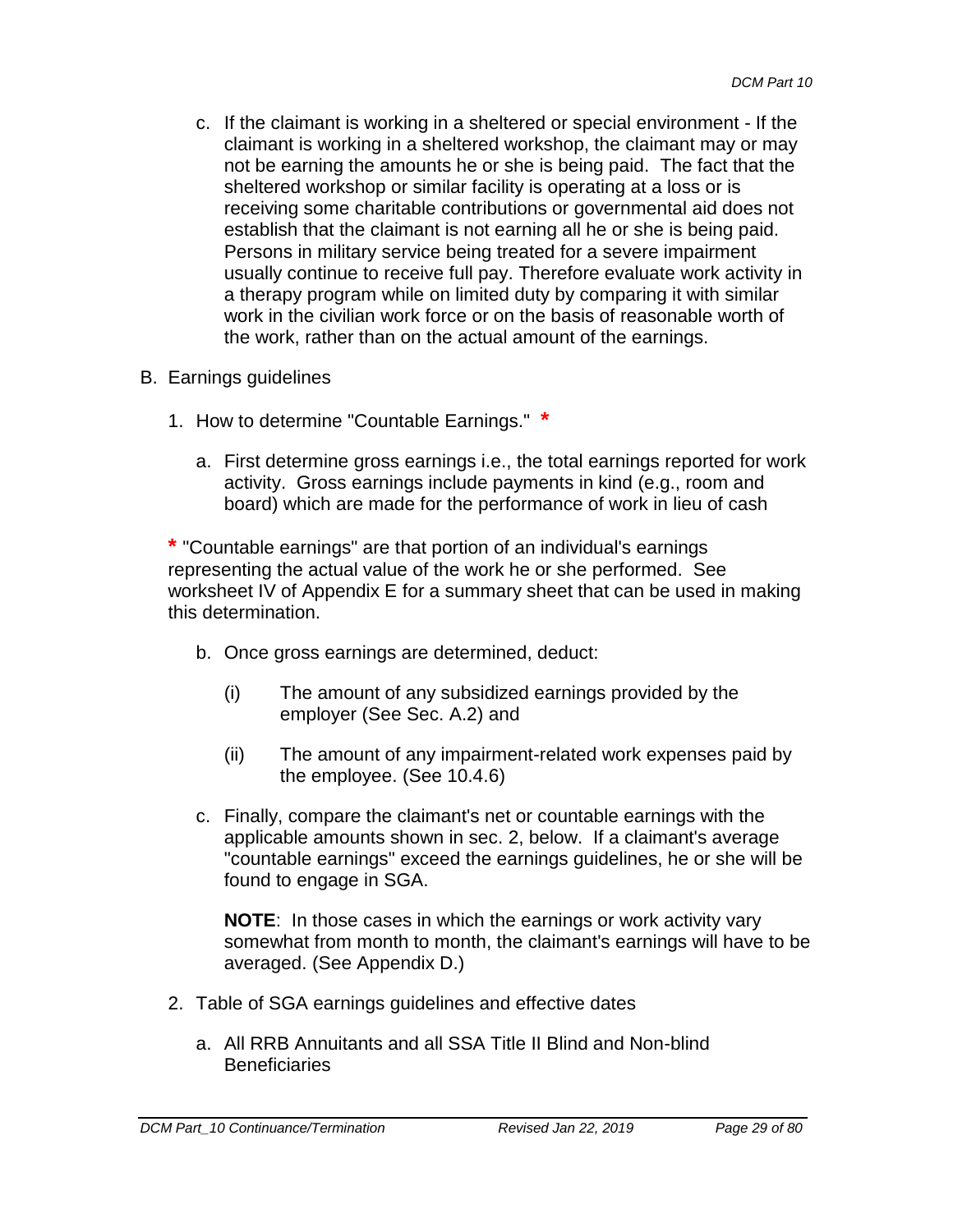| YEAR(S)         | "Countable Earnings"<br>of employees indicate<br>SGA if the amount<br>averages more per<br>month than the<br>(primary) amount of: | "Countable Earnings"<br>usually do not indicate<br>SGA if they average<br>less per month than<br>the (secondary **)<br>amount of: |
|-----------------|-----------------------------------------------------------------------------------------------------------------------------------|-----------------------------------------------------------------------------------------------------------------------------------|
| 1975 and before | \$200                                                                                                                             | \$130                                                                                                                             |
| 1976            | \$230                                                                                                                             | \$150                                                                                                                             |
| 197             |                                                                                                                                   |                                                                                                                                   |

b. RRB and SSA Title II Non-blind Beneficiaries. Amounts begin January 1<sup>st</sup> of the year unless otherwise indicated.

| YEAR(S)                                  | "Countable<br>Earnings" of<br>employees<br>indicate SGA if the<br>amount averages<br>more per month<br>than the (primary)<br>amount of: | "Countable<br>Earnings" usually<br>do not indicate<br>SGA if they<br>average less per<br>month than the<br>(secondary **)<br>amount of: |
|------------------------------------------|-----------------------------------------------------------------------------------------------------------------------------------------|-----------------------------------------------------------------------------------------------------------------------------------------|
| 1978                                     | \$260                                                                                                                                   | \$170                                                                                                                                   |
| 1979                                     | \$280                                                                                                                                   | \$180                                                                                                                                   |
| 1980 through 1989                        | \$300                                                                                                                                   | \$190                                                                                                                                   |
| January 1990 through<br><b>June 1999</b> | \$500                                                                                                                                   | \$300                                                                                                                                   |
| July 1999 through<br>December 2000       | \$700                                                                                                                                   | \$300                                                                                                                                   |
| 2001                                     | \$740                                                                                                                                   | N/A                                                                                                                                     |
| 2002                                     | \$780                                                                                                                                   | N/A                                                                                                                                     |
| 2003                                     | \$800                                                                                                                                   | N/A                                                                                                                                     |
| 2004                                     | \$810                                                                                                                                   | N/A                                                                                                                                     |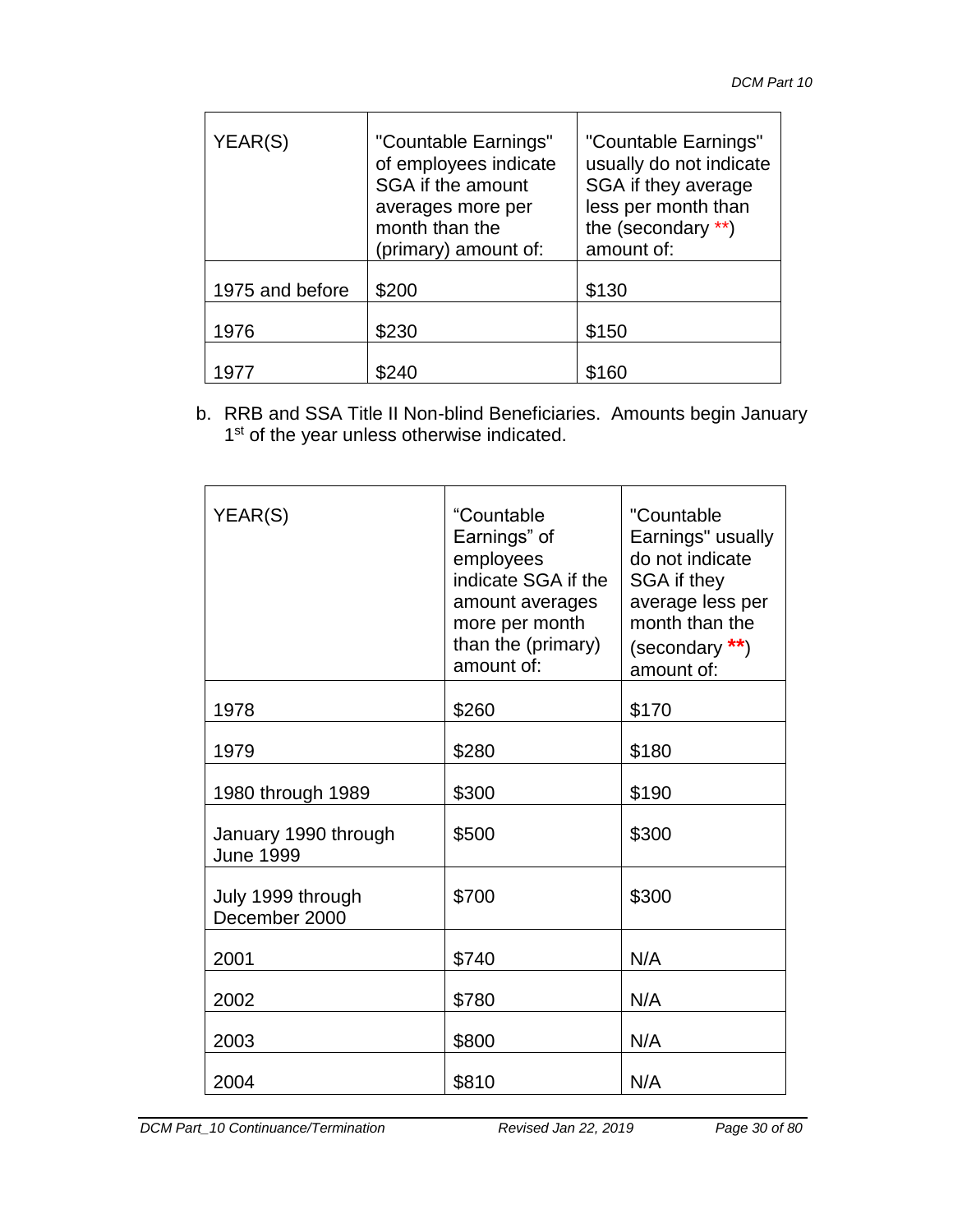| 2005 | \$830  | N/A |
|------|--------|-----|
| 2006 | \$860  | N/A |
| 2007 | \$900  | N/A |
| 2008 | \$940  | N/A |
| 2009 | \$980  | N/A |
| 2010 | \$1000 | N/A |
| 2011 | 1000   | N/A |
| 2012 | \$1010 | N/A |
| 2013 | \$1040 | N/A |
| 2014 | \$1070 | N/A |
| 2015 | \$1090 | N/A |
| 2016 | \$1130 | N/A |
| 2017 | \$1170 | N/A |
| 2018 | \$1180 | N/A |
| 2019 | \$1220 | N/A |

**NOTE**: Beginning in January 2001, the secondary substantial gainful activity amount is discontinued.

- **\*\*** The lower (secondary) amounts apply only to employees, not to selfemployed individuals. (See DCM 10.4.5(A)(2)).
- c. RRB and SSA Title II Blind Beneficiaries. Amounts begin on January 1<sup>st</sup> of the year unless otherwise indicated.

| 1978 | \$334 |
|------|-------|
| 1979 | \$375 |
| 1980 | \$417 |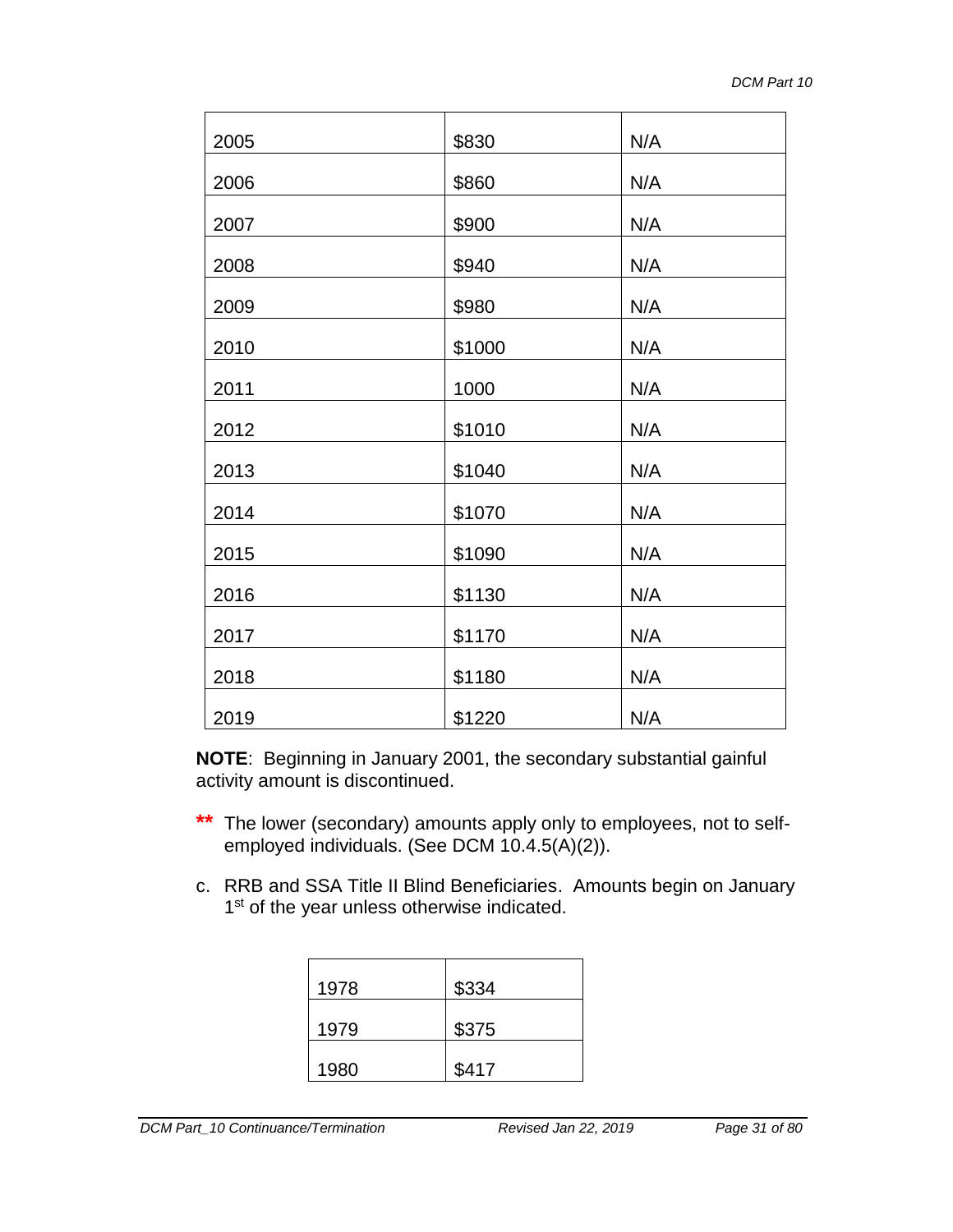| 1981 | \$459  |
|------|--------|
| 1982 | \$500  |
| 1983 | \$550  |
| 1984 | \$580  |
| 1985 | \$610  |
| 1986 | \$650  |
| 1987 | \$680  |
| 1988 | \$700  |
| 1989 | \$740  |
| 1990 | \$780  |
| 1991 | \$810  |
| 1992 | \$850  |
| 1993 | \$880  |
| 1994 | \$930  |
| 1995 | \$940  |
| 1996 | \$960  |
| 1997 | \$1000 |
| 1998 | \$1050 |
| 1999 | \$1110 |
| 2000 | \$1170 |
| 2001 | \$1240 |
| 2002 | \$1300 |
| 2003 | \$1330 |
| 2004 | \$1350 |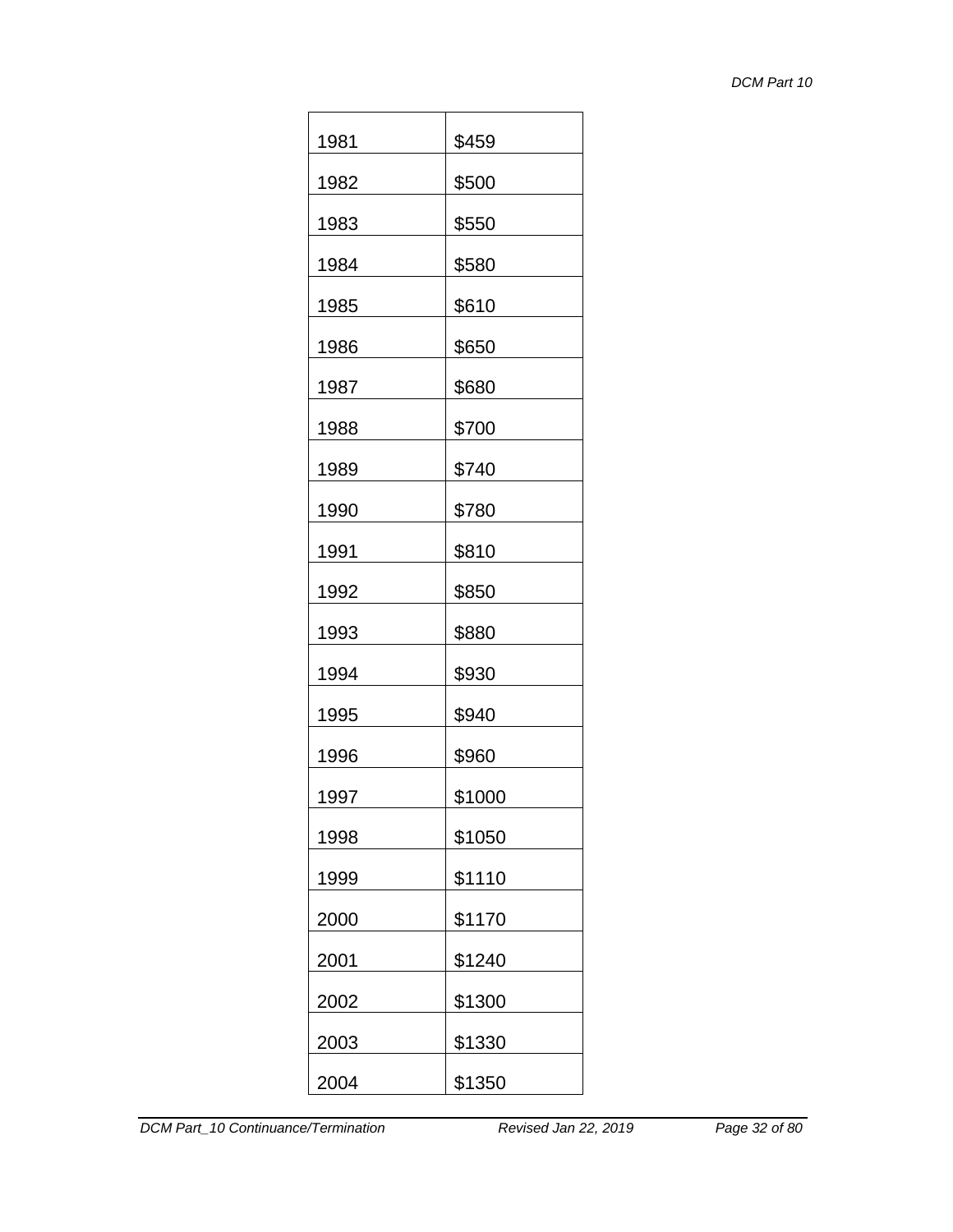| 2005 | \$1380 |
|------|--------|
| 2006 | \$1450 |
| 2007 | \$1500 |
| 2008 | \$1570 |
| 2009 | \$1640 |
| 2010 | \$1640 |
| 2011 | \$1640 |
| 2012 | \$1690 |
| 2013 | \$1740 |
| 2014 | \$1800 |
| 2015 | \$1820 |
| 2016 | \$1820 |
| 2017 | \$1950 |
| 2018 | \$1970 |
| 2019 | \$2040 |

d. If the claimant's earnings fall between the primary and secondary amounts - Consider other information in addition to the claimant's earnings, such as whether:

- The disability application was filed after the claimant's occupational disability ended but no later than the 12th month after the month the disability ended; or
- The claimant's work, although significantly less than that done by unimpaired persons, is clearly worth the amounts shown in the earnings guidelines according to pay scales in the claimant's community.

If the work meets either of these tests, it is SGA.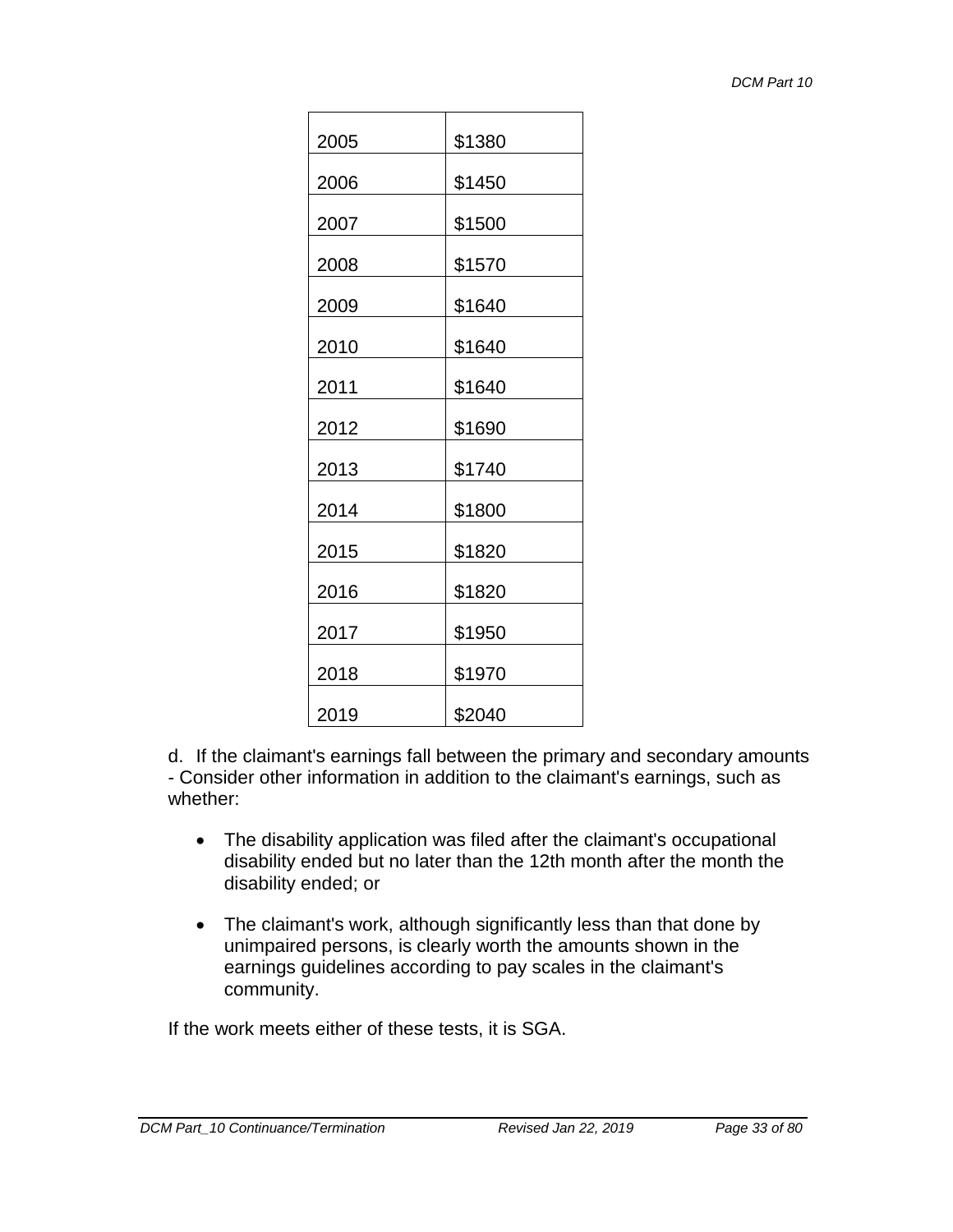# **10.4.5 Evaluation Guides For A Self-Employed Annuitant**

- A. General DBD will consider the following three tests, two of which concern the amount of income received, when dealing with self-employed persons. This is because the amount of income the annuitant actually receives in selfemployment may depend upon a number of different factors like capital investment and profit sharing that tend to decrease the amount of current income. Consider that the annuitant has engaged in SGA if:
	- 1. The comparability of work test The annuitant's work activity, in terms of factors such as hour, skills, energy output, efficiency, duties, and responsibilities, is comparable to that of unimpaired persons in the annuitant's community who are in the same or similar businesses as their means of livelihood; or
	- 2. The worth of work test The annuitant's work activity, although not comparable to that of unimpaired persons, is clearly worth the amount shown in DCM10.4.4 B.2 when considered in terms of its value to the business, or when compared to the salary that an owner would pay to an employed person to do the work the annuitant is doing; or
	- 3. The significant services and substantial income test The annuitant renders services that are significant to the operation of the business and receives a substantial income from the business.
		- (i) "Significant Services."

Annuitants who are not farm landlords - If the annuitant is not a farm landlord and the annuitant operates a business entirely by himself or herself, and services that the annuitant renders are significant to the business. If the annuitant's business involves the services of more than one person, consider the annuitant to be rendering significant services if he or she contributes more than half the total time required for the management of the business or he or she renders management services for more than 45 hours a month regardless of the total management time required by the business.

Claimants who are farm landlords - If the claimant is a farm landlord consider the claimant to be rendering significant services if he or she materially participates in the production or the management of the things raised on the rented farm.

Material Participation means that:

1. The claimant furnishes a large portion of the material stock i.e., the machinery, tools, and livestock used on the farm, or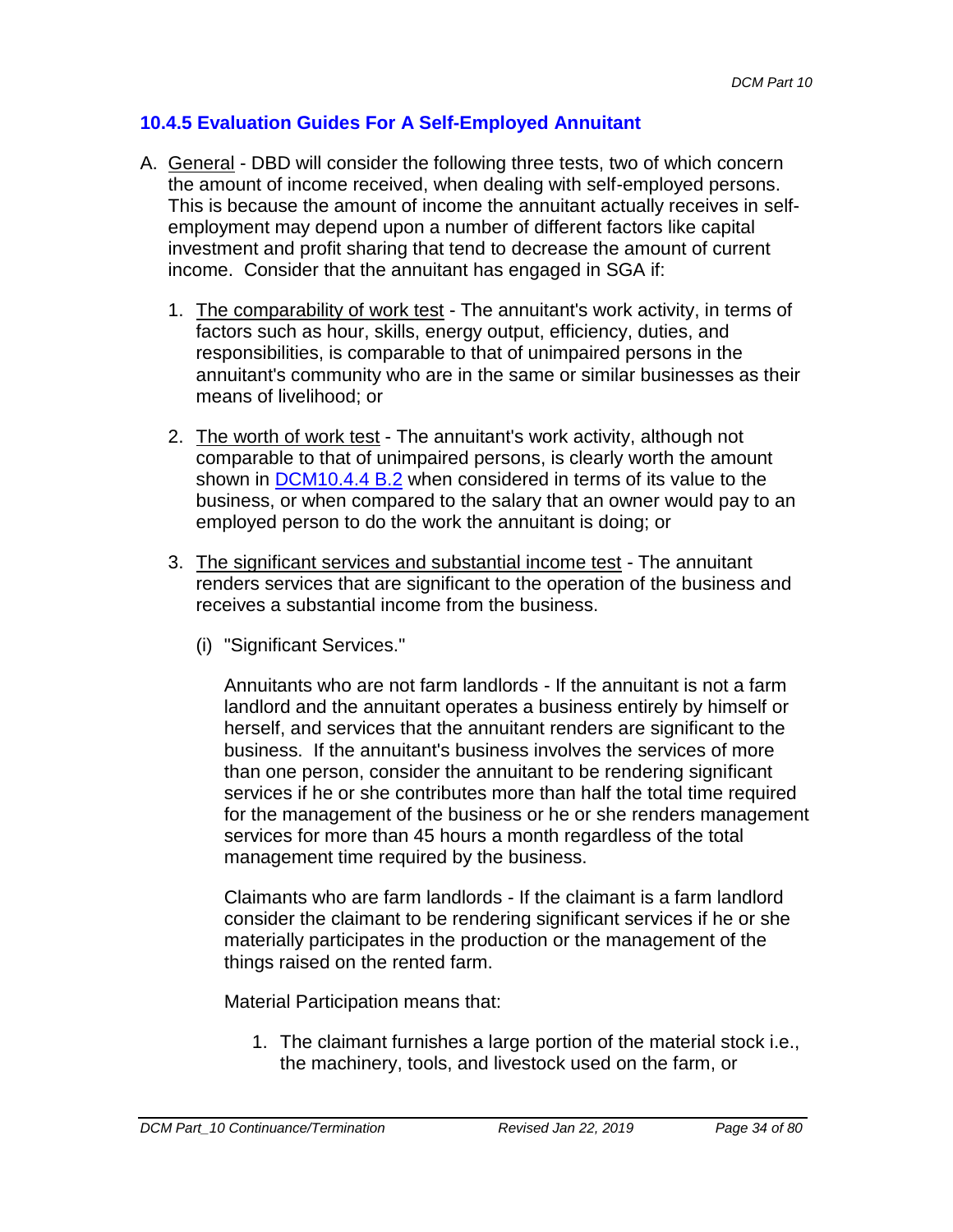2. The claimant furnishes the monies or assumes financial responsibility for the farm. Advising or consulting with the farm tenant or inspecting the farm's production is strong evidence that the annuitant is materially participating.

**NOTE**: If the claimant was given social security wage credits based on his or her activity as a farm landlord and he or she continues in these activities: consider the claimant to be rendering significant services.

Production means the physical work performed and the expenses incurred in producing the things raised on the farm. It includes activities like the actual work of planting, cultivating, and harvesting of crops, and the furnishing of machinery, implements, seed, and livestock.

Management of the production refers to services performed in making managerial decisions about the production of the crop, such as when to plant, cultivate, dust, spray or harvest. It includes advising and consulting, making inspections, and making decisions on matters, such as rotation of crops, the type of crops to be grown, the type of livestock to be raised, and the type of machinery and implements to be furnished.

- (ii) "Substantial Income Substantial income is net income after deductions are made for the reasonable value of any unpaid help, soil bank payments included as farm income, and any impairment-related work expenses. Consider this net income to be substantial if:
	- It average more than the primary amounts described in DCM 10.4.4 B.2; or
	- It averages less than the primary amounts described in DCM 10.4.4 B.2 but the livelihood which the annuitant gets from the business is either comparable to what it was before the annuitant became severely impaired or is comparable to that of unimpaired self-employed persons in the claimant's community who are in the same or similar businesses as their means of livelihood.
- B. Blind Persons Operating Vending Machines

The Randolph-Sheppard Act (R-S Act) established a program for blind persons to operate vending facilities as a business on Federal property. Various states have established similar programs for blind persons to operate vending facilities as a business on state and local government property. A blind vendor who operates a vending facility may also receive income from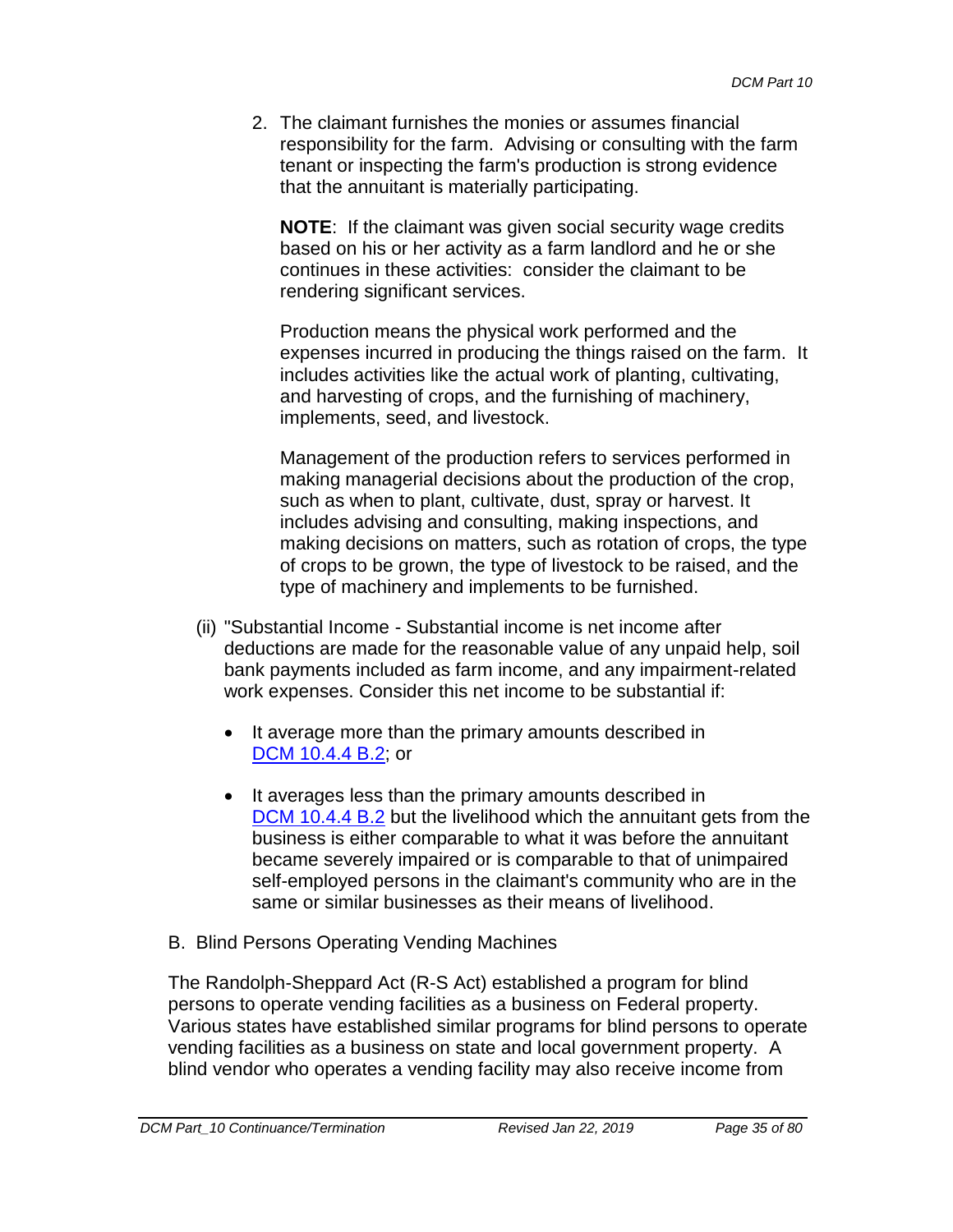vending machines that are located on the same property even though he/she does not service, operate, or maintain the vending machines.

Social Security Ruling (SSR) 12-1p provides that income that blind selfemployed vendors receive under the R-S Act and similar state programs from vending machines that are located on the same property but are not serviced, operated, or maintained by the blind vendor should not be counted toward SGA purposes.

On a case-by-case basis, if the evidence suggests that a blind applicant/annuitant may be a licensed vendor at a Federal, state, or other facility and a DEQY and/or report from The Work Number (TWN) shows that that income is likely to be SGA, the responsible adjudicating unit shall attempt development to find out if at least some of the total income is from vending machines. If at least some of the total income is from vending machines, then attempt to determine how much of the income was from vending machines which he/she services, operates, and maintains and how much was from vending machines which he/she does not service, operate, or maintain.

SSR 12-1p only applies to disability freeze and Medicare claims under the Social Security Act. After developing for the information in the previous paragraph, refer any case to Policy and Systems - RAC for a determination how that income should be treated for SGA purposes for disability claims under the Railroad Retirement Act.

## **10.4.6 Impairment Related Work Expenses**

- A. General When figuring the claimant's earnings in making an SGA test, subtract the reasonable costs to the claimant of certain items and services which, because of his or her impairments, the claimant needs to be able to work. The costs are deductible even though the claimant also needs or uses the items and services to carry our daily living functions unrelated to his or her work. (See DCM 10.8 for Disability Related Work Expenses.)
- B. Requirements for Deducting Impairment-Related Work Expenses Deduct IRWE's if -
	- 1. The claimant is disabled for any regular employment and not occupationally disabled;
	- 2. The severity of the claimant's impairment(s) requires the claimant to purchase (or rent) certain items and services in order to work;
	- 3. The claimant pays the cost of the item or service. No deduction will be allowed to the extent that payment has been, could be or will be made by another source. No deduction will be allowed to the extent that the claimant has been, could be, or will be reimbursed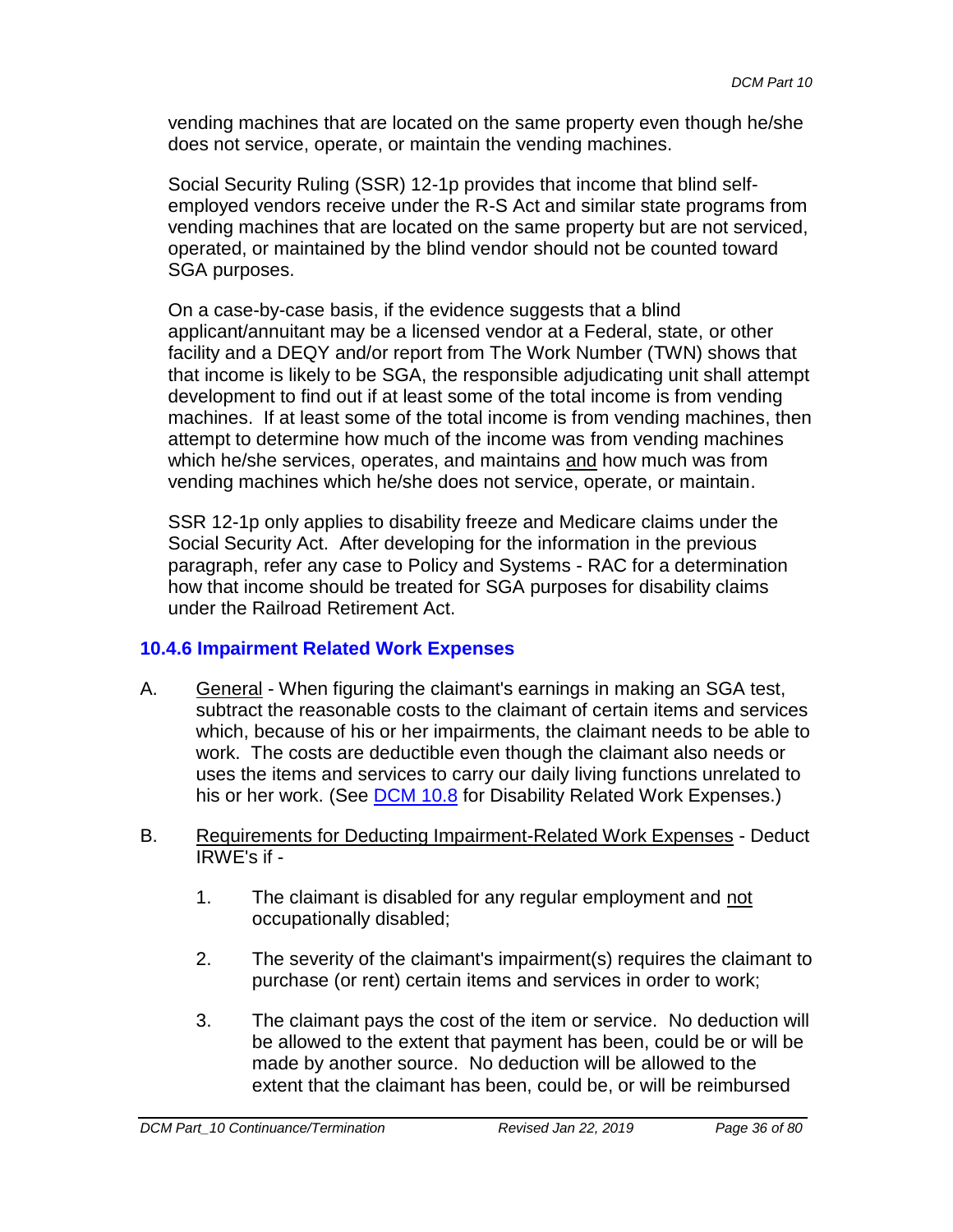for such cost by any other source (such as through a private insurance plan, Medicare or Medicaid, or other plan or agency). For example, if the claimant purchases crutches for \$80 but the claimant was, could be, or will be reimbursed \$64 by some agency, plan, or program, deduct only \$16.

- 4. The claimant pays for the item or service in a month he or she is working (in accordance with paragraph (D) of this section); and
- 5. The claimant's payment is in cash (including checks or other forms of money). Payment in kind is not deductible.

# C. What Expenses may be Deducted

- 1. Payments for attendant care services
	- (i) If because of the claimant's impairment(s) the claimant needs assistance in traveling to and from work, or while at work the claimant needs assistance with personal functions (e.g., eating, toileting) or with work-related functions (e.g., reading, communicating), the payments the claimant makes for those services may be deducted.
	- $(ii)$  If because of the claimant's impairment(s) the claimant needs assistance with personal functions (e.g., dressing administering medications) at home in preparation for going to and assistance in returning from work, the payments the claimant makes for those services may be deducted.
	- (iii) Deduct payments the claimant makes to a family member for attendant care services only if such person, in order to perform the services, suffers an economic loss by terminating his or her employment or by reducing the number of hours he or she worked.

Consider a family member to be anyone who is related to the claimant by blood, marriage or adoption, whether or not that person lives with the claimant.

(iv) If only part of the claimant's payment to a person is for services that come under the provisions of this section, deduct that part of the payment that is attributable to those services. For example, an attendant gets the claimant ready for work and helps the claimant in returning from work, which takes about 2 hours a day. The rest of the attendant's 8 hour day is spent cleaning the claimant's house and doing the claimant's laundry, etc. Deduct one-fourth of the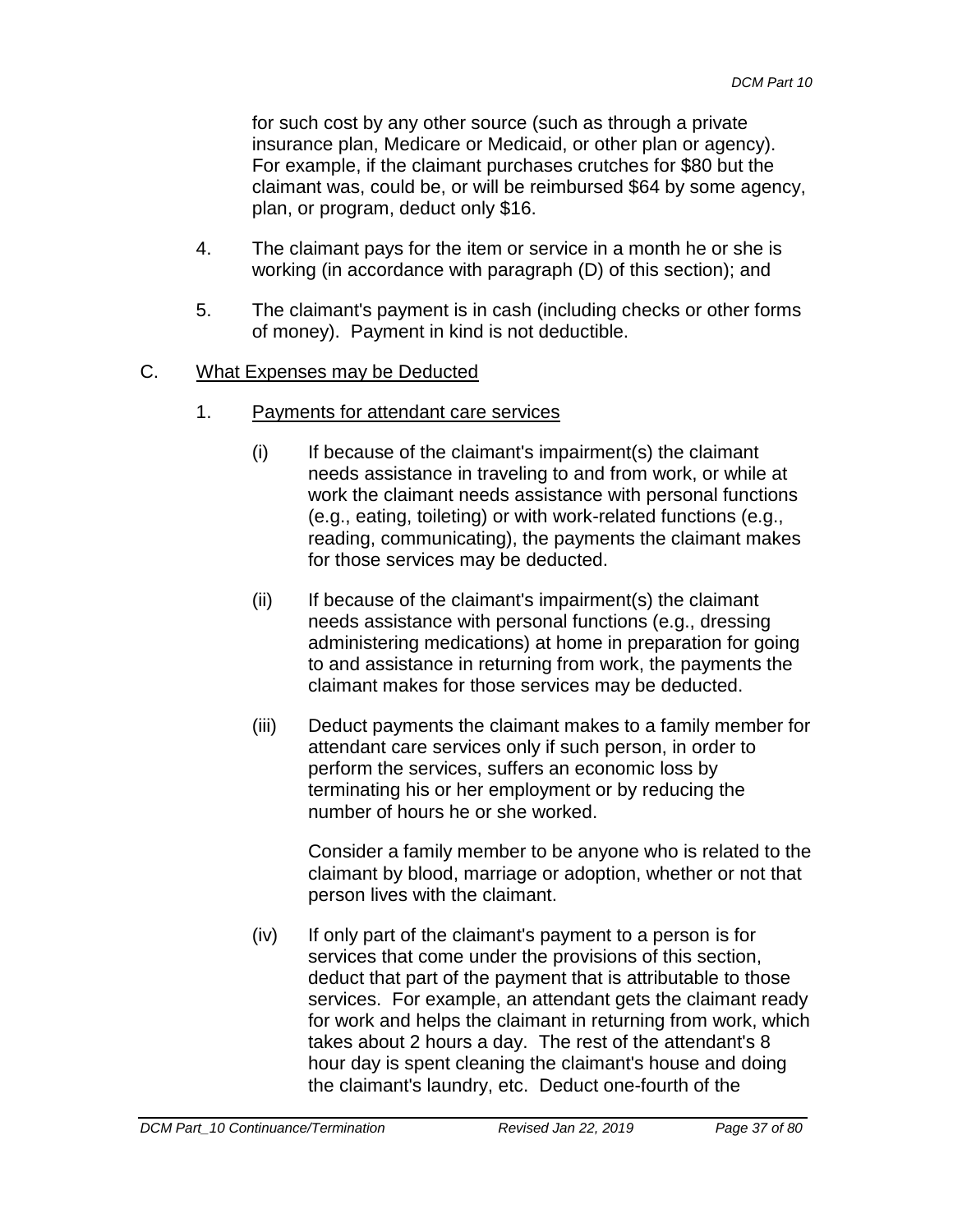attendant's daily wages as an impairment-related work expense.

- 2. Payment for medical devices If the claimant's impairment(s) requires that the claimant utilize medical devices in order to work, the payments the claimant makes for those devices may be deducted. As used in this subparagraph, medical devices include durable medical equipment that can withstand repeated use, is customarily used for medical purposes, and is generally not useful to a person in the absence of an illness or injury. Examples of durable medical equipment are wheelchairs, hemodialysis equipment, canes, crutches, inhalators and pacemakers.
- 3. Payments for prosthetic devices If the claimant's impairment(s) requires that the claimant utilize a prosthetic device in order to work, the payments the claimant makes for that device can be deducted. A prosthetic device is that which replaces an internal body organ or external body part. Examples of prosthetic devices are artificial replacements of arms, legs and other parts of the body.
- 4. Payments for equipment
	- (i) Work-related equipment If the claimant's impairment(s) requires that the claimant utilize special equipment in order to do his or her job, the payments the claimant makes for that equipment may be deducted. Examples of work-related equipment are one-hand typewriters, vision aids, sensory aids for the blind, telecommunication devices for the deaf and tools specifically designed to accommodate a person's impairment(s).
	- (ii) Residential modifications

If the claimant is employed away for home, only the cost of changes made outside of the claimant's home to permit the claimant to get to his or her means of transportation (e.g., the installation of an exterior ramp for a wheelchair confined person or special exterior railings or pathways for someone who requires crutches) will be deducted. Costs relating to modifications of the claimant's home will not be deducted.

If the claimant works at home, the costs of modifying the inside of the claimant's home in order to create a working space to accommodate the claimant's impairment(s) will be deducted to the extent that the changes pertain specifically to the space in which the claimant works. Examples of such changes are the enlargement of a doorway leading into the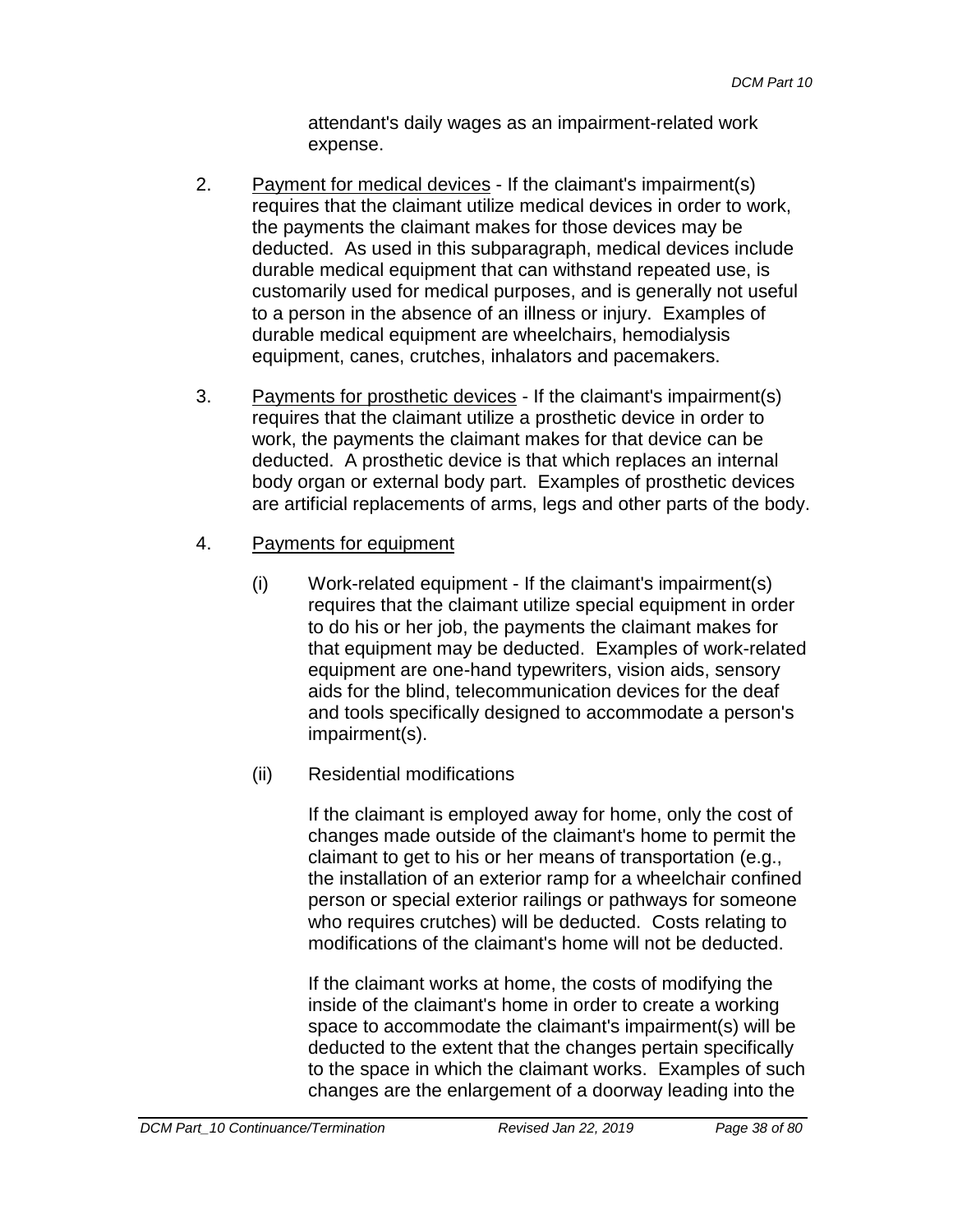workspace or modification of the workspace to accommodate problems in dexterity. However, if the claimant is self-employed at home, any cost deducted as a business expense cannot be deducted as an impairmentrelated work expense.

(iii) Non-medical appliances and equipment - Expenses for appliances and equipment that the claimant does not ordinarily use for medical purposes are generally not deductible. Examples of these items are portable room heaters, air conditioners, humidifiers, dehumidifiers, and electric air cleaners. However, expenses for such items may be deductible when unusual circumstances clearly establish an impairment-related and medically verified need for such an item because it is for the control of the claimant's disabling impairment(s), thus enabling the claimant to work. To be considered essential, the item must be of such a nature that if it were not available to the claimant there would be an immediate adverse impact on the claimant's ability to function in his or her work activity. In this situation the expense is deductible whether the item is used at home or in the working place. An example would be the need for an electric air cleaner by a person with severe respiratory disease who cannot function in a non-purified air environment. An item such as an exercycle is not deductible if used for general physical fitness. If an exercycle is prescribed and used as necessary treatment to enable the claimant to work, deduct payments the claimant makes toward its cost.

# 5. Payments for drugs and medical services

- (i) If the claimant must use drugs or medical services (including diagnostic procedures) to control his or her impairment(s), the payments the claimant makes for them may be deducted. The drugs or services must be prescribed (or utilized) to reduce or eliminate symptoms of the claimant's impairment(s) or to slow down its progression. The diagnostic procedures must be performed to ascertain how the impairment(s) is progressing or to determine what type of treatment should be provided for the impairment(s).
- (ii) Examples of deductible drugs and medical services are:
	- anticonvulsant drugs to control epilepsy or anticonvulsant blood level monitoring;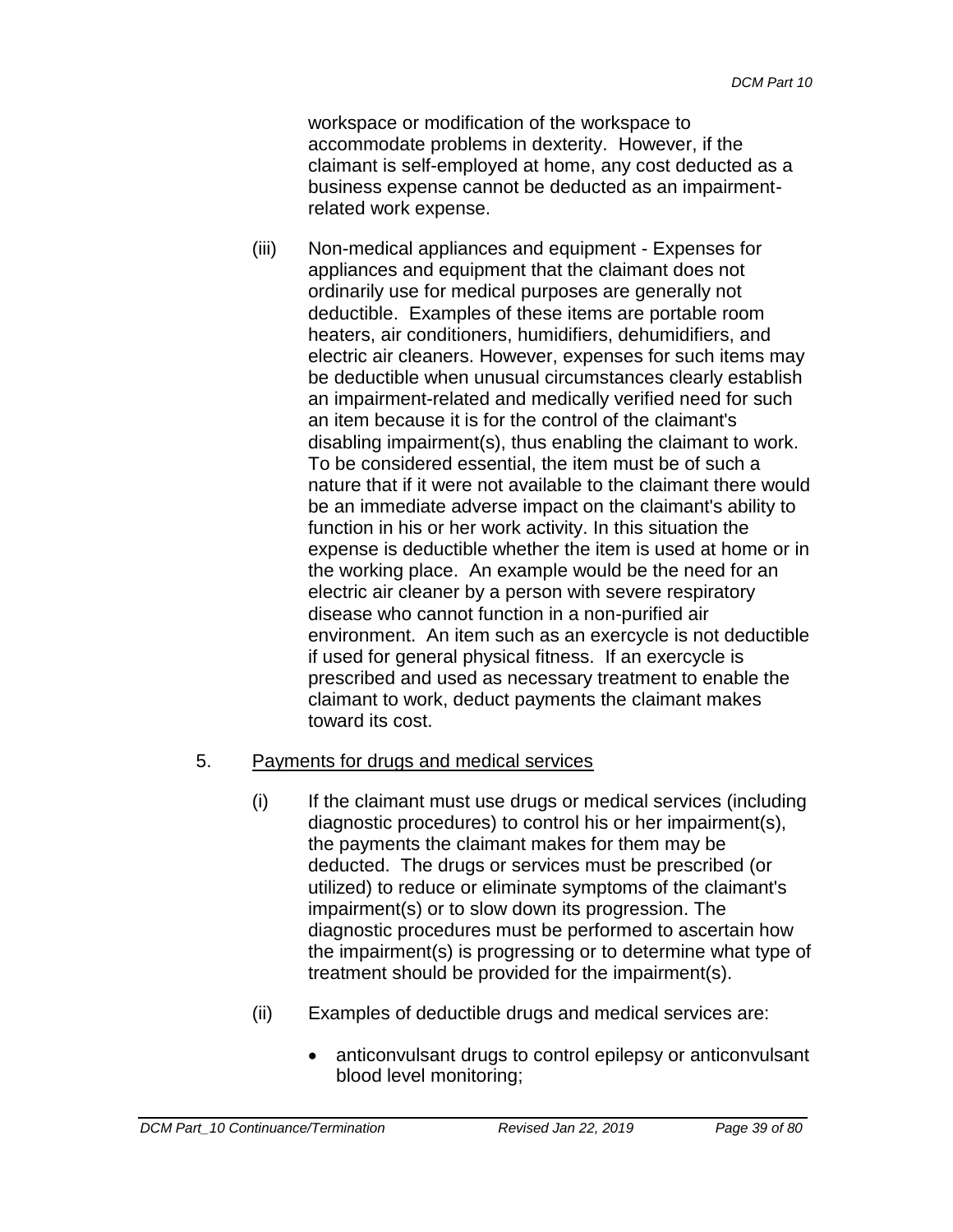- antidepressant medication for mental impairments;
- medication used to allay the side effects of certain treatments;
- radiation treatment or chemotherapy for cancer patients;
- corrective surgery for spinal impairments;
- electroencephalograms and brain scans related to a disabling epileptic impairment;
- tests to determine the efficacy of medication on a diabetic condition; and
- immunosuppressive medications that kidney transplant patients regularly take to protect against graft rejection.
- (iii) Deduct only the costs of drugs or services that are directly related to the claimant's impairment(s). Examples of nondeductible items are routine annual physical examinations, optician services (unrelated to a disabling visual impairment) and dental examinations.

#### 6. Payments for similar items and services

- (i) General If the claimant is required to utilize items and services not specified in paragraphs (C)(1) through (5) of this section, but which are directly related to his or her impairment(s) and which the claimant needs to work, their costs are deductible. Examples of such items and services are medical supplies and services not discussed above, the purchase and maintenance of a guide dog that the claimant needs to work, and transportation.
- (ii) Medical supplies and services not described above Deduct payments the claimant makes for expendable medical supplies, such as incontinence pads, catheters, bandages, elastic stockings, face masks, irrigating kits, and disposable sheets and bags. Also deduct payments the claimant makes for physical therapy which the annuitant requires because of his or her impairment(s) and which the claimant needs in order to work.
- (iii) Payments for transportation costs Deduct transportation costs in these situations: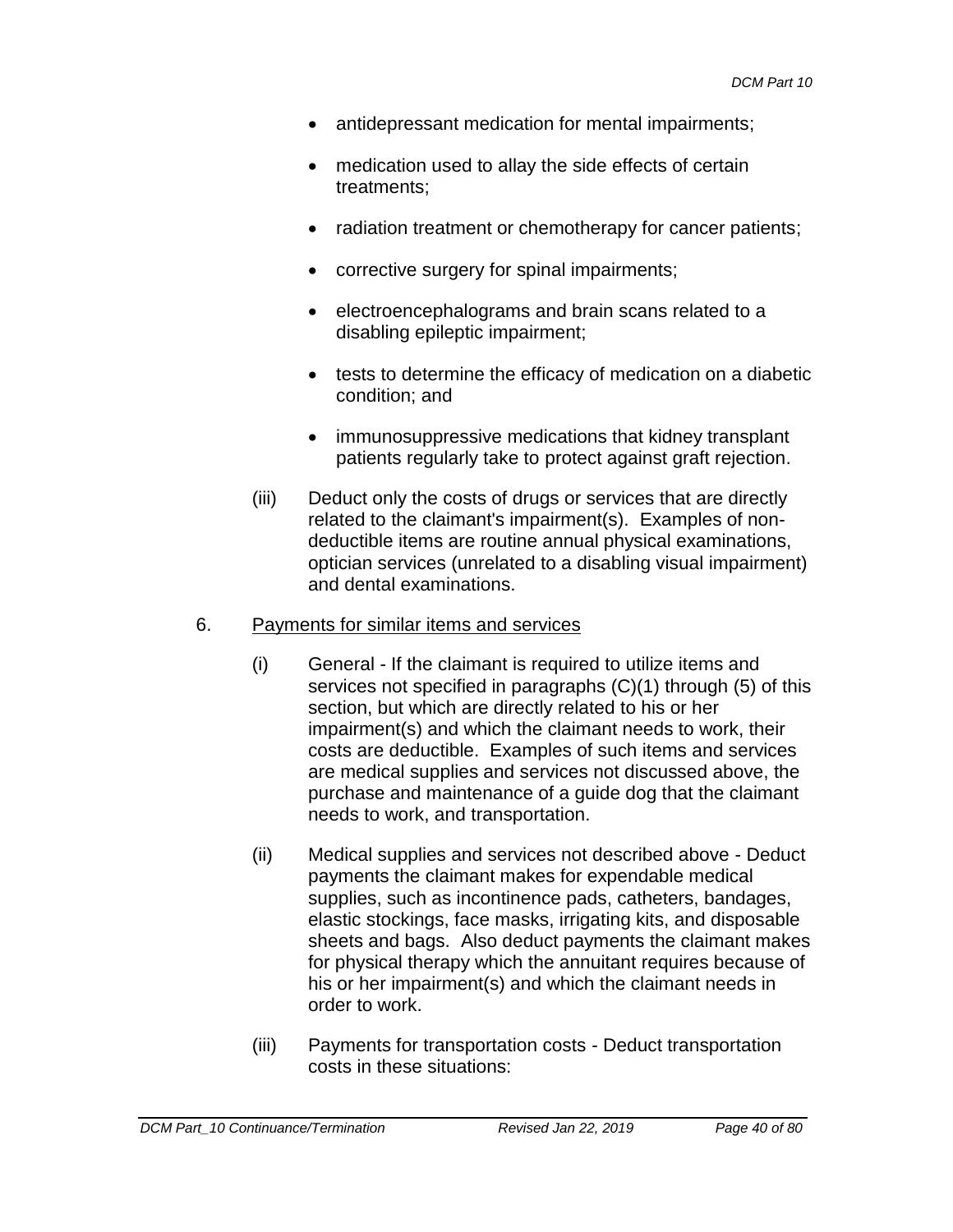- (a) The claimant's impairment(s) requires that in order to get to work the claimant needs a vehicle that has structural or operational modifications. The modifications must be critical to the claimant's impairment(s). Deduct the cost of the modifications, but not the cost of the vehicle. Also deduct a mileage allowance for the trip to and from work. The allowance will be based on data compiled by the Federal Highway Administration relating to vehicle operating costs. (See Appendix G).
- (b) The claimant's impairment(s) requires the claimant to use driver assistance, taxicabs or other hired vehicles in order to work. Deduct amounts paid to the driver and, if the claimant's own vehicle is used, also deduct a mileage allowance for the trip to and from work.
- (c) The claimant's impairment(s) prevents the claimant from taking available public transportation to and from work and the claimant must drive his or her (unmodified) vehicle to work. If DPS can verify through the claimant's physician or other sources that the need to drive is caused by the claimant's impairment(s) (and not due to the unavailability of public transportation), deduct a mileage allowance for the trip to and from work.
- 7. Payments for installing, maintaining, and repairing deductible items - If the device, equipment, appliance, etc., that the claimant utilizes qualifies as a deductible item as described in paragraphs (C)(2), (3), (4) and (6) of this section, the costs directly related to installing, maintaining and repairing these items are also deductible. (The costs that are associated with modifications to a vehicle are deductible. Except for a mileage allowance, the costs that are associated with the vehicle itself are not deductible.)

# D. When expenses may be deducted

- 1. Effective date To be deductible, an expense must be incurred after November 30, 1980. An expense may e considered incurred after that date if is paid thereafter even though pursuant to a contract or other arrangement entered into before December 1, 1980.
- 2. Payments for services A payment the claimant makes for services may be deducted if the services are received while the claimant is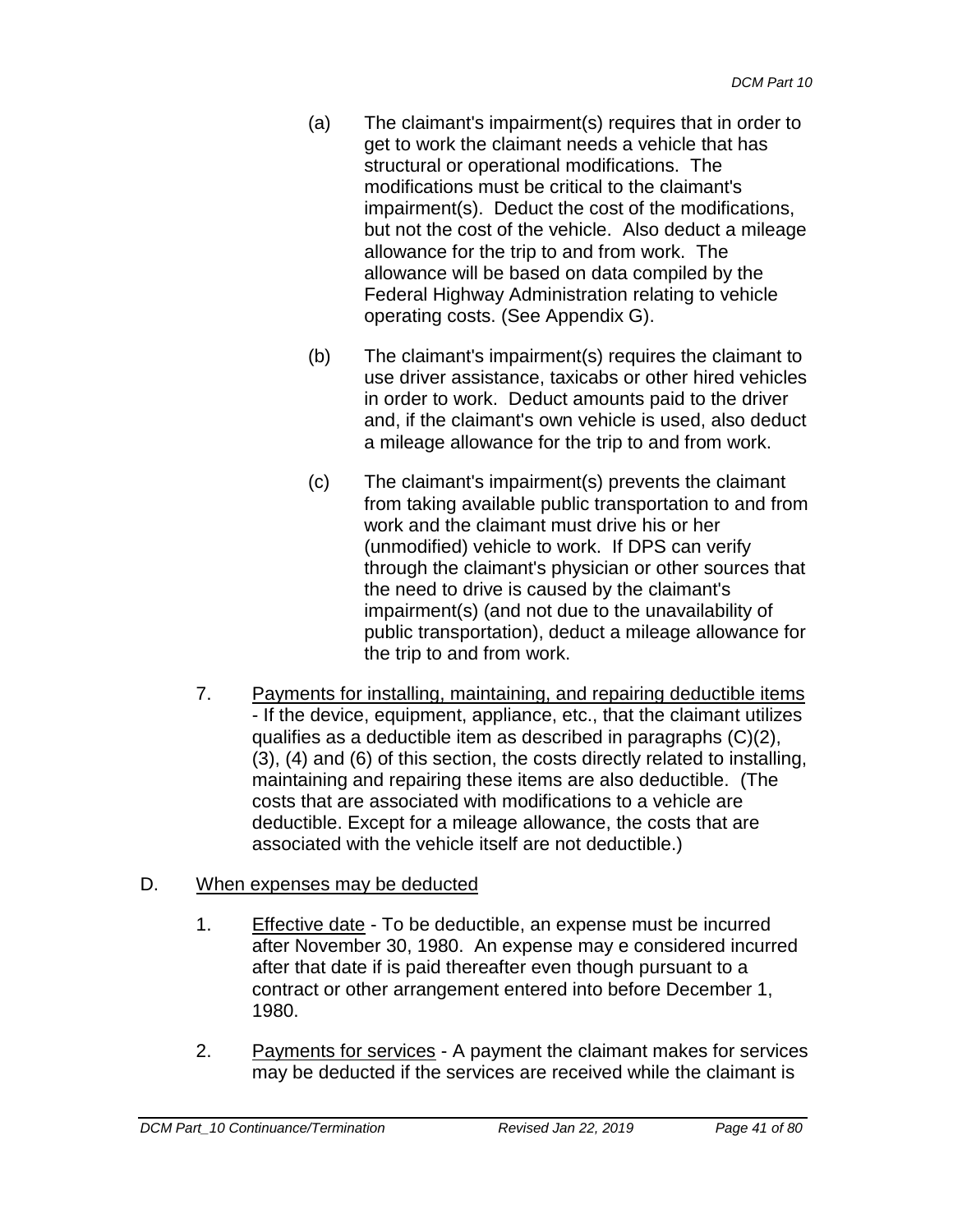working and the payment is made in a month the claimant is working.

3. Payments for items - A payment the claimant makes toward the cost of a deductible item (regardless of when it is acquired) may deducted if payment is made in a month the claimant is working. See paragraph (E)(4) of this section when purchases are made in anticipation of work.

#### E. How expenses are allocated

1. Recurring expenses - The claimant may pay for services on a regular periodic basis, or the claimant may purchase an item on credit and pay for it in regular periodic installments or the claimant may rent an item. If so, each payment the claimant makes for the services and each payment the claimant makes toward the purchase or rental (including interest) is deductible in the month it is made.

**EXAMPLE**: B starts work in October 1981, at which time she purchases: a medical device at a cost of \$4,800 plus interest charges of \$720. Her monthly payments begin in October. She earns and receives \$400 a month. The term of the installment contract is 48 months. No down payment is made. The monthly allowable deduction for the item would be \$115 (\$5.20 divided by 48) for each month of work during the 48 months.

2. Non-recurring expenses - Part or all of the claimant expenses may not be recurring. For example, the claimant may make a one-time payment in full for an item or service or make a down payment. If the claimant is working when he or she makes the payment, either deduct the entire amount in the month the claimant pays it or allocate the amount over a 12 consecutive month period beginning with the month of payment, whichever the claimant selects.

**EXAMPLE**: A begins working in October 1981 and earns \$525 a month. In the same month, he purchases and pays for a deductible item at a cost of \$250. In this situation, allow a \$250 deduction for October 1981, reducing A's earnings below the substantial gainful activity level for that month.

If A's earnings had been \$15 above the substantial gainful activity earnings amount, A probably would select the option of projecting the \$250 payment over the 12-month period, October 1981 - September 1982, giving A an allowable deduction of \$20.83 a month for each month of work during that period. This deduction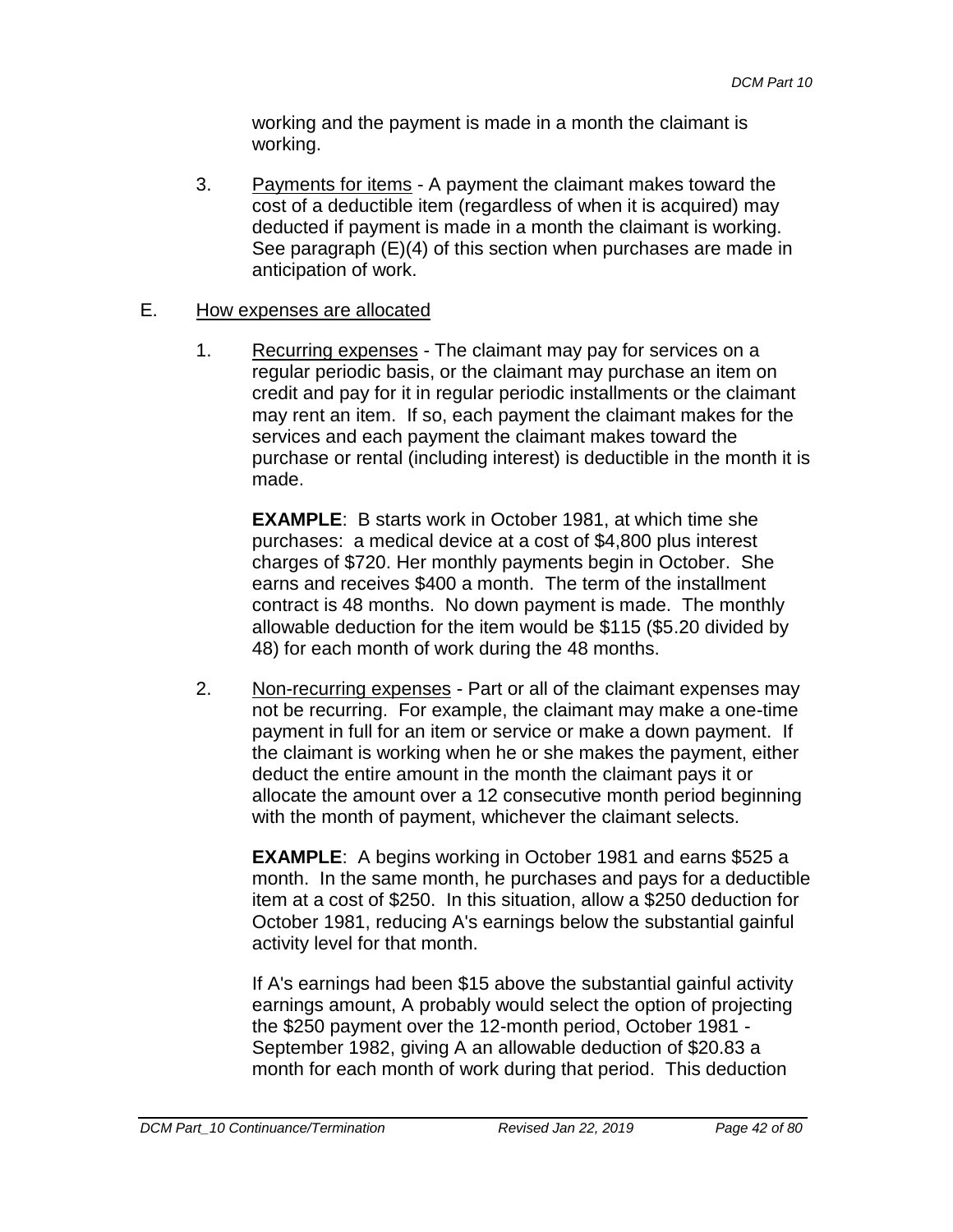would reduce A's earnings below the substantial gainful activity level for 12 months.

3. Allocating down payments - If the claimant makes a down payment, make a separate calculation for the down payment in order to provide for uniform monthly deductions, if the claimant chooses. In this situation, determine the total payment that the claimant will make over a 12 consecutive month period beginning with the month of the down payment and allocate that amount over the 12 months. Beginning with the 13th month, the regular monthly payment will be deductible. This allocation process will be for a shorter period if the claimant's regular monthly payments will extend over a period of less than 12 months.

**EXAMPLE 1**: C starts working in October 1981, at which time he purchases special equipment at a cost of \$4,800, paying \$1,200 down. The balance of \$3,600, plus interest of \$540, is to be repaid in 36 installments of \$115 a month beginning November 1981. C earns \$500 a month. He chooses to have the down payment allocated. In this situation, allow a deduction of \$205.42 a month for each month of work during the period October 1981 through September 1982. After September 1982, the deduction amount would be the regular monthly payment of \$115 for each month of work during the remaining installment period.

Explanation:

Down payment in October 1981. . . . . . . . . . \$1,200

Monthly payments:

November 1981 through September 1982.. \$1,265

12/ \$2,465 = \$205.42

**EXAMPLE 2**: D, while working, buys a deductible item in July 1981, paying \$1,450 down. However, his first monthly payment of \$125 is not due until September 1981. D chooses to have the down payment allocated. In this situation, allow a deduction of \$225 a month for each month of work during the period July 1981 through June 1982. After June 1982, the deduction amount would be the regular monthly payment of \$125 for each month of work.

Explanation:

Down payment in July  $1981. \ldots \ldots .$ \$1,450

Monthly payments: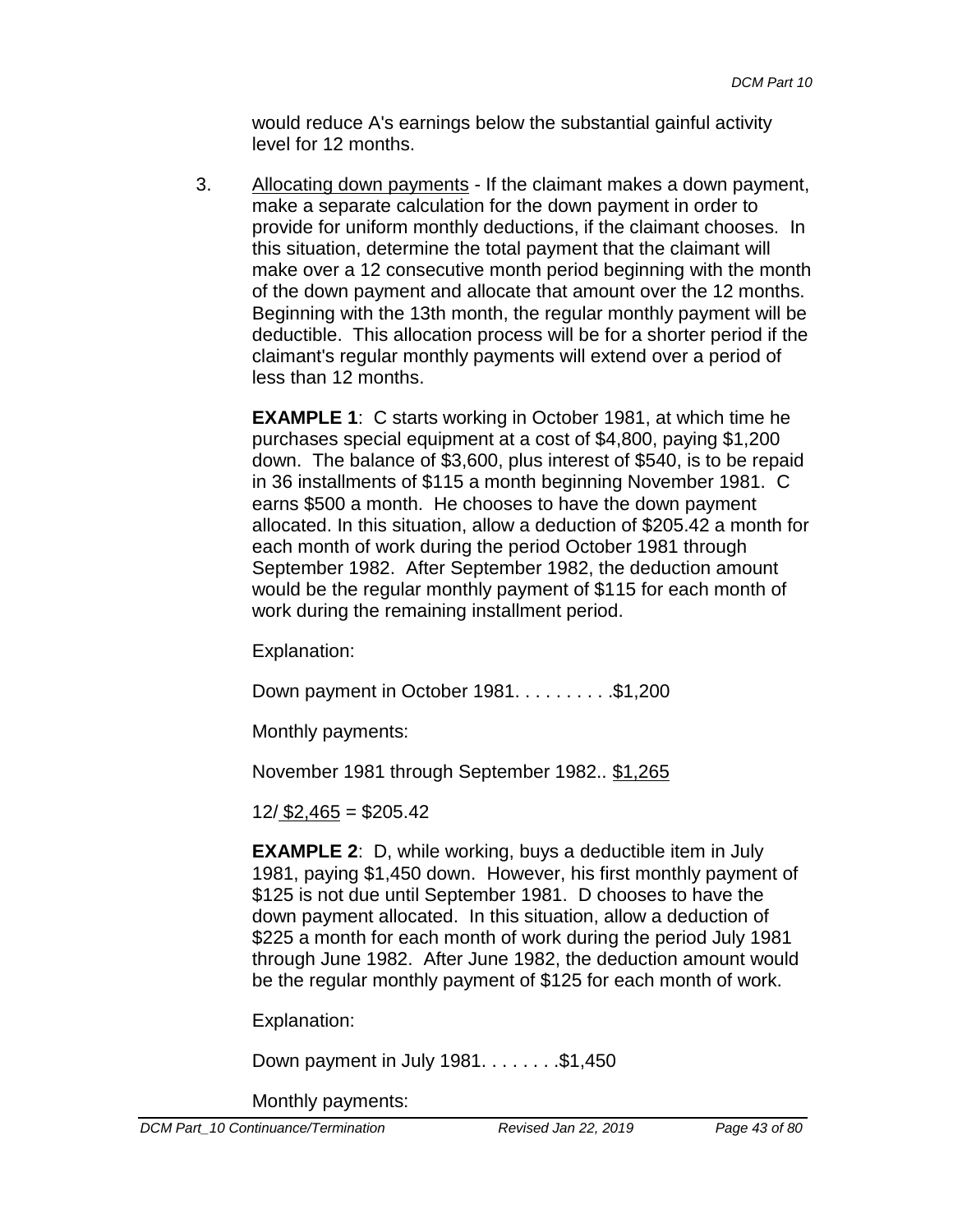September 1981 through June 1982. . . . \$1,250

 $12/\$2,700 = $225$ 

4. Payments made in anticipation of work - A payment made toward the cost of a deductible item that the claimant made in any of the 11 months preceding the month he or she started working will be taken into account in determining the claimant's impairment-related work expenses. When an item is paid for in full during the 11 month preceding the month the claimant started working, the payment will be allocated over the 12 consecutive month period beginning with the month of the payment. However, the only portion of the payment which may be deductible is the portion allocated to the month work begins and the following months. For example, if an item is purchased 3 months before the month work began and is paid for with a one-time payment of \$600, the deductible amount would be \$450 (\$600 divided by 12, multiplied by 9).

Installment payments (including a down payment) that the claimant made for a particular item during the 11 months preceding the month he or she started working, will be totaled and considered to have been made in the month of the annuitant's first payment for that item within this 11 month period. The sum of these payments will be allocated over the 12 consecutive month period beginning with the month of the claimant's first payment (but never earlier than 11 months before the month work began). However, the only portion of the total which may be deductible is the portion allocated to the month work begins and the following months. For example, if an item is purchased three months before the month work and it is being paid for in three monthly installments of \$200 each, the total payment of \$600 will be considered to have been made in the month of the first payment, that is, three months before the month work began. The deductible amount would be \$450 (\$600 divided by 12, multiplied by 9).

The amount, as determined by these formulas is to be considered to have been paid in the first month of work. Deduct either this entire amount in the first month of work or allocate it over a 12 consecutive month period, beginning with the first month of work, whichever the claimant selects. In the above example, the claimant would have the choice of having the entire \$450 deducted in the first month of work or having \$37.50 a month (\$450 divided by 12) deducted for each month that he or she works over a 12 consecutive month period, beginning with the first month of work. To be deductible, the payment must be for durable items such as medical devices, prostheses, work-related equipment, residential modifications, non-medical appliances and vehicle modifications.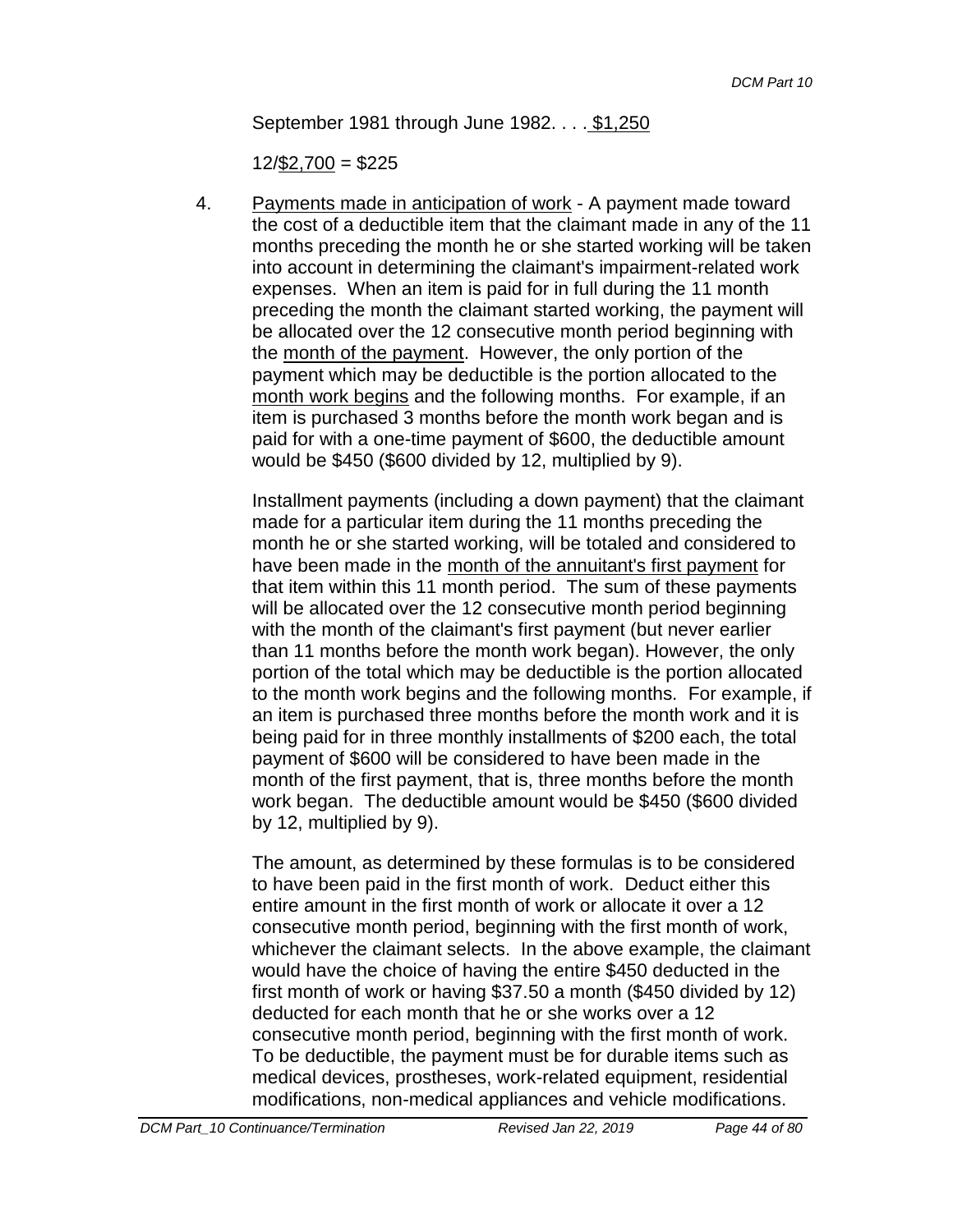Payments for services and expendable items such as drugs, oxygen, diagnostic procedures, medical supplies and vehicle operating costs are not deductible for the purpose of this paragraph.

- F. Limits on deductions
	- 1. Deduct the actual amounts the claimant pays towards his or her impairment-related work expenses unless the amounts are unreasonable. Consider the amount the claimant pays to be reasonable if it does not exceed the standard or normal charge for the same or similar item or service in the claimant's community.
	- 2. Impairment-related work expenses are not deducted in computing the claimant's earnings for purposes of determining whether the claimant's work was "services" as described in 10.5.4 - The Trial Work Period.
	- 3. The decision as to whether the claimant performed substantial gainful activity in a case involving impairment-related work expenses for items or services necessary for the claimant to work will be based generally upon the claimant's "earnings" and not on the value of "services" the claimant rendered. This is not necessarily so, however, when the claimant is in a position to control or manipulate his or her earnings, i.e., a self-employed individual.
	- 4. No deduction will be allowed to the extent that any other source has paid or will pay for an item or service. No deduction will be allowed to the extent than the claimant has been, could be, or will be reimbursed for payments he or she made. (See paragraph (B)(3) of this section.)
- G. Verification Verify the claimant's need for items or services for which deductions are claimed, and the amount of the charges for those items or services. The claimant will also be asked to provide proof that he or she paid for the items or services.

# **10.5 Work Incentives**

# **10.5.1 Return To Work Less Than One Year From Disability Onset**

When a beneficiary returns to work less than one year after onset, the issue is raised as to whether the 12-month duration requirement for disability is met. To determine the correct action to be taken, the examiner must know: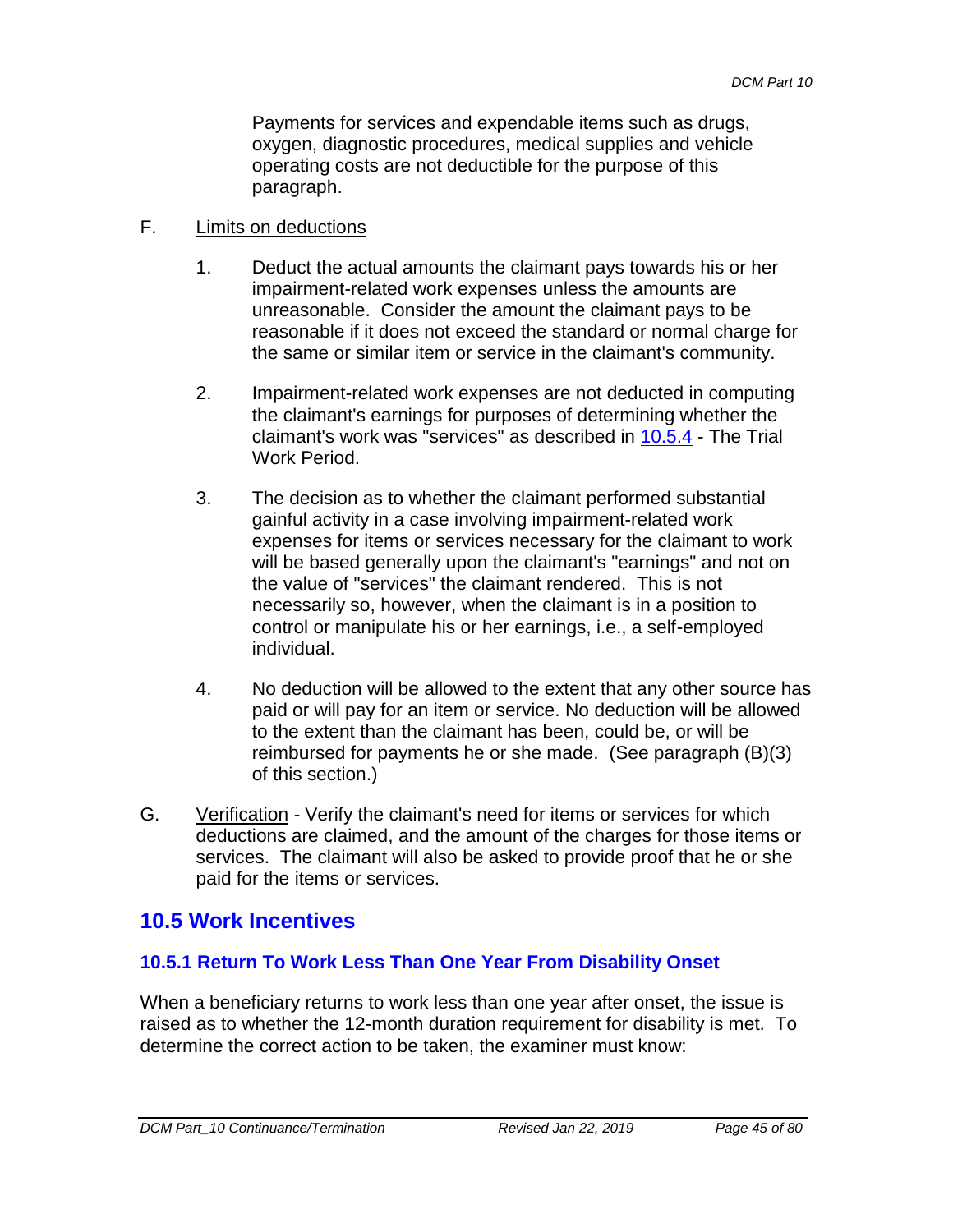- Whether the work was SGA (or regular railroad occupation or had similar duties), and whether the return to work occurred on, before, or after the date of the final determination. The date of the final determination is the date that the determination notice is received by the annuitant. The date of the receipt of notice is presumed to be the fifth day following the date of the mailing of the determination notice. For purposes of disability determination and onset date, the "determination notice" is the RL-121f. (All RL-121f letters must contain the onset date and reconsideration paragraph.)
- In cases where the return to work occurred on or before the final determination, whether the notice of the work was received on, before, or after the date the final disability determination was made, and
- In cases where the return to work occurred after the final determination, whether the work began during or after the five-month waiting period.

**NOTE**: Any time a notice is received that a disability annuitant has returned to railroad service or an employee disability annuitant has returned to any work for more than the current monthly disability earnings limit, the annuity must immediately be suspended. Refer to the chart in FOM 1125.5.2 for the monthly and annual earnings limits.

# **10.5.1.1 Return to Work Occurred On or Prior to Date of Final Determination**

Determine whether the work information was **received** on, before, or after the date of final determination.

A. Information Received Before the Final Determination

If the claimant returned to work within 12 months of the disability onset and prior to the final determination date, and the return to work information is received before the final determination, there are two possible actions:

1. Deny the disability based on not meeting the duration requirement if the claimant returns to SGA (or to regular railroad or similar occupation for employee occupational disabilities) and the work continues.

**EXAMPLE**: The claimant alleges an onset date of 5/1/2005. No decision has yet been made when DBD receives a notice that the claimant has returned to work in SGA on 12/31/2005 and continues to work. Deny the claim.

- 2. Grant the disability if it is determined that:
	- The work activity was not SGA (or regular railroad or similar occupation for employee occupational disabilities), or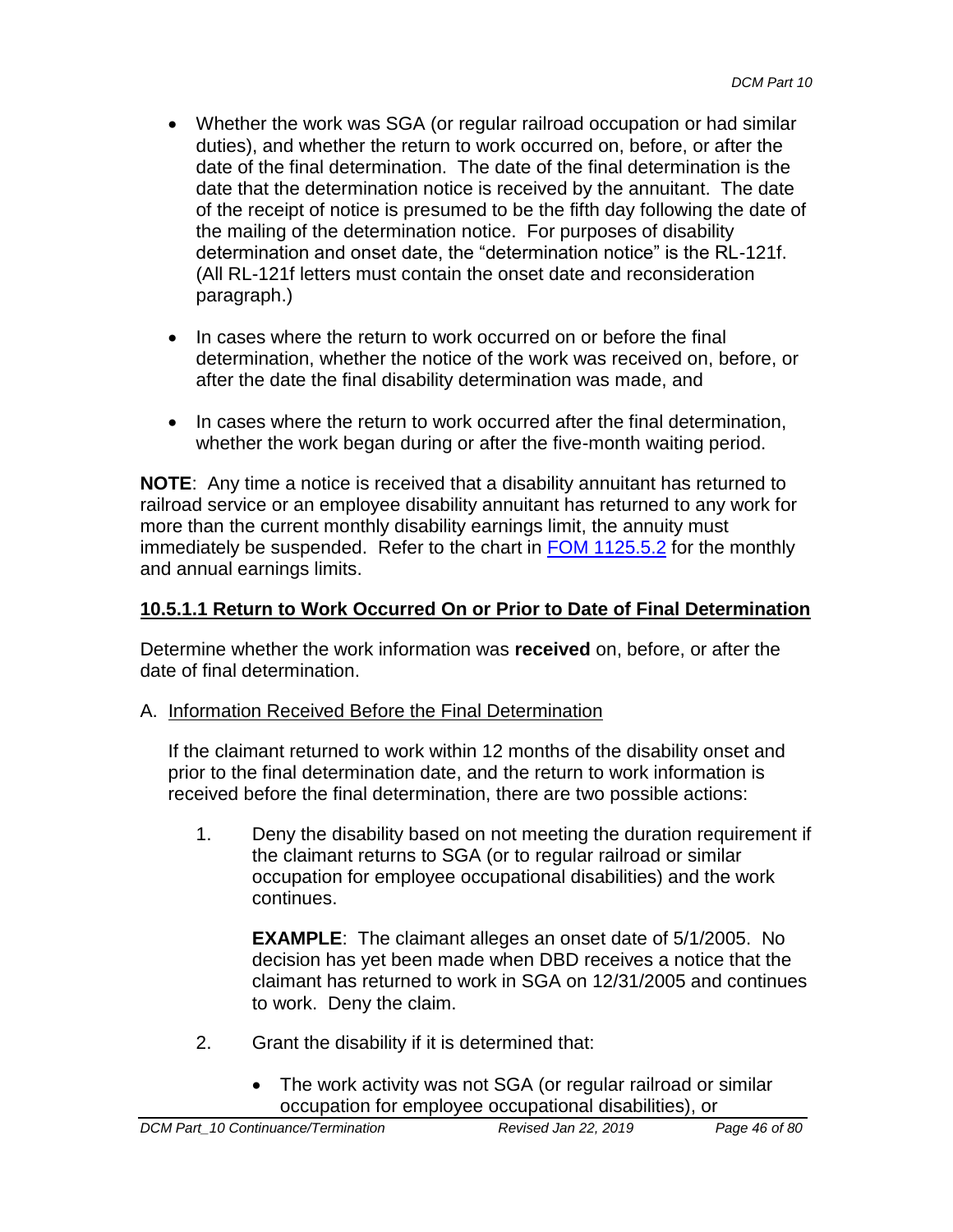**EXAMPLE**: The claimant alleges an onset date of 5/1/2005. No decision has yet been made when DBD receives a notice that the claimant has returned to non-railroad work on 12/31/2005 and continues to work. The work is not SGA and is not similar to railroad duties. The work will not affect the decision.

• If the work was SGA (or regular railroad or similar occupation for employee occupational disabilities) but was later stopped. Consider granting with possible later onset date than the claimed onset date or applying an unsuccessful work attempt (UWA). (See DCM 10.5.3 for UWA criteria.)

**EXAMPLE**: The claimant alleges an onset date of 5/1/2005. No decision has yet been made when DBD receives a notice that the claimant has returned to non-railroad work on 12/31/2005. The work stopped on 2/5/2006. Consider UWA.

### B. Information Received After the Final Determination Date

If the claimant returned to work within 12 months of the disability onset and prior to or on the final determination date, but the return to work information is received after the final determination date, there are three possible actions:

1. Re-open and deny the disability based on not meeting the duration requirement if the claimant returns to SGA (or to regular railroad or similar occupation for employee occupational disabilities) and the work continues, and it has been at least six months since the claimant returned to work. Check payment status to determine whether the case needs to be dumped from RASI or payments terminated.

**EXAMPLE:** The final decision date is 3/1/2006 to grant disability with an onset date 2/4/2005. On 3/15/2006, DBD receives a notice that the claimant returned to work in SGA on 8/13/2005 and the work continues. Re-open and deny claim.

If it has been less than six months since the claimant returned to work, set a call-up for six months after the return to work date. Check payment status to determine whether the case needs to be dumped from RASI or payments suspended. When the call-up expires, determine whether claimant has stopped working. If yes, go to 3. If no, re-open and deny based on not meeting the duration requirement.

**EXAMPLE:** The final decision date is 3/1/2006 to grant disability with an onset date of 2/4/2005. On 3/15/2006, DBD receives a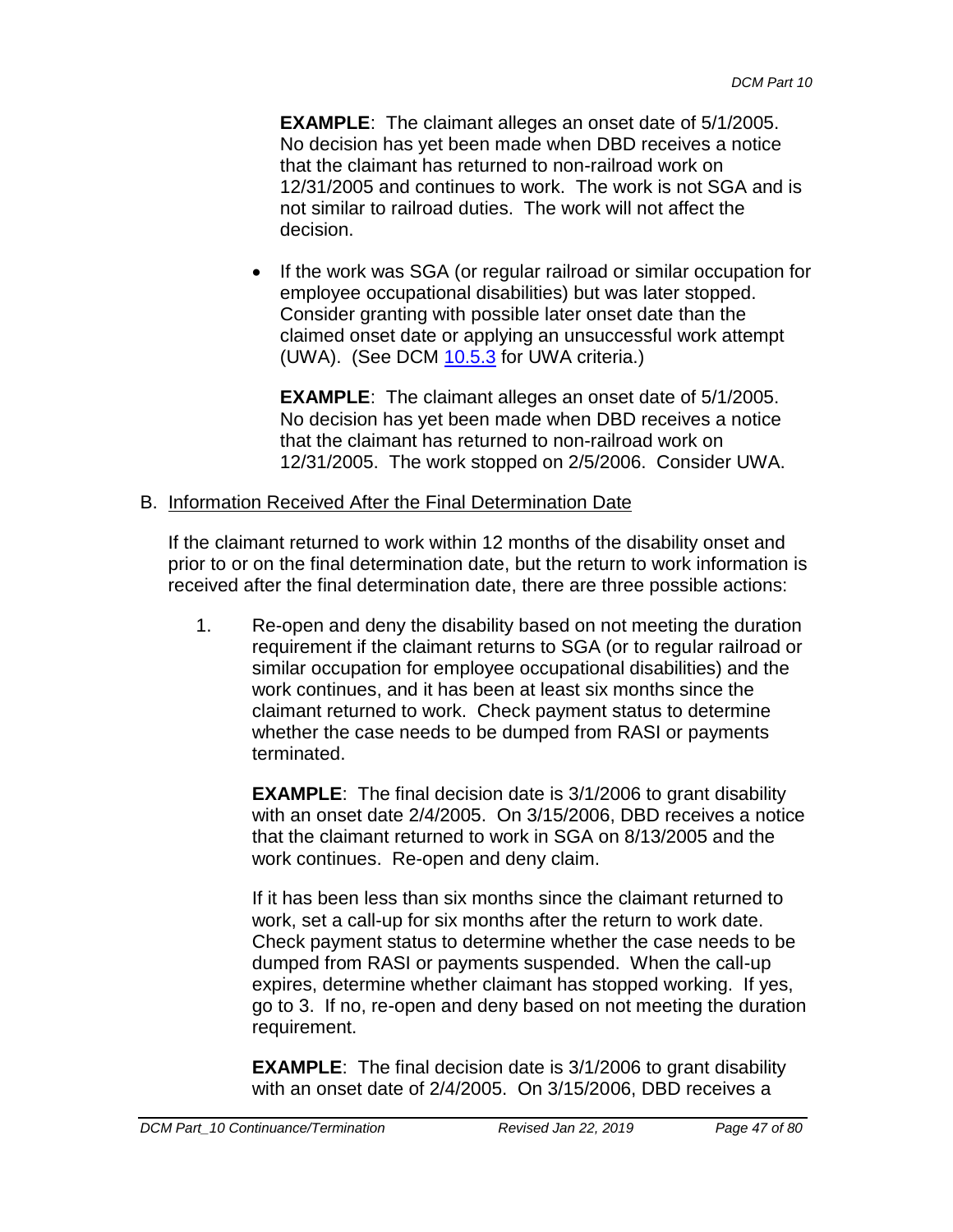notice that the claimant returned to work in SGA on 12/1/2005. Suspend payments and set call-up for 6/1/2006. If the claimant has stopped work, consider UWA. If the work continues, re-open and deny claim; or,

2. Uphold the original grant decision if the work activity was not SGA (or similar to regular railroad occupation for employee occupational disabilities).

**EXAMPLE:** The final decision date is 3/12/2006 to grant disability with an onset date of 2/4/2005. On 3/15/2006 DBD receives a notice that the claimant returned to non-railroad work on 1/13/2006. The work is not SGA. Uphold grant; or.

3. If the work activity was SGA (or regular railroad or similar occupation for employee occupational disabilities) but was later stopped, consider applying an unsuccessful work attempt (UWA). (See DCM 10.5.3 for UWA criteria) or consider re-opening to revise to a later onset than the claimed onset date..

**EXAMPLE:** The final decision date is  $3/1/2006$  to grant disability with an onset date of 2/4/2005. On 3/15/2006, DBD receives a notice that the claimant returned to work in SGA on 12/13/2005. The work stopped on 2/3/2006. Consider UWA.

#### C. Information Received On the Final Determination Date

If the claimant returned to work within 12 months of the disability onset and prior to or on the final determination date, but the return to work information is received on the final determination date,

1. Re-open and deny the disability based on not meeting the duration requirement if the claimant returns to SGA (or to regular railroad or similar occupation for employee occupational disabilities) and the work continues, and it has been at least six months since the claimant returned to work. Check payment status to determine whether the case needs to be dumped from RASI or payments terminated.

**EXAMPLE:** The final decision date is 3/1/2006 to grant disability with an onset date 2/4/2005. On 3/1/2006, DBD receives a notice that the claimant returned to work in SGA on 7/13/2005 and the work continues. Re-open and deny claim.

If it has been less than six months since the claimant returned to work, set a call-up for six months after the return to work date. Check payment status to determine whether the case needs to be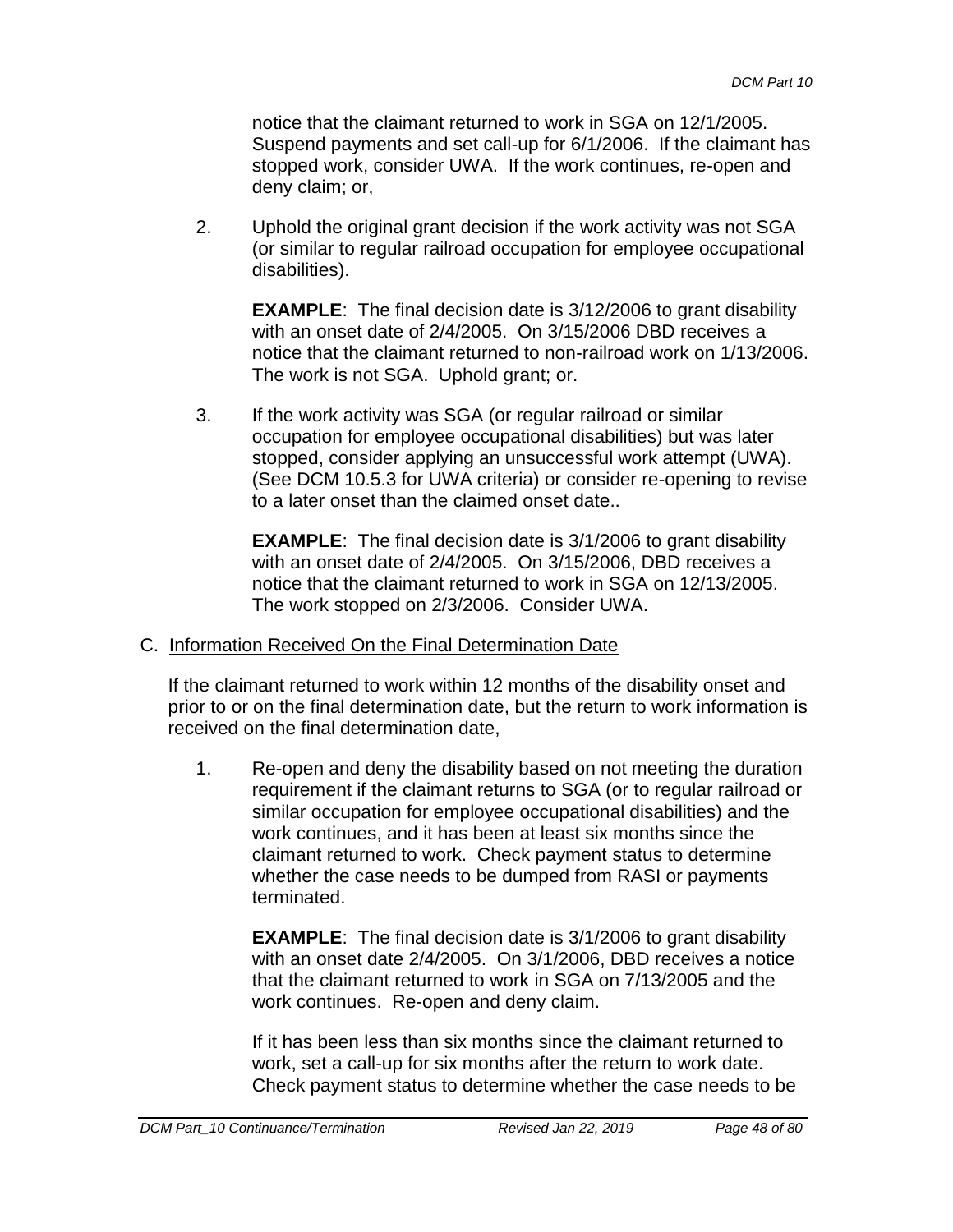dumped from RASI or payments suspended. When the call-up expires, determine whether claimant has stopped working. If yes, go to 3. If no, re-open and deny based on not meeting the duration requirement.

**EXAMPLE**: The final decision date is 6/20/2006 to grant disability with an onset date of 8/8/2005. On 6/20/2006, DBD receives a notice that the claimant returned to work in SGA on 6/19/2006. Suspend payments and set call-up for 1/1/2007. If the claimant has stopped work, consider UWA. If the work continues, re-open and deny claim; or,

2. Uphold the original grant decision if the work activity was not SGA (or similar to regular railroad occupation for employee occupational disabilities).

**EXAMPLE:** The final decision date is 6/20/2006 to grant disability with an onset date of 8/8/2005. On 6/20/2006, DBD receives a notice that the claimant returned to non-railroad work on 3/20/2006. The work is not SGA. Uphold grant; or.

3. If the work activity was SGA (or regular railroad or similar occupation for employee occupational disabilities) but was later stopped, consider applying an unsuccessful work attempt (UWA). (See DCM 10.5.3 for UWA criteria) or consider re-opening to revise to a later onset than the claimed onset date.

**EXAMPLE:** The final decision date is 6/20/2006 to grant disability with an onset date of 8/5/2005. On 6/20/2006, DBD receives a notice that the claimant returned to work in SGA on 3/1/2006. The work stopped on 5/31/2006. Consider UWA or revision to later onset date.

# **10.5.1.2 Return to Work Occurred After Date of Final Determination**

If the return to work occurred after the date of final determination, determine whether the return to work **occurred** during or after the waiting period.

A. Return to Work Occurred During the Waiting Period

When a claimant returns to work at the SGA level (or to regular railroad or similar occupation for employee occupational disabilities) during the waiting period and after the final determination, the action to be taken depends upon whether this work continues or has stopped.

1. If this work continues, the determination of allowance on the claim must be re-opened and revised to a denial.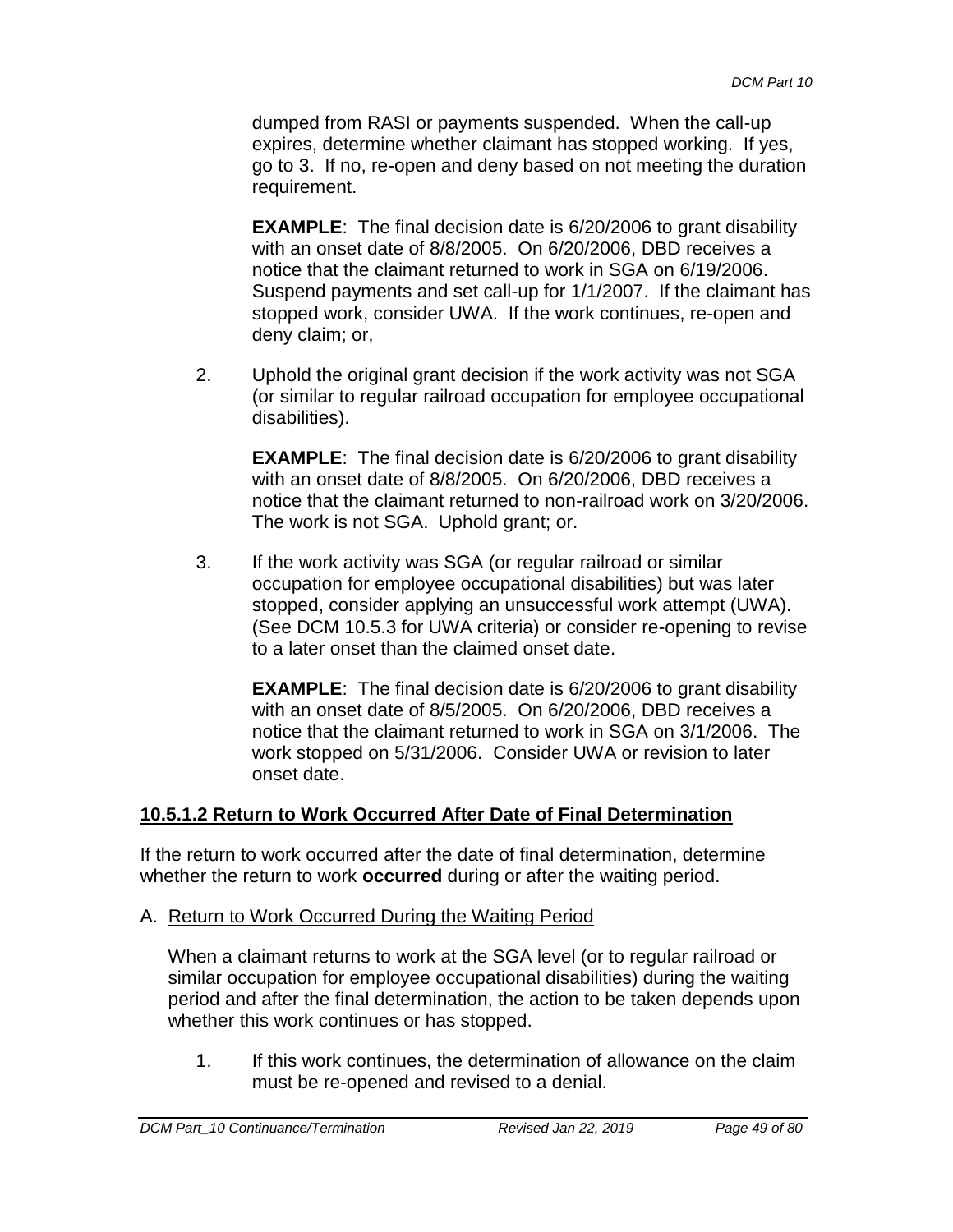**EXAMPLE**: The final decision date is 2/15/2005 to grant disability with onset date of 12/1/2004. On 3/2/2006, DBD receives notice that the claimant returned to work in SGA on 3/2/2005, and the work continues. Re-open and deny claim.

2. When a claimant returns to work during the waiting period but this work later stops, the claim must be reviewed to determine whether a UWA can be established. A UWA during the waiting period will not preclude a finding of disability. (See DCM 10.5.3 for UWA criteria.)

**EXAMPLE:** The final decision date is 2/15/2005 to grant disability with onset date of 12/1/2004. On 3/2/ 2006, DBD receives notice that the claimant returned to work in SGA on 3/2/2005, but the work stopped on 5/30/2005. Consider UWA.

3. When a claimant returns to work at the SGA level during the waiting period and later stops this work and the criterion for a UWA are not met, determine whether a later disability onset date can be granted

**EXAMPLE:** The final decision date is 2/15/2005 to grant disability with onset date of 12/1/2004. On 3/2/2006, DBD receives notice that the claimant returned to work in SGA on 3/2/2005. The work stopped on 2/5/2006. Consider a later onset date.

# B. Return to Work Occurred After the Waiting Period

In cases where the return to work occurred after the date of the final determination and after the waiting period, the appropriate action will depend on whether an MIE diary is indicated. (See DCM 8.5.3 for diary criteria.)

1. Medical Improvement Expected (MIE) Diary Established - If the claimant returns to SGA (or to regular railroad or similar occupation for employee occupational disabilities) after the waiting period and after the date of the final determination, and an MIE diary has been established or would be set based on the diary call-up criteria, develop for possible medical recovery. While this claimant gets a TWP, if it is determined that medical recovery has occurred, terminate the D/A irrespective of any remaining TWP months.

**EXAMPLE:** The final decision date is 2/15/2005 to grant disability with onset date of 12/1/2004. On 3/2/2006, DBD receives notice that the claimant returned to work in SGA on 8/2/2005. A MIE diary was set.

2. No MIE Diary Established - If the claimant returns to SGA (or to regular railroad or similar occupation for employee occupational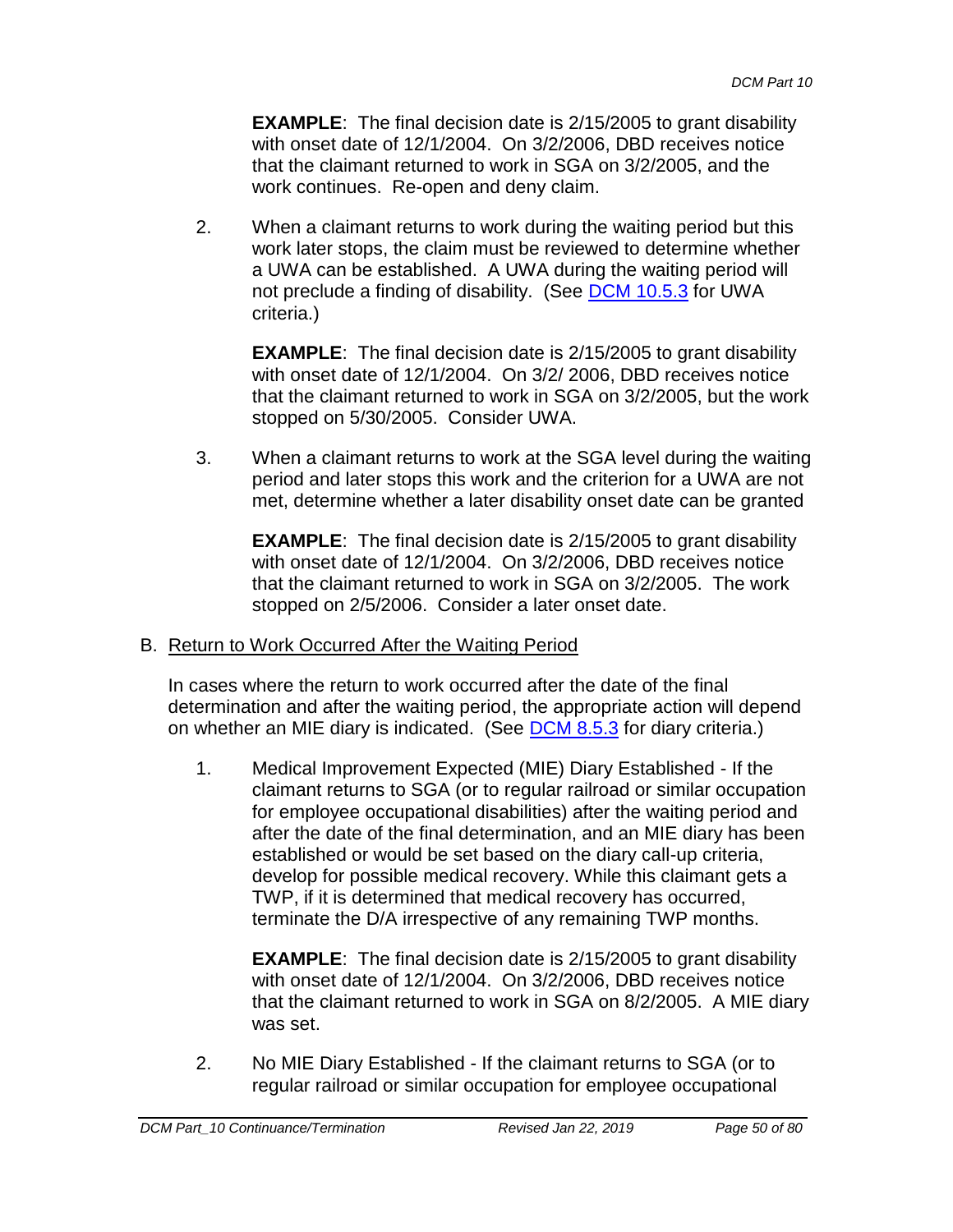disabilities) after the waiting period, and after the date of the final determination, and no MIE diary has been established or would be set based on the diary call-up criteria, apply the TWP provisions.

**EXAMPLE:** The final decision date is 2/15/2005 to grant disability with onset date of 12/1/2004. On 3/2/2006, DBD receives notice that the claimant returned to work in SGA on 8/2/2005. A MIP diary was set. Apply TWP provisions.

# **10.5.1.3 Actions to Be Taken When a Case is Re-opened for Denial**

When a decision is made to re-open a disability rating to deny, take the following actions:

- A. The disability examiner shall:
	- Write rationale for decision.
	- Enter the decision onto OLDDS G-325. Use code 2 in items 22a and 28. Explain in the REMARKS section why the case is reopened for denial.
	- Compose a disability custom denial letter.

**NOTE:** The disability decision must be authorized. (See **DCM 3.4.300** through DCM 3.4.302) After the case is authorized, the reviewer/authorizer shall:

- Release the disability custom denial letter.
- Enter a FAST termination action to terminate the annuity, using code 08 for employees or code 42 for survivors. Use the ABD as the termination date.
- Log the claim folder into the AFCS location of the DBD-DPS supervisor or senior examiner that the reviewer is assigned to and place it in that person's cubicle.
- B. The senior or supervisory disability examiner shall:
	- Notify RBD or SBD by electronic mail message of denial action and that overpayment must be calculated.
	- Notify Policy and Systems RAC by electronic mail message to the group mailbox: RAC – Return to Work (Disability Denial), that the disability annuity (and disability freeze, if applicable) information must be removed from PREH, as the annuity (and DF) was adjusted to a denial based on additional information being provided. The E-mail should contain the name. RRA claim number, and the type of benefit(s) being adjusted.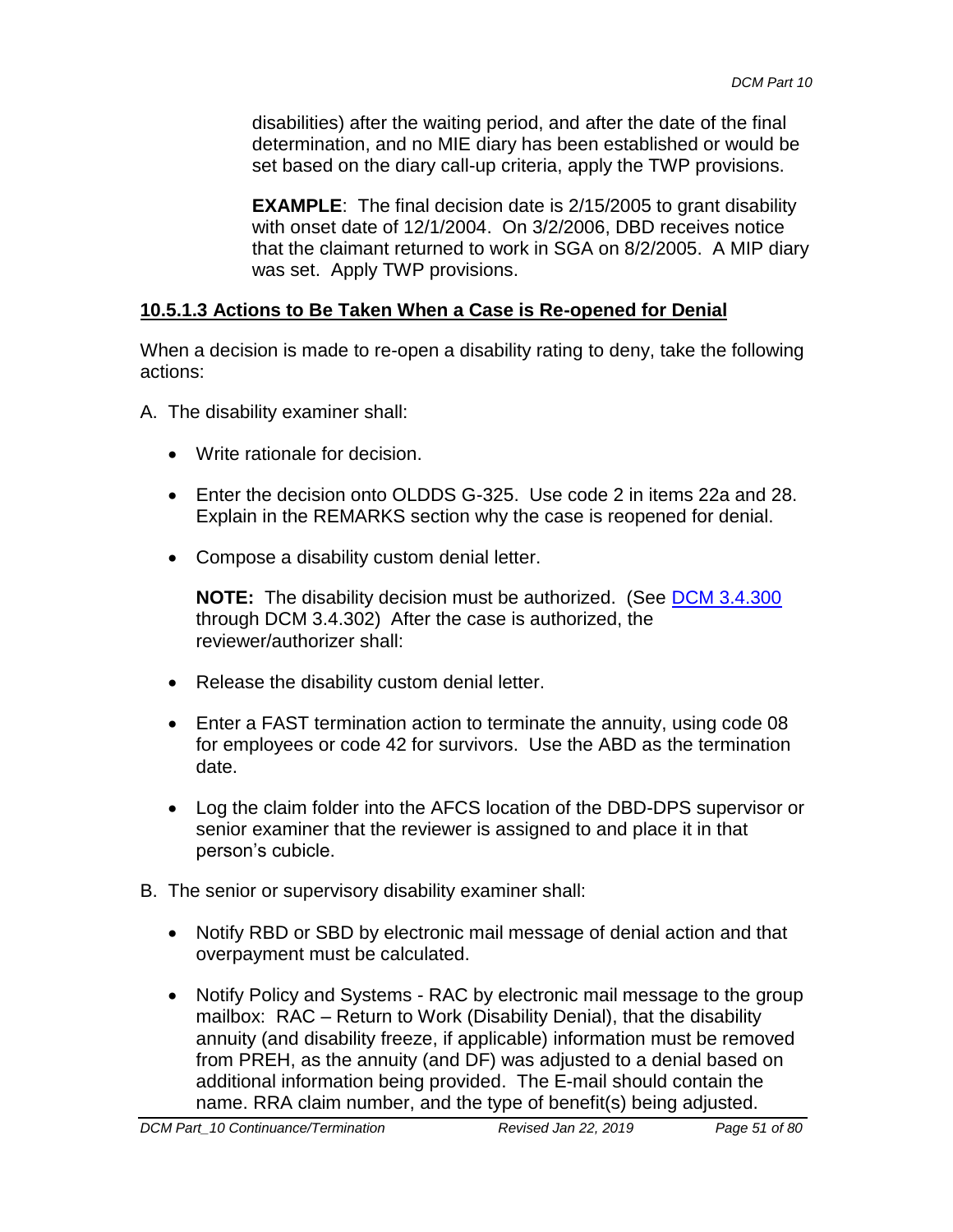- Notify the Sickness and Unemployment Benefits Section (SUBS) via e-G-115 RR/UI that there is no disability annuity entitlement. See RCM 5.9.4.
- Place a copy of all E-mails in the claim folder.

### **10.5.1.4 Actions to Be Taken When a Case is Re-opened to Set a Later Onset Date**

If the decision is revised to a later onset, take the following actions:

- Enter the decision on OLDDS G-325 using code 2 in Item 22. If DF onset date is also being revised, use code 2 in item 28. (PREH will be automatically updated for the new onset date.)
- Notify the annuitant by letter of the change in onset; and
- The case should be routed to the Supervisor or Senior Examiner to notify RPS or SBD by electronic mail of the change in onset and/or possible change in ABD/OBD and annuity rate and possible overpayment.

# **10.5.2 Return to Work More Than One Year After Disability Onset Date**

The appropriate action will depend on whether the return to work occurred before or after the date of the final determination.

# **10.5.2.1 Return to Work Prior to Date of Final Determination**

In these cases, the appropriate action will depend on whether an MIE diary is indicated. (See DCM 8.5.3 for diary criteria.)

- 1. MIE Diary Scheduled If the case is diaried for an MIE review, or an MIE diary would be set based on the call-up criteria, develop for and make an SGA (or regular railroad or similar occupation for employee occupational disabilities) determination.
- 2. No MIE Diary Schedule If the case is not diaried for an MIE review, or a MIP or MINE diary would be set based on the call-up criteria, and the TWP is not excluded, a trial work diary must be established. Handle the case following regular TWP provisions.

For more information on how to handle Occupational and Total and Permanent cases when the return to work is more than one year after the disability onset date (meets 12 month duration) and prior to final determination click here:

[DBD Initial and Post Examiner Action When 12 month Duration is met](file://///share/prism/Graphics/DCM%2010/DBD%20Initial%20and%20Post%20Examiner%20Action%20When%2012%20Month%20Duration%20is%20Met%20(DCM%2010.5.2).doc)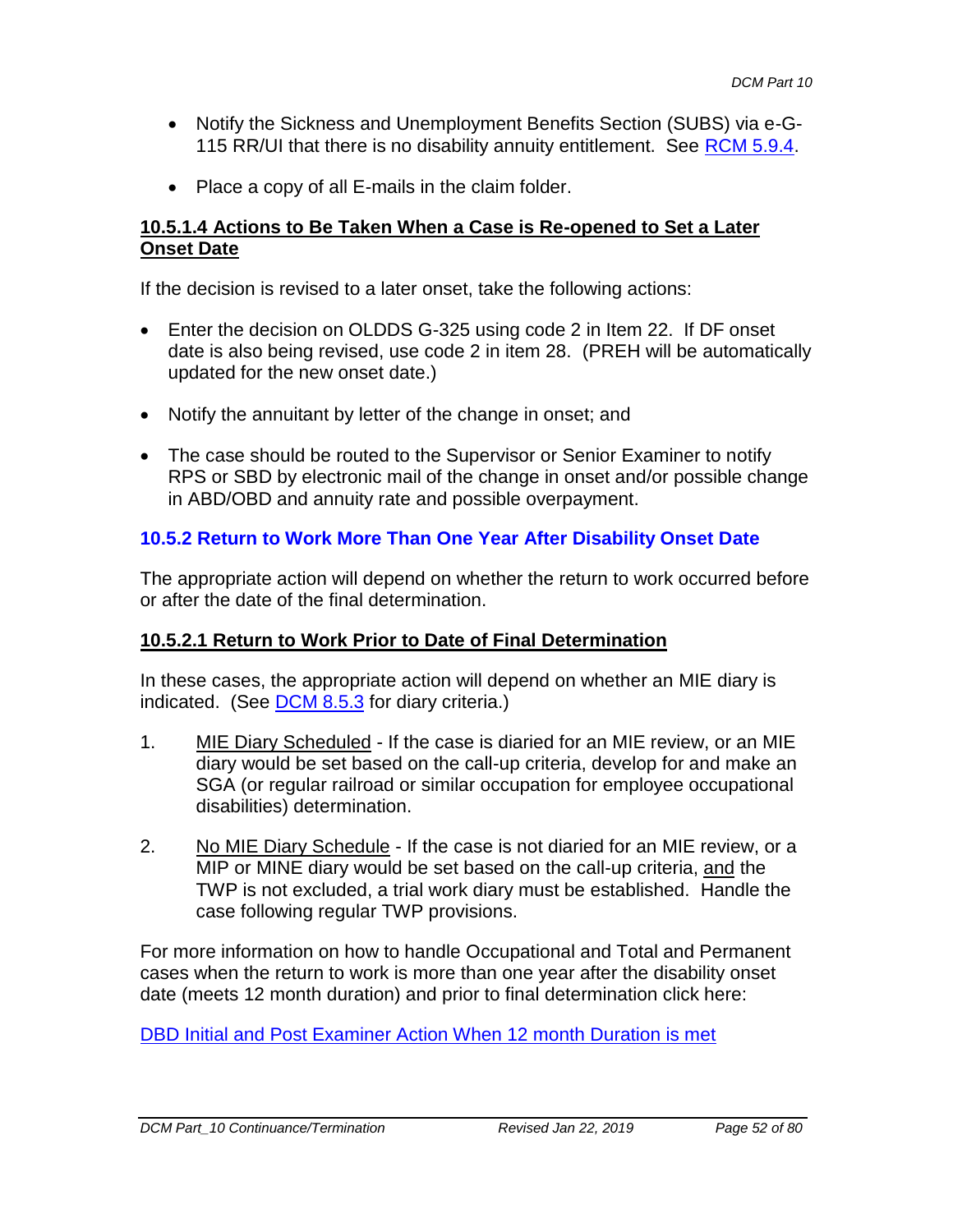# **10.5.2.2 Return to Work After Date of Final Determination**

If the final determination has been made, the issue involved is strictly one of continuing disability. Handle the case under medical recovery or SGA procedures.

# **10.5.3 Unsuccessful Work Attempts**

- A. Definition of Unsuccessful Work Attempt An "Unsuccessful work attempt" is an effort to do substantial work in employment or self-employment, which was discontinued after a short time (no more than 6 months) by the individual for reasons relating to his ability to work or the removal of special conditions related to the impairment that are essential to the further performance of work.
- B. Beginning and Ending Dates There must be a significant breaking the continuity of an individual's regular employment before he can be considered to have a work attempt that later proved unsuccessful. Such a break in continuity would occur when, because of impairment or the removal of conditions essential to further performance, the individual was out of work for 30 consecutive days, or was forced to change to another type of work or another employer.

After the initial "significant break in continuity," the subsequent period of work should be considered continuous until a similar change occurs, i.e., there is an absence from work of 30 days or a change to another type of work or another employer, which is caused by the impairment or the removal of conditions essential to further performance. Each continuous period, separated by significant breaks in continuity, may constitute an "unsuccessful work attempt." provided that the criteria related to duration and conditions of work, described in D below, are met. (However, as indicated in C. below, seasonal and other types of patterned, recurring work should not be regarded as a series of unsuccessful work attempts.

C. Unsuccessful Work Attempt Distinguished From Seasonal and Other Patterned, Recurring Work - Seasonal and other types of patterned, recurring work should not be regarded as a series of "unsuccessful work attempts," since the termination of each period of work is unrelated to the impairment and does not give rise to an inference that the individual is unable to repeat the work.

The nature and amount of work performed in seasonal and other types of patterned, recurring work may indicate that the individual has the ability to perform SSA substantial gainful activity annuitant, even if he is not actually performing SGA. DPS will resolve issues of this type by taking into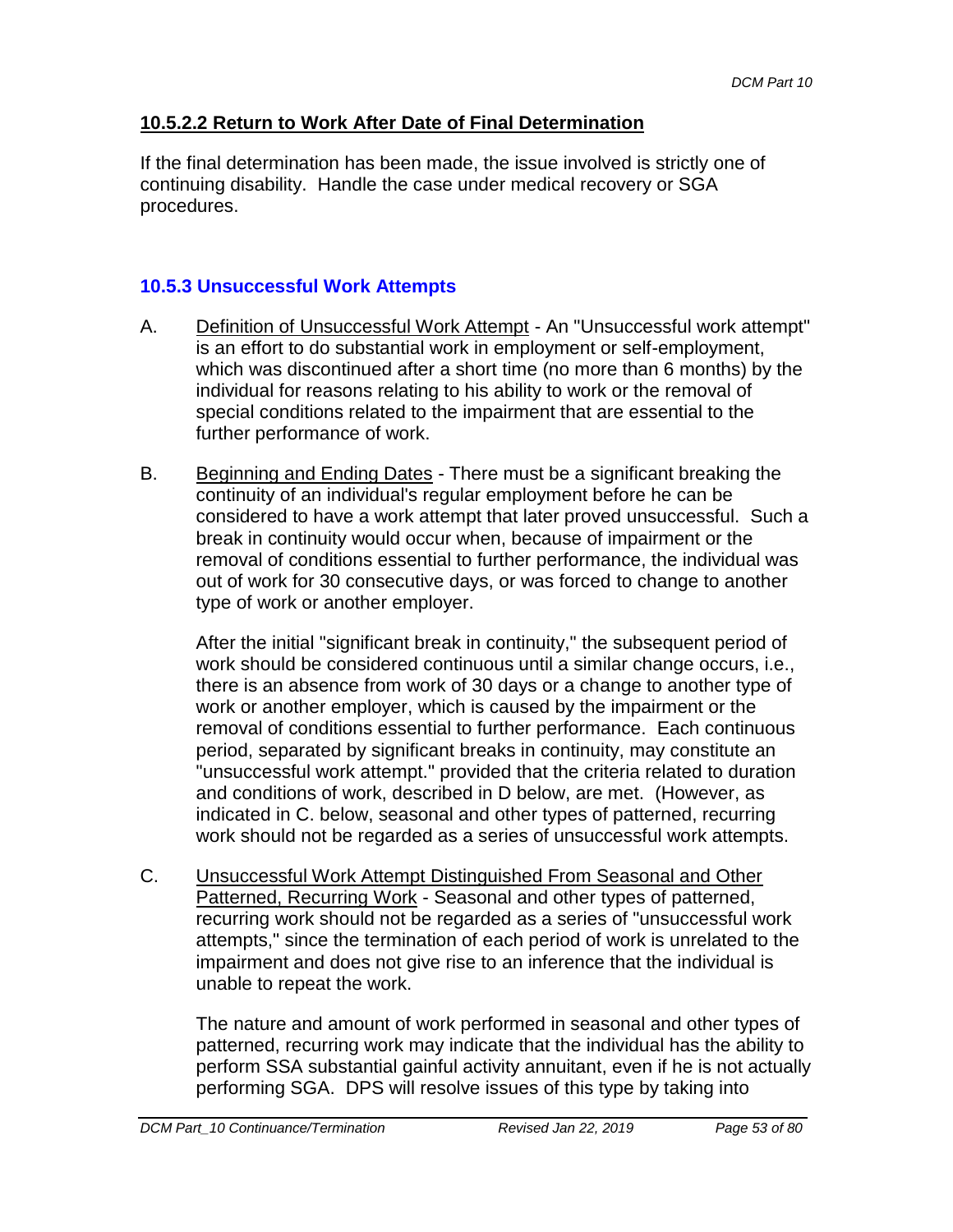account all vocational and medical factors relevant to a decision of ability to engage in SGA.

- D. Criteria Duration and Conditions of Work The following requirements must be met in order for a period of work to be considered an unsuccessful work attempt:
	- 1. Claimant Worked 3 Months or Less The work must have terminated within 3 months due to impairment or the removal of conditions essential to further performance; or
	- 2. Claimant Worked Between 3 and 6 Months If the work lasted more than 3 months, it must have terminated within 6 months due to impairment or the removal of conditions essential to further performance; and

There must have been frequent absences due to impairment; or

The work must have been unsatisfactory due to impairment; or

The work must have been done under special conditions; or

The work must have been done during a period of temporary remission of the impairment.

3. Claimant Worked More Than 6 Months - Ordinarily, a period of substantial work carried on for more than 6 months will be regarded as successful regardless of the reason for its termination. When unusual circumstances indicate that it should be regarded as an unsuccessful work attempt, DPS will make its determination accordingly.

**NOTE**: To illustrate how UWA time periods are figured, work from November 5, 1982, through at least February 5, 1983, but through a date no later than May 4, 1983, to obtain a period that is "between 3 and 6 months."

E. Performance of Work Under Special Conditions - One situation under which SGA-level work may have ended or may have been reduced to the non-SGA level, as set out above, is "the removal of special conditions related to the impairment that are essential to the further performance of work." That is, a severely impaired person may have worked under conditions especially arranged to accommodate his or her impairment or may have worked through an unusual job opportunity, such as in a sheltered workshop. Special or unusual conditions may be evidenced in many ways. For example, the person: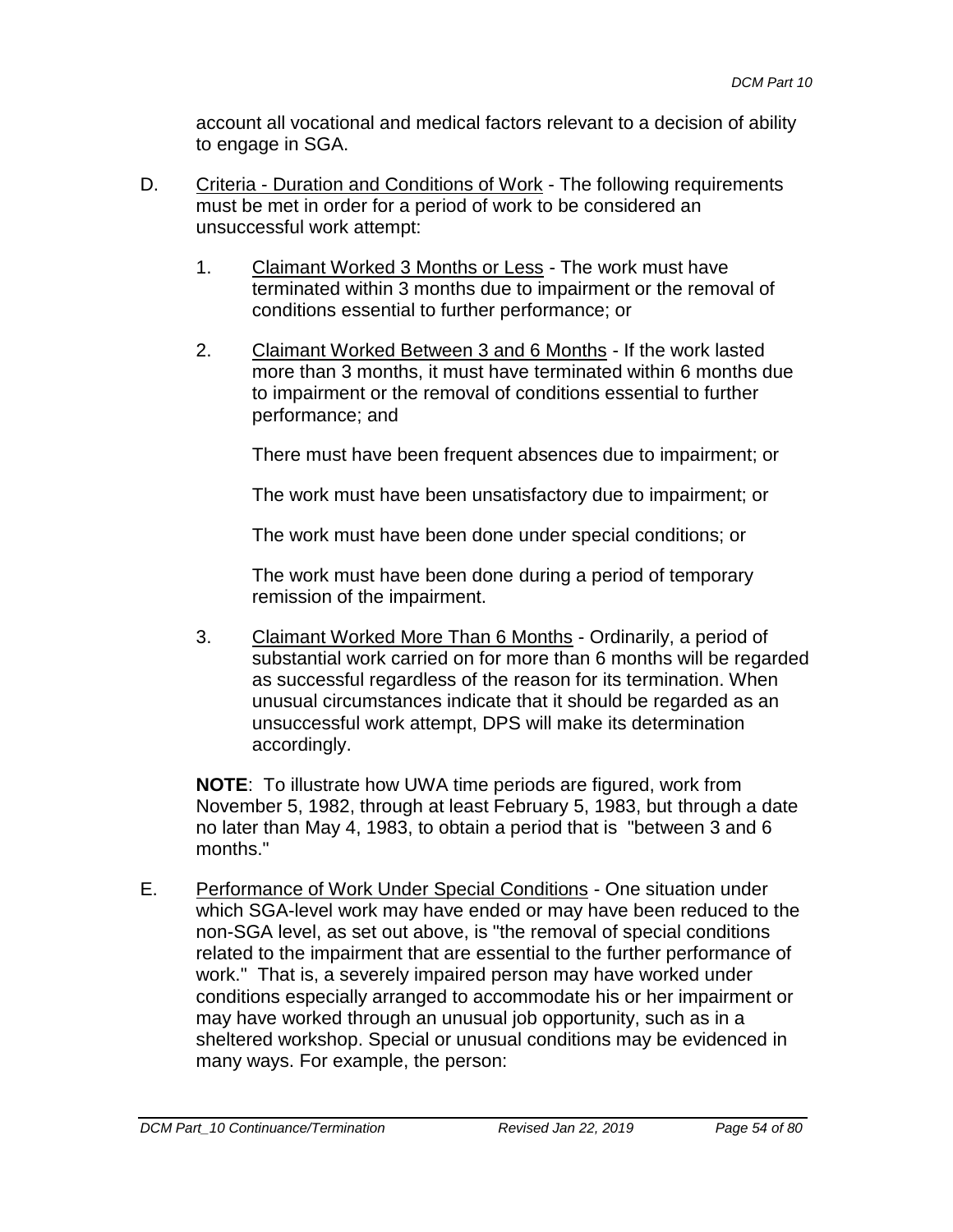- 1. Required and received special assistance from other employees in performing the job; or
- 2. Was allowed to work irregular hours or take frequent rest periods; or
- 3. Was provided with special equipment or was assigned work especially suited to the impairment; or
- 4. Was able to work only within a framework of especially arranged circumstances, such as where other persons helped him or her prepare for or get to and from work; or
- 5. Was permitted to perform at a lower standard of productivity or efficiency than other employees; or
- 6. Was granted the opportunity to work, despite his or her handicap, because of family relationship, past association with the firm, or other altruistic reason.

# **10.5.4 The Trial Work Period**

- A. Definition The trial work period is a period during which the annuitant may test his or her ability to work and still be considered occupationally disabled or disabled for any regular employment. The trial work period begins and ends as described in paragraphs F. and G. of this section. During this period, the annuitant may perform "services" (see paragraph B. of this section) in as many as nine months, but these months do not have to be consecutive. DPS will not consider those services as showing that the annuitant's disability has ended until the annuitant has performed services in at least nine months. However, after the trial work period has ended, DPS will consider the work the annuitant did during the trial work period in determining whether the annuitant's disability has ended at any time after the trial work period. Effective January 1992, the trial work period is complete only when the disabled annuitant completes 9 service months on or after January 1992 and within 60 consecutive months (see [DCM 10.5.5\)](#page-64-0).
- B. "Services"
	- 1. Services for an occupational disability When used in occupational disability situations, "services" means any activity which, even though it may not be substantial gainful activity as defined in DCM 10.4, is
		- (i) Done by a person in employment or self-employment for pay or profit, or is the kind normally done for pay or profit; and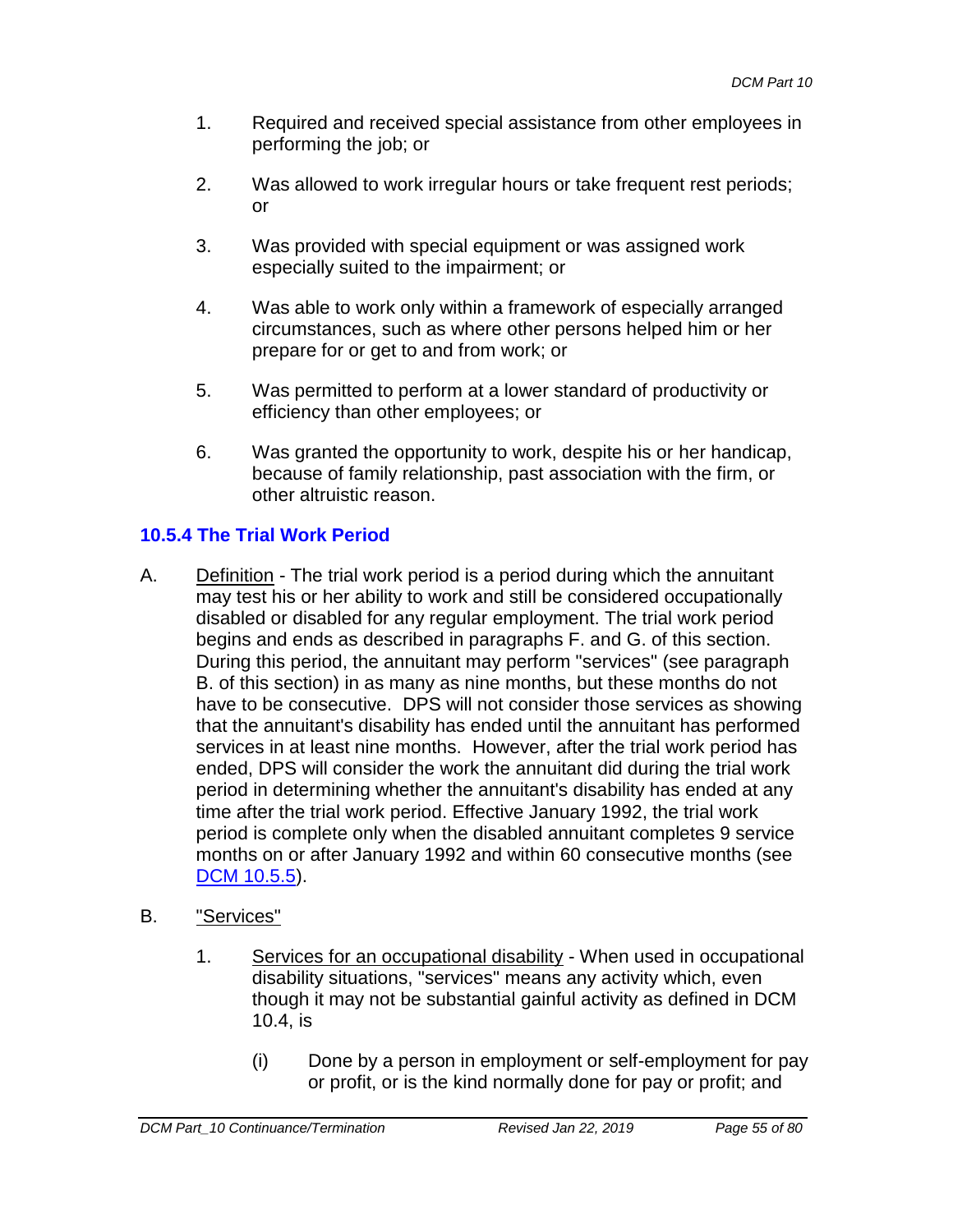- (ii) The activity is a return to the same duties of the annuitant's regular railroad occupation or the activity so closely approximates the duties of the regular railroad occupation as to demonstrate the ability to perform those duties.
- 2. Service for annuitants disabled for any regular employment When used in total and permanent disability situations, "services" means any activity, even though it is not substantial gainful activity, which is done by the annuitant in employment or self-employment for pay or profit, or is the kind normally done for pay or profit. If the annuitant is employed, DPS will consider his or her work to be "services" if in any calendar year the annuitant earns more than the allowable amount in the chart below.

| 1-1-2019 or later           | \$880 |
|-----------------------------|-------|
| 1-1-2018 through 12-31-2018 | \$850 |
| 1-1-2017 through 12-31-2017 | \$840 |
| 1-1-2016 through 12-31-2016 | \$810 |
| 1-1-2015 through 12-31-2015 | \$780 |
| 1-1-2014 through 12-31-2014 | \$770 |
| 1-1-2013 through 12-31-2013 | \$750 |
| 1-1-2010 through 12-31-2012 | \$720 |
| 1-1-2009 through 12-31-2009 | \$700 |
| 1-1-2008 through 12-31-2008 | \$670 |
| 1-1-2007 through 12-31-2007 | \$640 |
| 1-1-2006 through 12-31-2006 | \$620 |
| 1-1-2005 through 12-31-2005 | \$590 |
| 1-1-2004 through 12-31-2004 | \$580 |
| 1-1-2003 through 12-31-2003 | \$570 |
| 1-1-2002 through 12-31-2002 | \$560 |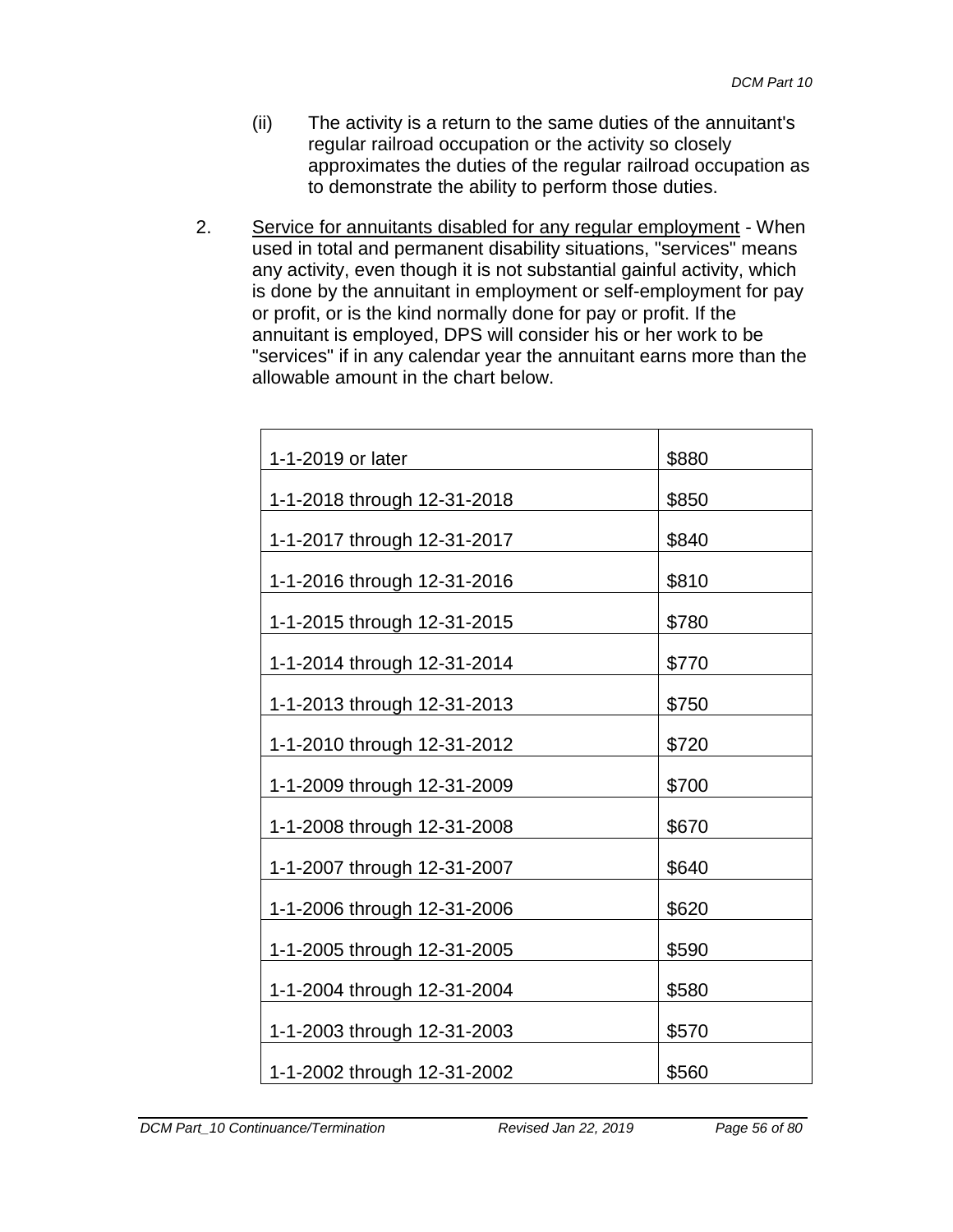| 1-1-2001 through 12-31-2001 | \$530 |
|-----------------------------|-------|
| 1-1-1990 through 12-31-2000 | \$200 |
| 1-1-1979 through 12-31-1989 | \$75  |
| Prior to 1-1-1979           | \$50  |

3. Services in Self-Employment - If the annuitant is self-employed, DPS will consider his or her activities "services" if the annuitant's net earnings are based on the chart below:

| 1-1-2019 or later           | \$880 |
|-----------------------------|-------|
| 1-1-2018 through 12-31-2018 | \$850 |
| 1-1-2017 through 12-31-2017 | \$840 |
| 1-1-2016 through 12-31-2016 | \$810 |
| 1-1-2015 through 12-31-2015 | \$780 |
| 1-1-2014 through 12-31-2014 | \$770 |
| 1-1-2013 through 12-31-2013 | \$750 |
| 1-1-2010 through 12-31-2012 | \$720 |
| 1-1-2009 through 12-31-2009 | \$700 |
| 1-1-2008 through 12-31-2008 | \$670 |
| 1-1-2007 through 12-31-2007 | \$640 |
| 1-1-2006 through 12-31-2006 | \$620 |
| 1-1-2005 through 12-31-2005 | \$590 |
| 1-1-2004 through 12-31-2004 | \$580 |
| 1-1-2003 through 12-31-2003 | \$570 |
| 1-1-2002 through 12-31-2002 | \$560 |
| 1-1-2001 through 12-31-2001 | \$530 |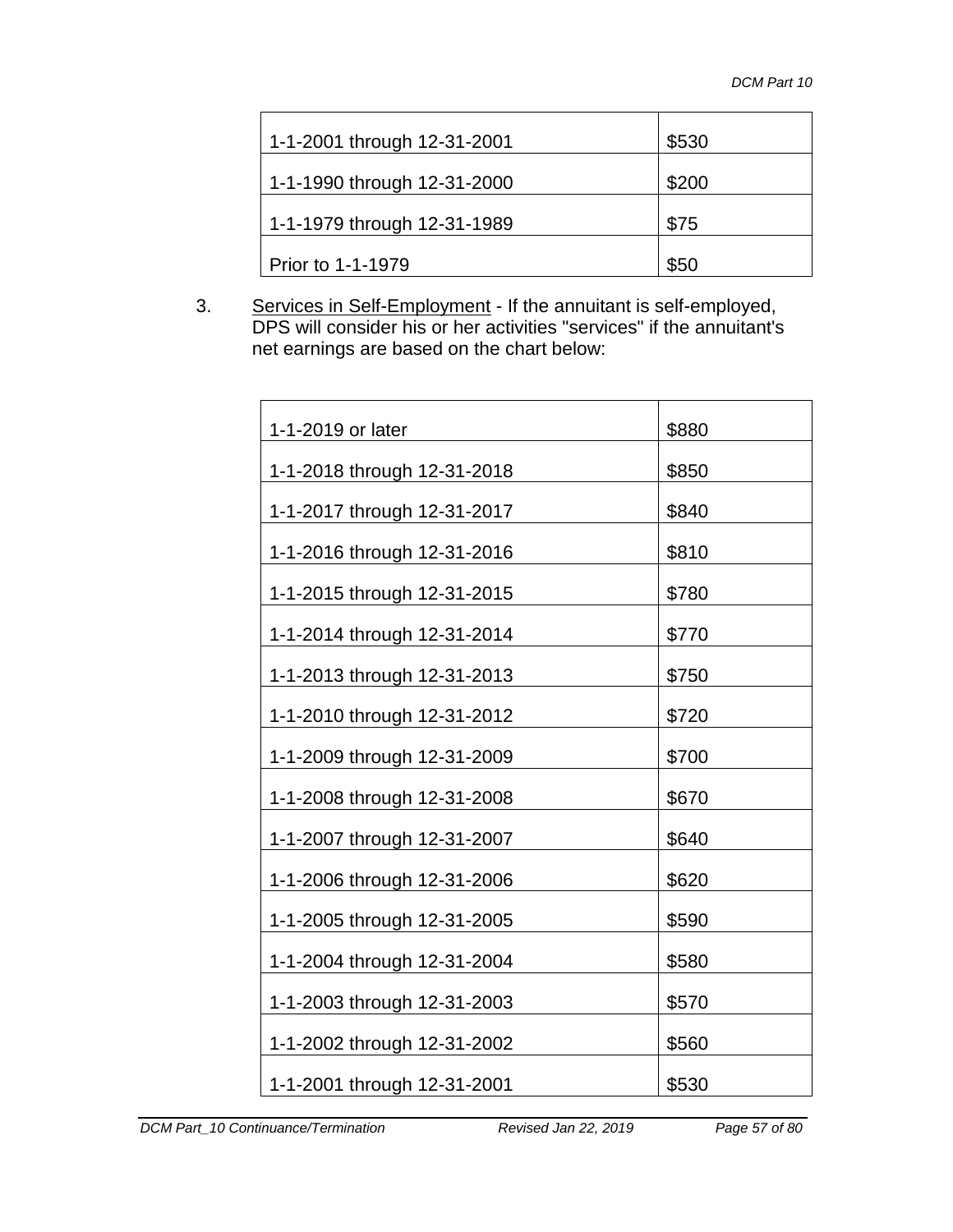| 1-1-1990 through 12-31-2000 | \$200 |
|-----------------------------|-------|
| 1-1-1979 through 12-31-1989 | \$75  |
| Prior to 1-1-1979           | \$50  |

or the annuitant works more than 80 hours a month in the business (40 hours a month is the figure for any calendar year before 2001 and 15 hours a month is the figure for calendar years before 1990). Do not consider work to be "services" when it is done without remuneration or merely as therapy or training, or when it is work usually done in a daily routine around the house or in self-care.

**NOTE**: Activity performed by an annuitant for which payment in excess of the amounts shown in this chart

| 1-1-2019 or later           | \$880 |
|-----------------------------|-------|
| 1-1-2018 through 12-31-2018 | \$850 |
| 1-1-2017 through 12-31-2017 | \$840 |
| 1-1-2016 through 12-31-2016 | \$810 |
| 1-1-2015 through 12-31-2015 | \$780 |
| 1-1-2014 through 12-31-2014 | \$770 |
| 1-1-2013 through 12-31-2013 | \$750 |
| 1-1-2010 through 12-31-2012 | \$720 |
| 1-1-2009 through 12-31-2009 | \$700 |
| 1-1-2008 through 12-31-2008 | \$670 |
| 1-1-2007 through 12-31-2007 | \$640 |
| 1-1-2006 through 12-31-2006 | \$620 |
| 1-1-2005 through 12-31-2005 | \$590 |
| 1-1-2004 through 12-31-2004 | \$580 |
|                             |       |
| 1-1-2003 through 12-31-2003 | \$570 |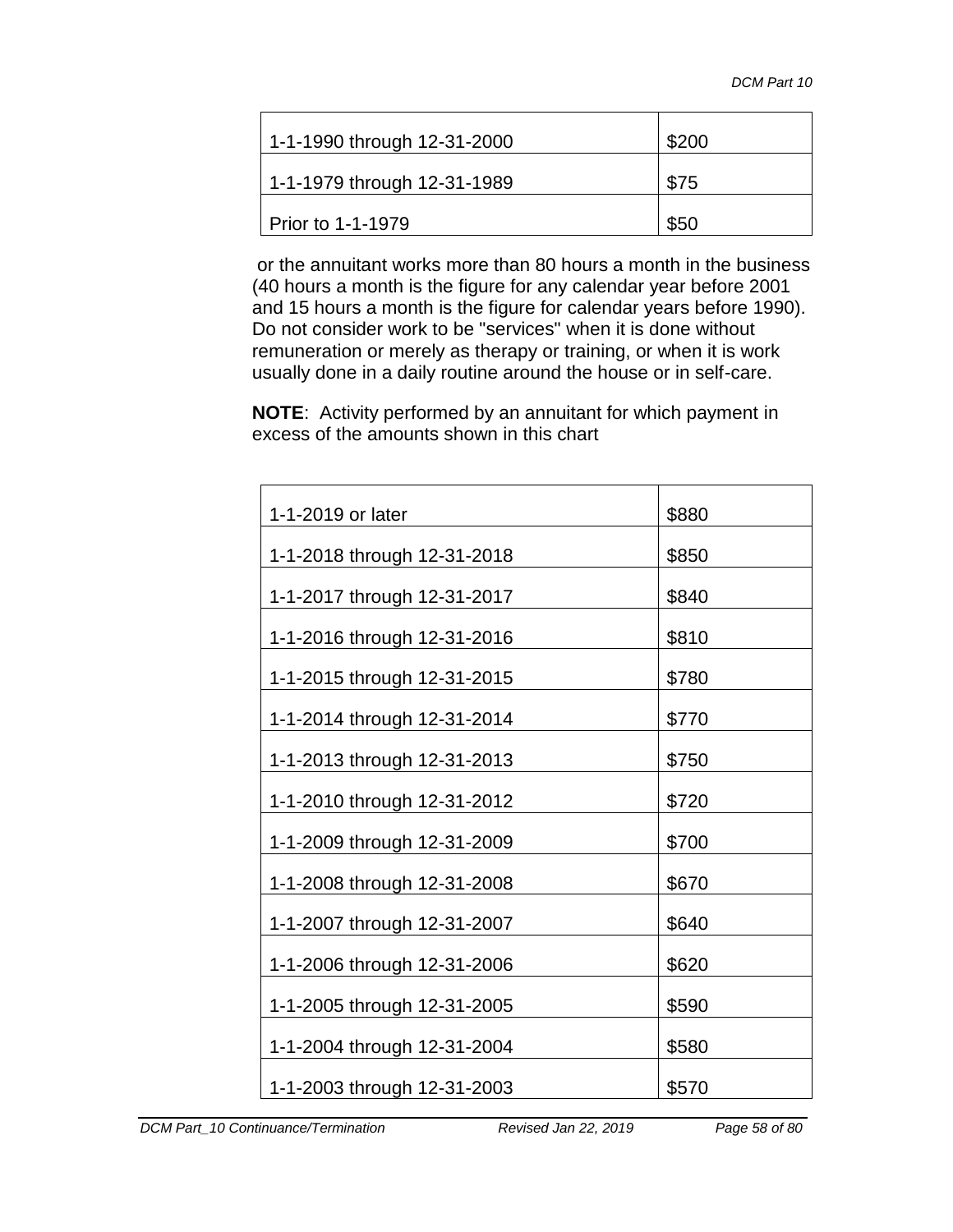| 1-1-2002 through 12-31-2002 | \$560 |
|-----------------------------|-------|
| 1-1-2001 through 12-31-2001 | \$530 |
| 1-1-1990 through 12-31-2000 | \$200 |
| 1-1-1979 through 12-31-1989 | \$75  |
| Prior to 1-1-1979           | \$50  |

does not constitute "services" if the activity, although resembling services in employment for remuneration or gain, is:

- (i) part of a prescribed program of medical therapy; and
- (ii) carried out in a hospital under the supervision of medical and administrative staff; and
- (iii) not performed in an employer/employee relationship; and
- (iv) not normally performed for remuneration or gain.
- 4. Impact of Impairment Related Work Expenses (IRWE's) and Vocational Rehabilitation Programs on the Assessment of Trial Work Service Months
	- (i) Impairment Related Work Expenses- The IRWE deduction for items or services necessary for work does not apply for the purpose of determining whether a month of service is chargeable for TWP. In other words, deductions will not be made to determine whether a person's monthly earnings can be reduced based on the chart below:

| 1-1-2019 or later           | \$880 |
|-----------------------------|-------|
| 1-1-2018 through 12-31-2018 | \$850 |
| 1-1-2017 through 12-31-2017 | \$840 |
| 1-1-2016 through 12-31-2016 | \$810 |
| 1-1-2015 through 12-31-2015 | \$780 |
| 1-1-2014 through 12-31-2014 | \$770 |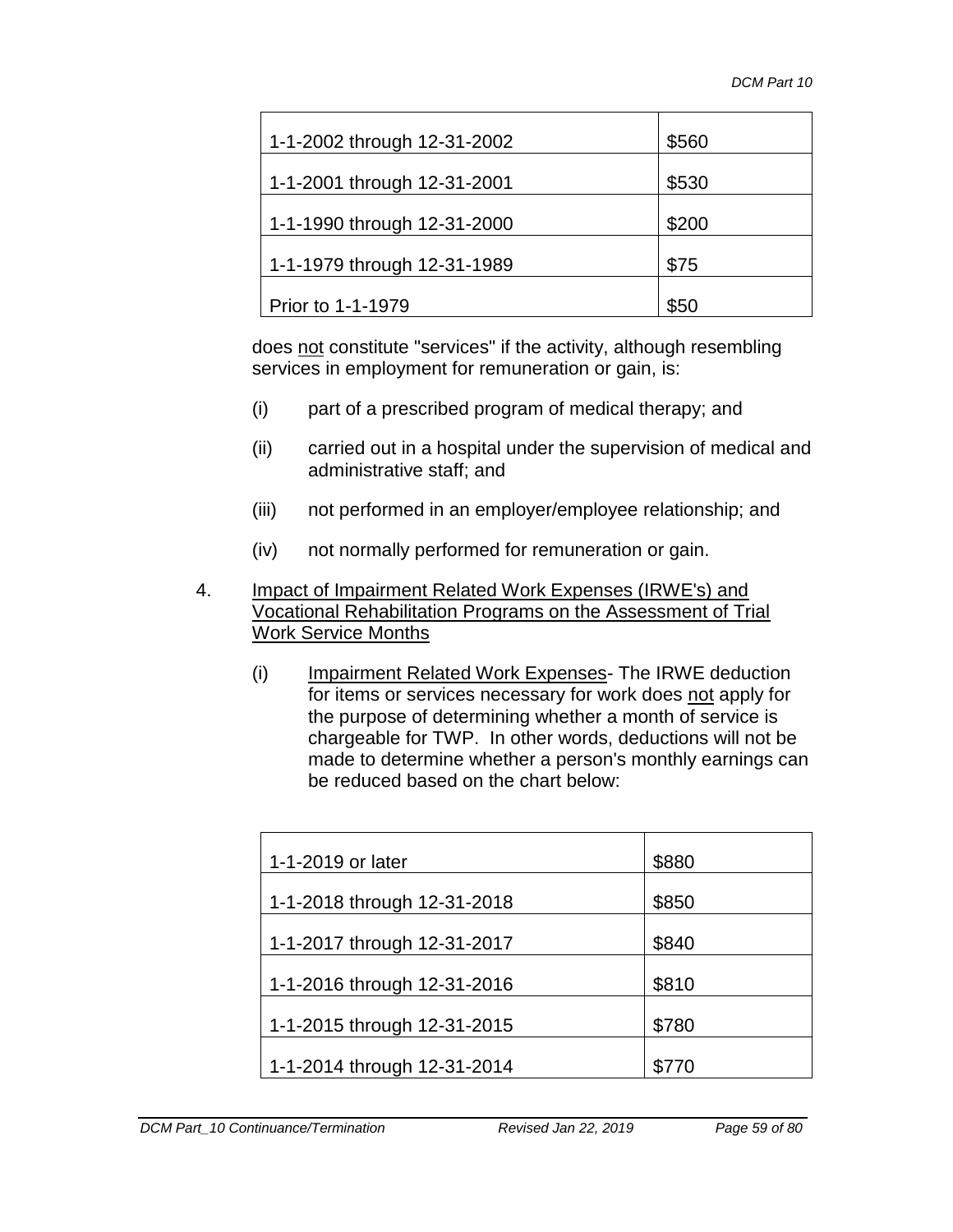| 1-1-2013 through 12-31-2013 | \$750 |
|-----------------------------|-------|
| 1-1-2010 through 12-31-2012 | \$720 |
| 1-1-2009 through 12-31-2009 | \$700 |
| 1-1-2008 through 12-31-2008 | \$670 |
| 1-1-2007 through 12-31-2007 | \$640 |
| 1-1-2006 through 12-31-2006 | \$620 |
| 1-1-2005 through 12-31-2005 | \$590 |
| 1-1-2004 through 12-31-2004 | \$580 |
| 1-1-2003 through 12-31-2003 | \$570 |
| 1-1-2002 through 12-31-2002 | \$560 |
| 1-1-2001 through 12-31-2001 | \$530 |
| 1-1-1990 through 12-31-2000 | \$200 |
| 1-1-1979 through 12-31-1989 | \$75  |
| Prior to 1-1-1979           | \$50  |

- (ii) Vocational Rehabilitation Programs The earnings derived from work in a vocational rehabilitation program is chargeable for TWP purposes.
- C. Limitations on the number of trial work periods An employee may have only one trial work period during each period in which he or she is occupationally disabled or disabled for any regular employment.
- D. Entitlement to a Trial Work Period
	- 1. Generally, the annuitant is entitled to a trial work period if he or she is entitled to an annuity based on disability.
	- 2. Prior to January 1992, an annuitant is not entitled to a trial work period if he or she is in a second period of disability for which he or she did not have to complete a waiting period before qualifying for a disability annuity. The annuitant is entitled to a TWP in a second period of entitlement for which no waiting period was served if entitlement exists as of January 1992 or later (see DCM 10.5.5D).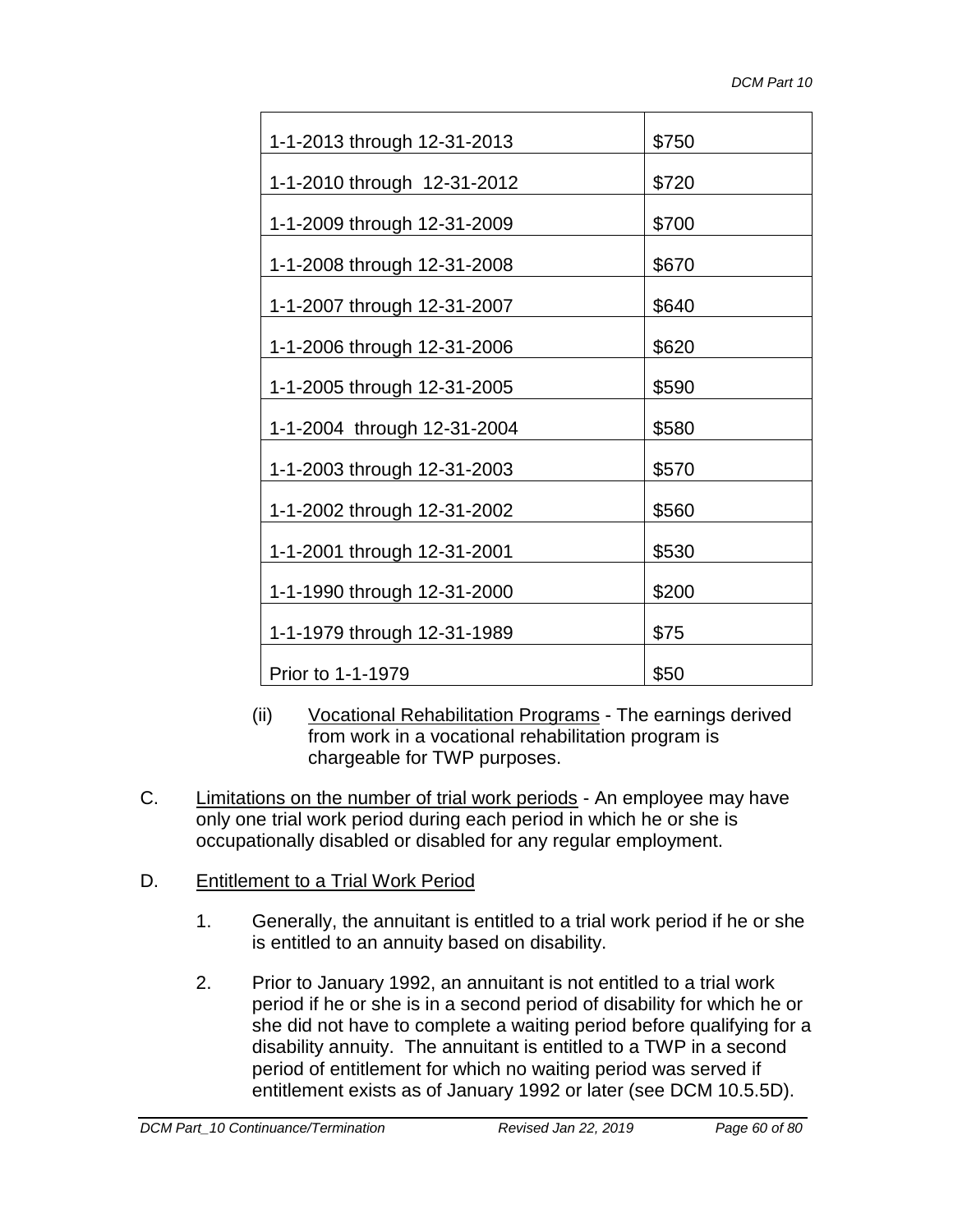**NOTE:** There are cases, however, where a person becomes reentitled to DIB within 5 years after a prior termination but is not paid for the full number of months of disability. This can occur where the subsequent application is not filed until 17 or more months after the onset of the subsequent disability; since benefits can be paid retroactively for only 12 months, a beneficiary in this situation will have a period of 5 or more months after onset in which benefits are not payable. This period of 5 or more nonpayment months constitutes a "deemed" waiting period, thus, the TWP provisions would apply.

3. A disabled child annuitant whose disability has been suspended because of SGA following completion of a trial work period, and who subsequently becomes re-entitled to a disabled child's annuity (DCIA) based on a disability which began before age 22, or within 84 months following the month in which the most recent entitlement to a DCIA terminated is again entitled to a trial work period.

### E. Payment of the Disability Annuity During the Trial Work Period

- 1. The disability annuity of an employee, child, or widow(er) will not be paid for any month in the trial work period in which the annuitant works for an employer covered by the Railroad Retirement Act.
- 2. The disability annuity of an employee will not be paid for any month in this period in which the employee annuitant earns more than:

| 1-1-2019 or later           | \$950 |
|-----------------------------|-------|
| 1-1-2018 through 12-31-2018 | \$920 |
| 1-1-2017 through 12-31-2017 | \$910 |
| 1-1-2016 through 12-31-2016 | \$880 |
| 1-1-2015 through 12-31-2015 | \$850 |
| 1-1-2014 through 12-31-2014 | \$840 |
| 1-1-2013 through 12-31-2013 | \$810 |
| 1-1-2012 through 12-31-2012 | \$790 |
| 1-1-2010 through 12-31-2011 | \$780 |
| 1-1-2009 through 12-31-2009 | \$770 |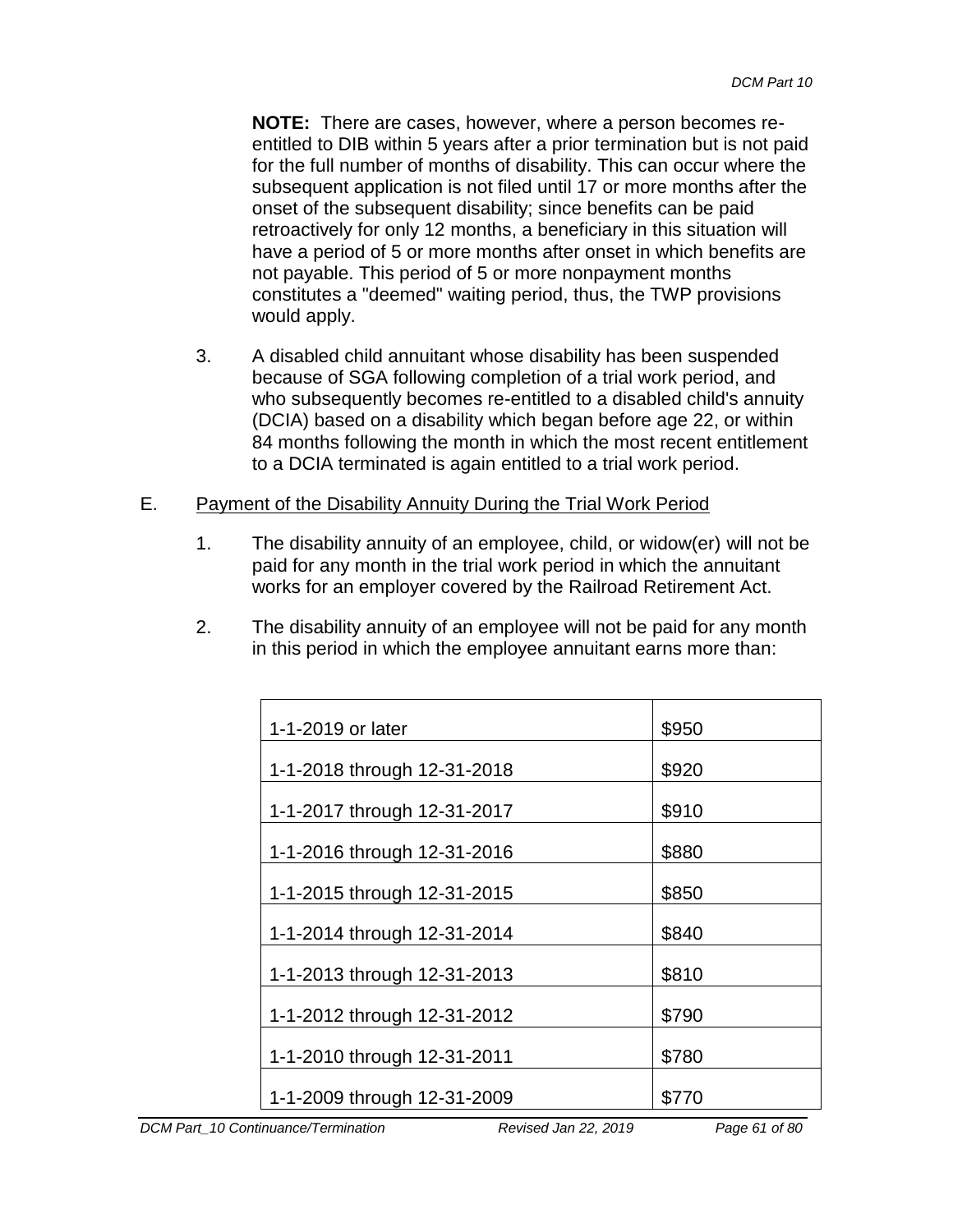| 1-1-2008 through 12-31-2008 | \$730 |
|-----------------------------|-------|
| 1-1-2007 through 12-31-2007 | \$700 |
| 1-1-1989 through 12-31-2006 | \$400 |
| <b>Prior to 1-1-89</b>      | \$200 |

All amounts are after deduction of disability related work expenses in employment or self-employment.

- 3. If a disability annuity for an employee, child, or widow(er) is suspended because of work during the trial work period, and the disability annuitant discontinues that work before the end of the trial work period, the disability annuity may be reinstated again without a new application and a new determination of disability.
- F. When the trial work period begins and how trial work months are counted
	- 1. When the TWP begins The trial work period begins with whichever of the following calendar months is the later -
		- (i) The annuity beginning date; or
		- (ii) The month the application for disability is filed.
	- 1a. In the case of a disabled child annuitant, who has attained age 18, the entitlement to a trial work period begins with the later of the month in which age 18 is attained or the month entitlement to a disabled child annuity is attained.
	- 1b. A person entitled to a disabled widow(er) annuity is not entitled to a trial work period prior to December 1980
	- 2. When to begin counting TWP service months The months of trial work will be counted beginning with the first month within the TWP in which the annuitant, who has not recovered medically, performs services as defined in DCM 10.5.3B.

**EXAMPLE 1**: An annuitant becomes entitled to a disability annuity effective November 1984, based on an application filed in November 1984 and begins work in March 1988. The entitlement to a TWP begins in November 1984, and the counting of trial work months begins in March 1988.

**EXAMPLE 2**: An annuitant becomes entitled to a disability annuity effective January 1985 based on an application filed in January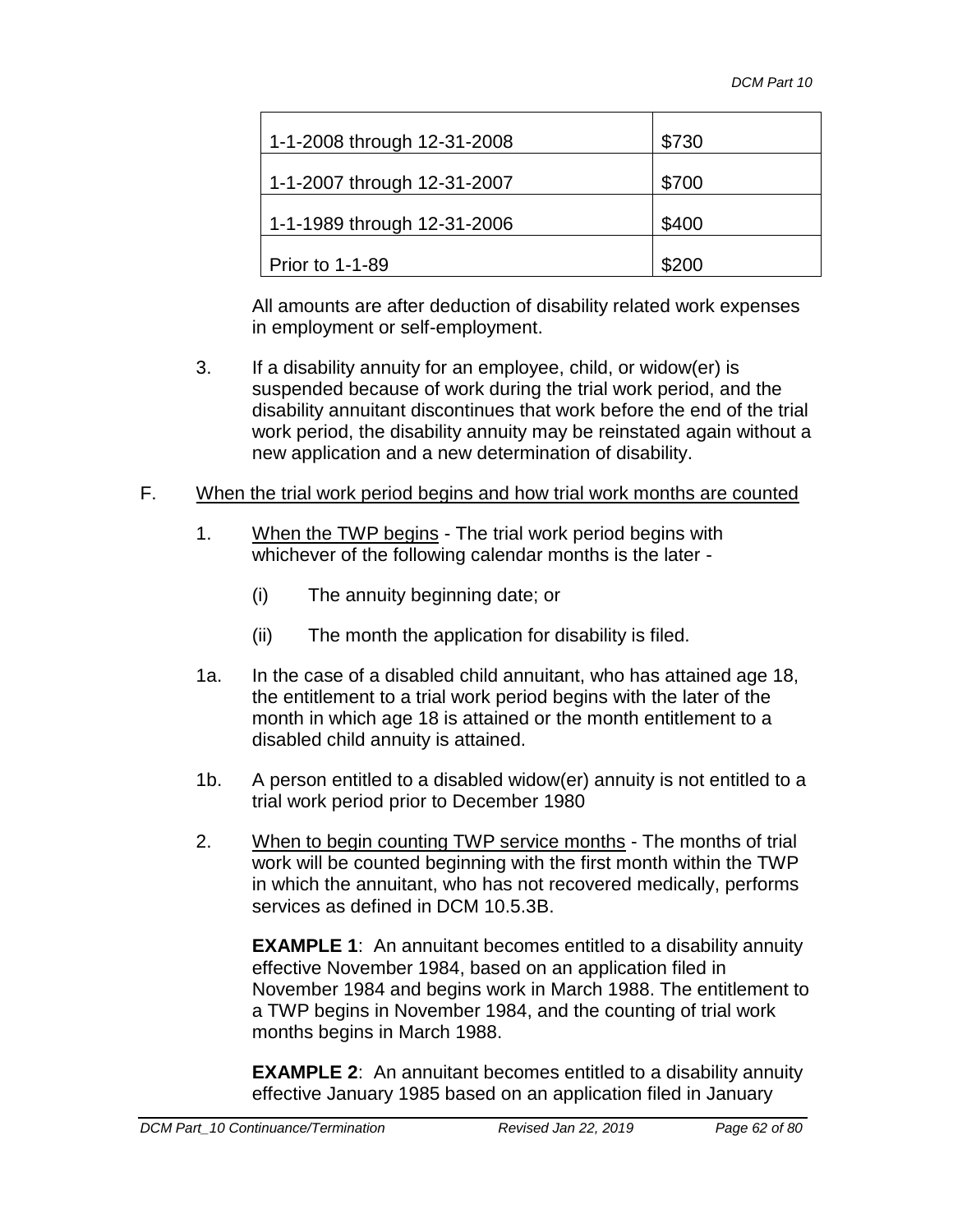1985. An onset date of July 15, 1984, was established. After the award, it was discovered that she returned to work for one month in December 1984 (during the waiting period). However, the work during the waiting period was determined not to be SGA. The TWP and the counting of months of trial work begin in January 1985.

**EXAMPLE 3:** An annuitant becomes entitled to a disability annuity effective July 1983 based on an application filed in July 1984. The annuitant started work in April 1984 earning only \$80 per month (non-SGA) and continued this work through July 1985. Since TWP service months cannot begin prior to date of application, the TWP began July 1984 and ended March 1985.

3. Counting TWP Service Months - It is very important to determine how many months in the TWP are service months since the case processing in work activity cases is dependent upon distinguishing between those situation where 9 service months have been completed, thus ending the TWP, and those situations where 9 service months have not been completed.

Non-discrepant earnings from any reliable source, are sufficient for TWP purposes. However, such information cannot be used as the sole basis for determining if a person engaged in SGA. A continuing disability review should be done at the end of the TWP to verify if medical recovery has occurred.

Counting the number of service months in a TWP is not very complicated when only one period of work activity is involved. However, since the 9 service months need not be consecutive, work in several periods over several years may have to be considered. Thus, it may be necessary to combine the findings from a current review with the findings of previous reviews to arrive at the total service months expired in the TWP. The claim folder should always contain evidence as well as a G-325a, OLDDS printout documenting a monthly breakdown so that the 9 service months can be properly established as composing the TWP. Effective January 1992, the TWP is complete only when the annuitant completes 9 service months on or after January 1992 and within 60 consecutive months (see DCM 10.5.4G).

- G. When the trial work period ends and how work activity is evaluated
	- 1. When the TWP ends The trial work period ends with the close of whichever of the following calendar months is the earlier
		- (i) The ninth month (whether or not the months have been consecutive) in which the annuitant performed services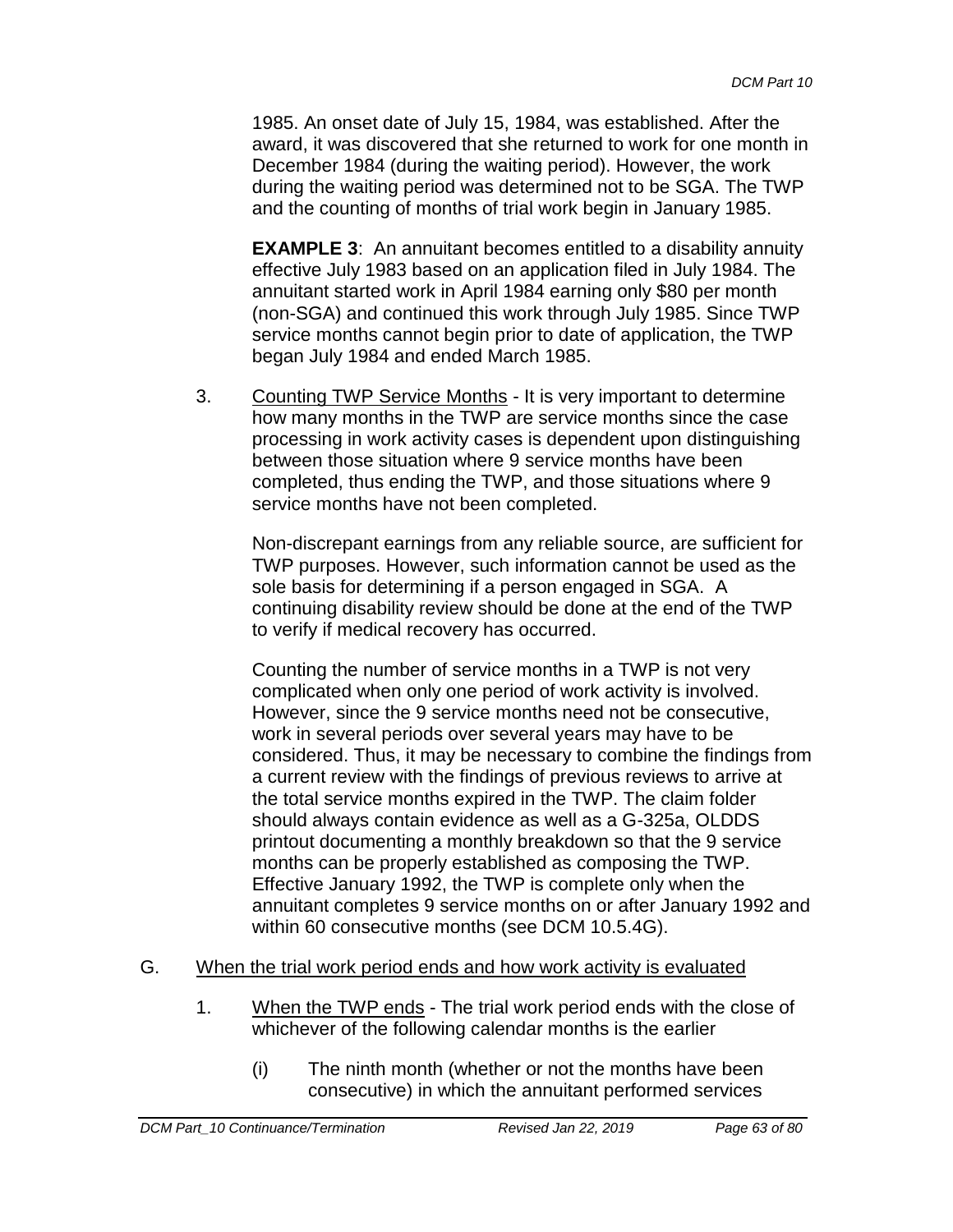effective January 1992, the 9 months must be completed within a 60 consecutive month period (see DCM 10.5.4.F); or

(ii) The month in which new evidence, other than evidence relating to any work the annuitant is not disabled, even though he or she has not worked a full nine months. DPS may find that the annuitant's disability has ended at any time during the trial work period if the medical or other evidence shows that the annuitant is no longer disabled.

**EXAMPLE 1:** An annuitant became entitled to disability benefits in July 1984 based on an application filed in July 1984 (no medical improvement expected (MIE) diary was established and medical recovery has not occurred): she began work in January 1985 performed and continued services in all succeeding months. The TWP ended with September 1985.

**EXAMPLE 2**: An annuitant became entitled in July 1984 based on an application filed in April 1984 (no (MIE) diary was established); he began trial work in June 1985. In September 1985 he submitted a medical report from his attending physician indicating recovery (i.e., affirmative evidence). Based on further medical development, cessation of disability was found in October 1985 based upon medical recovery. The TWP ends with October 1985.

**EXAMPLE 3**: An annuitant became entitled in July 1984 based on an application filed in September 1984 (MIE diary was established for June 1985); he began work in January 1985. Evidence showed medical recovery in January 1985. Disability ceased and the TWP ended with January 1985 based on a current medical cessation.

**EXAMPLE 4**: An annuitant became entitled in July 1984 based on an application filed in July 1984. An MIE diary was established for June 1985. She began work in January 1985 and continued working in all succeeding months. Since return to work is an indication of possible medical recovery, DPS conducted a CDR but found that she was still disabled and prepared a continuance determination in March 1985. Counting of the TWP service months began in January 1985, the first month in which she performed services, and ended with September 1985 (assuming performed services in all months).

2. Evaluation of Work Activity - After a TWP has ended, it must be decided whether continuing work activity demonstrates an ability to engage in SGA. If it does, disability ceases. If it does not, and there is no medical issue, disability continues. When work activity continues for at least one month at the SGA level following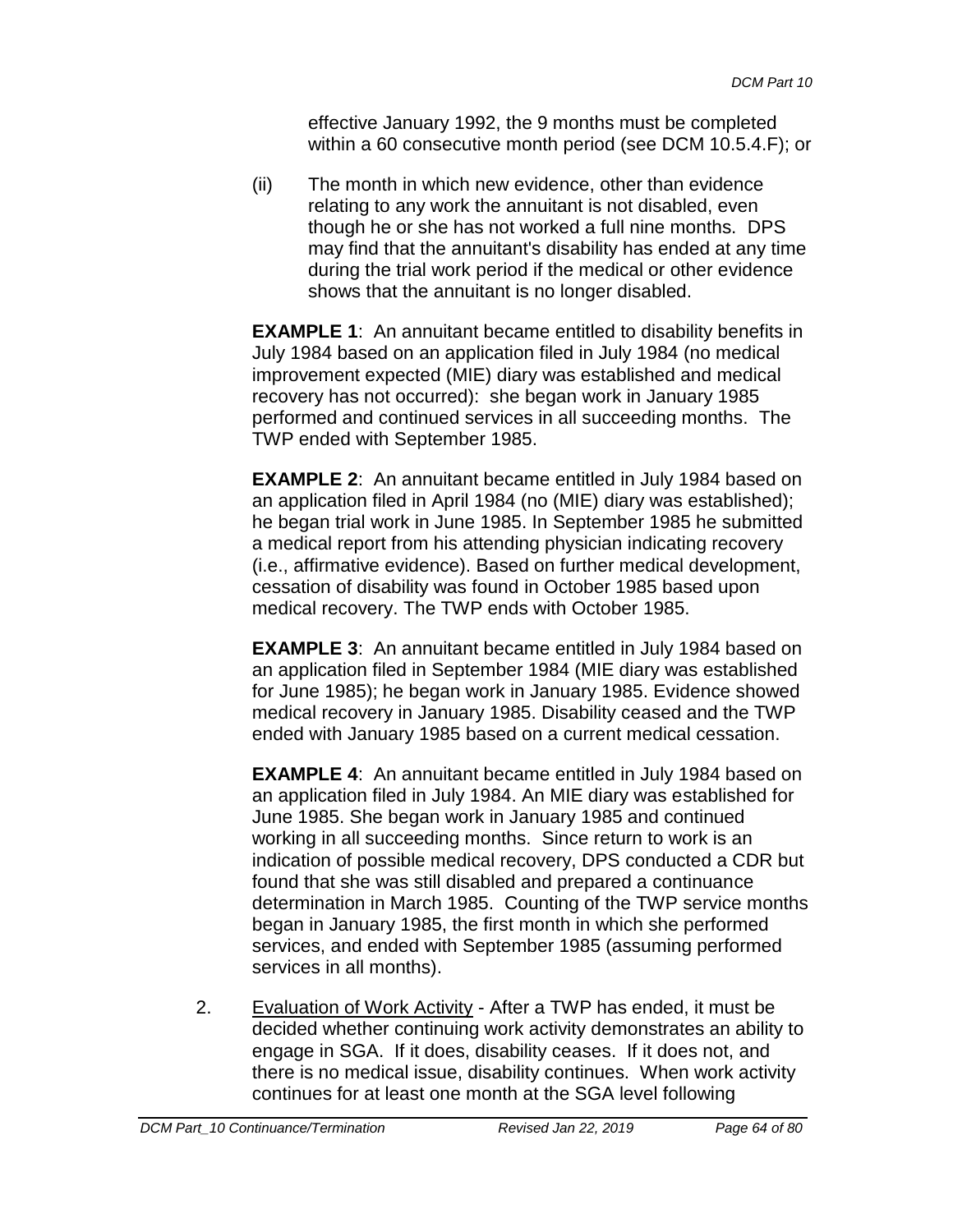completion of the TWP, the SGA exception (see DCM 10.3) to medical improvement permits a finding that disability ceased if all the other rules i.e., earnings limitations, subsidies, etc., related to SGA cessations are met. (See DCM 10.4) The individual must actually engage in SGA in the month for which disability is found to have ceased. For example, the 9th TWP month is 12/85 and an SGA decision is made in 01/86. There must be actual performance of SGA in 1/86 before disability can be found to have ceased in 01/86.

If work activity does not continue for at least one month at the SGA level, the SGA exception to medical improvement does not apply, and a DPS medical decision might be needed in order to make a decision that the disability had ceased. Disability ceases when the annuitant demonstrates a continuing ability to engage in SGA. Therefore, the decision must take into consideration whether substantial gainful work is continuing, or, if it has stopped, how long it lasted and the reason it stopped.

If there is no medical issue, the annuitant completes the 9 service months, and the work demonstrates an ability to engage in SGA, cessation should be found effective with the first month of SGA following completion of the TWP. If the beneficiary is not entitled to a TWP, a cessation will be found effective with the first month the annuitant engages in SGA.

# <span id="page-64-0"></span>**10.5.5 The Rolling 60-Month Trial Work Period**

- A. General This section contains continuing disability review (CDR) instructions to implement the new rolling 60-month TWP provisions contained in Section 5112 of the Omnibus Budget Reconciliation Act of 1990. Effective January 1992, the Rolling 60-Month TWP provision provides that the TWP is complete only when a disability annuitant completes 9 service months within 60 consecutive months and the TWP provisions apply to subsequent periods of disability for which no waiting period is served. The rolling 60-month trial work period applies to annuitants who are considered occupationally disabled or disabled for any regular employment. Prior to January 1992, an employee or widow(er) disability annuitant was not entitled to a TWP if (s)he was in a 2nd period of entitlement for which (s)he did not have to complete a waiting period (see 10.5.4.D2).
- B. The rolling 60-month TWP applies in an initial or subsequent period of disability when:

The disability annuitant completes less than 9 TWP service months as of 1/92 (i.e., 8 or less TWP service months are credited prior to 1/92) and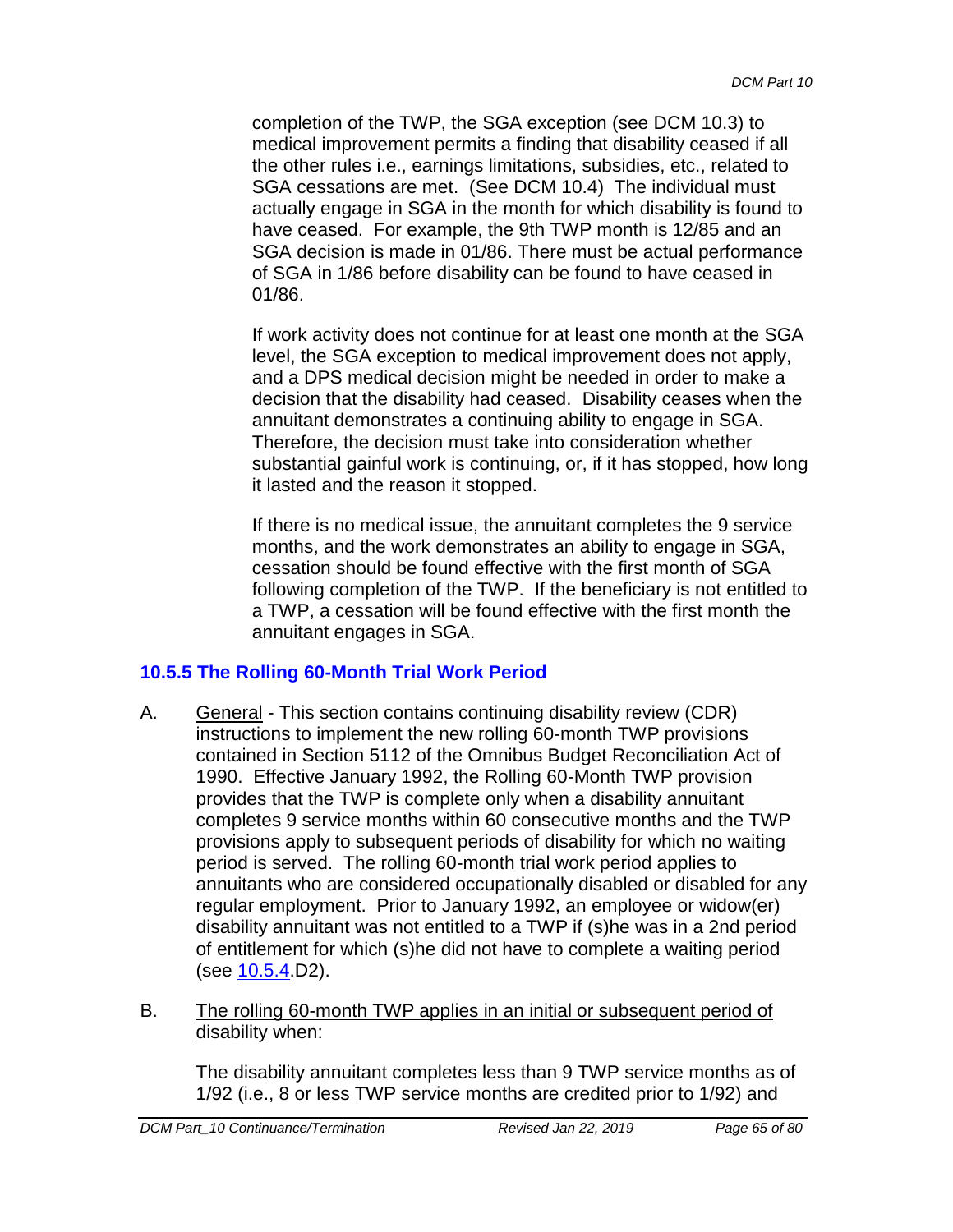has not medically recovered (i.e., disability has not been found to have ceased due to medical improvement (MI) or due to work activity).

- C. The rolling 60-Month TWP does not apply in an initial or subsequent period of disability when:
	- 1) The disability annuitant completes the TWP under the old rules prior to 1/92 (i.e., completes 9 TWP service months prior to 1/92) or
	- 2) The disability is found to have ceased 1/92 or earlier due to MI or work activity.
- D. When the rolling 60-month TWP provision applies in a subsequent period of disability - The rolling 60-month TWP provision applies in a subsequent period of disability for which no waiting period was served if entitlement exists as of 1/92 or later. Therefore, the rolling 60-month TWP applies in a subsequent period of disability when the disability annuitant:
	- 1) Returns to work 1/92 or later, or
	- 2) Returned to work prior to 1/92 but the work was not SGA (i.e., disability continued after 12/91).
- E. When the rolling 60-Month TWP provisions does not apply in a subsequent period of disability - The rolling 60-Month TWP provision does not apply in a subsequent period of disability for which no waiting period was served when the disability is found to have ceased 1/92 or earlier due to MI or work activity (e.g., SGA).
- F. When the rolling 60-Month TWP begins and ends January 1992 is the earliest 9th service month that can be credited under the rolling 60-month TWP provisions. Thus, 2/87-1/92 is the earliest 60-month period in which the TWP can be completed and 2/87 is the earliest first service month that can be credited under the new TWP provisions. Therefore, the rolling 60 month TWP begins with the later of the month of entitlement or the month of filing, but no earlier than 2/87. Since the rolling 60-month TWP can begin no earlier than 2/87, months of work prior to 2/87 are disregarded. The TWP ends when 9 service months fall with a 60 consecutive month period ending no earlier than 1/92.
- G. Counting the rolling 60-Month TWP months When a disability beneficiary has worked his or her first 9 service months (the 9th service month occurring no earlier than 1/92 - otherwise the TWP was completed under the old rules), count back 60 consecutive months to see if the 9 service months were completed in that 60-month period. If not, the service months that fall before the 60-month period are disregarded, the service months that fall within the 60-month period are counted, and the TWP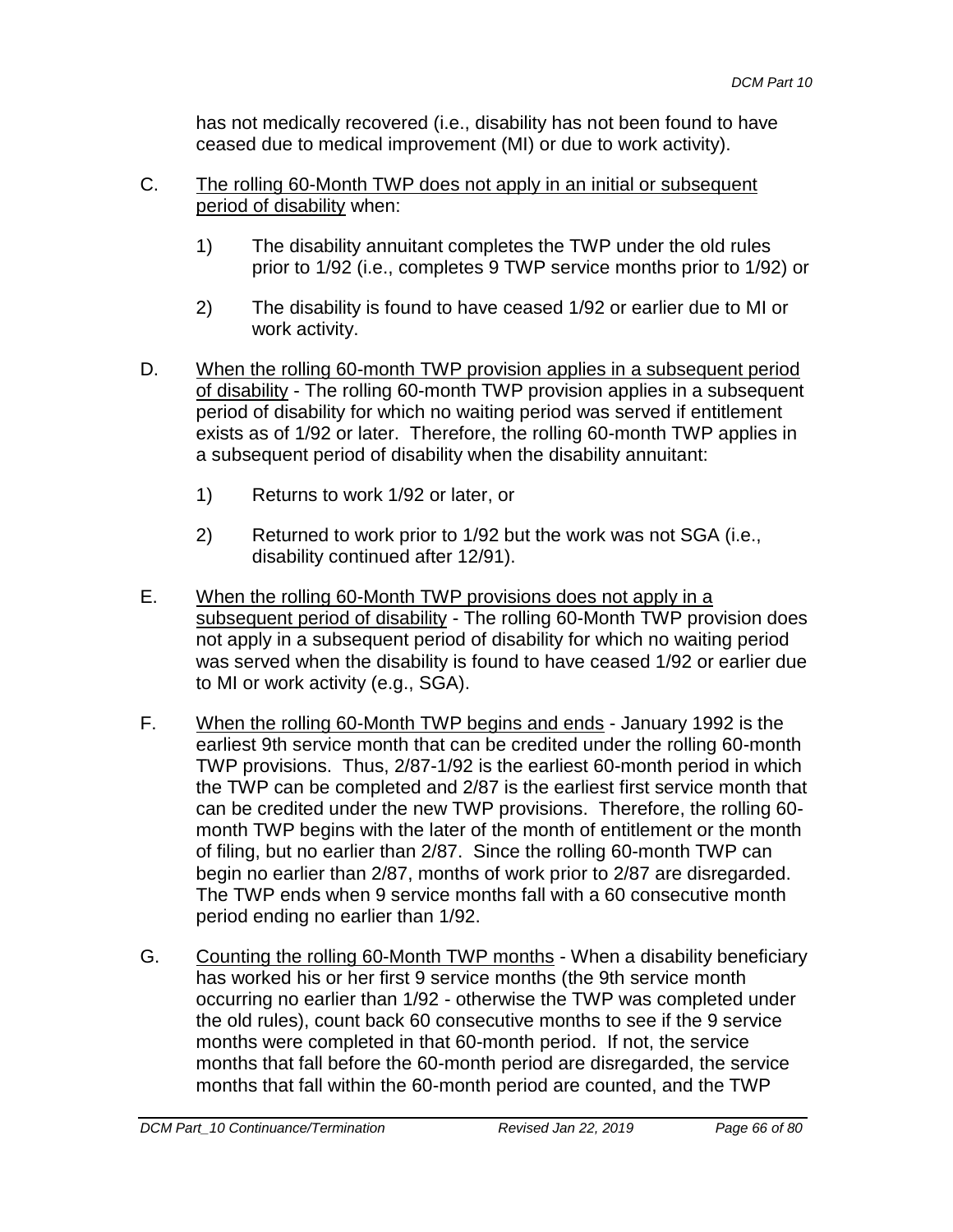continues. Each time thereafter that a service month is used, count to determine if 9 service months have been completed. When 9 have been completed, count back 60 consecutive months from the 9th service month to determine whether the 9 months were completed within 60 months. When 9 service months are identified within a 60-month period, the TWP has been completed. Some examples of counting the rolling 60-month TWP months are as follows:

**EXAMPLE 1** - In February 2014, a disabled employee annuitant reports that he returned to work in November 2013, continues to work, and earns \$770 per month. Review of the file reveals that the annuitant previously worked for two months in 2011. Since the annuitant has less than 9 service months as of January 2014, he is entitled to the rolling 60-month provisions. A TWP diary call-up is established for May 2014 in anticipation of the completion of the 9th TWP service month. If the annuitant works through May 2014, he completes 9 TWP months as of May 2014 (2 months were completed in 2011, 2 months completed in 2013 and 5 months completed in 2014). The TWP ending date would be May 2014. Counting 60 months back from May 2014 reveals that the rolling 60-month TWP begins June 2010. Since the 9 months are completed within the 60 consecutive month period, the TWP is completed.

**EXAMPLE 2** - In February 1992, a disabled child reports that he returned to work in August 1991, stopped work in February 1992, and earned \$800 per month. Review of the file reveals that he previously work for 2 months in February and March of 1987. Since he completed less than 9 months of trial work under the old TWP provisions as of January 1992, he is entitled to the rolling 60-month TWP provisions. The 9th TWP is completed in February 1992. Counting back 60 months reveals that the beginning date of that 60-month period is March 1987. Counting the service months within the period March 1987 - February 1992, we find that this disabled child only has 8 service months (March 1987 and August 1991 thru February 1992). Therefore in this case, the TWP has not been completed. The service month February 1987 is not counted under the rolling 60-month TWP provisions.

**EXAMPLE 3** - In February 1992, a disabled widow report that she started work in July 1991, continues to work and earns \$800 per month. Review of the file reveals that the disabled widow previously worked from July 1990 through October 1990 earning \$250 per month. Since the disabled widow completed 9 TWP service months prior to January 1992 (July 1990 through October 1990 and July 1991 through November 1991), the rolling 60 month TWP provisions do not apply and the TWP ends November 1991.

**EXAMPLE 4** - In February 1992, a disabled employee annuitant reports that he returned to work in September 1991, is continuing to work, and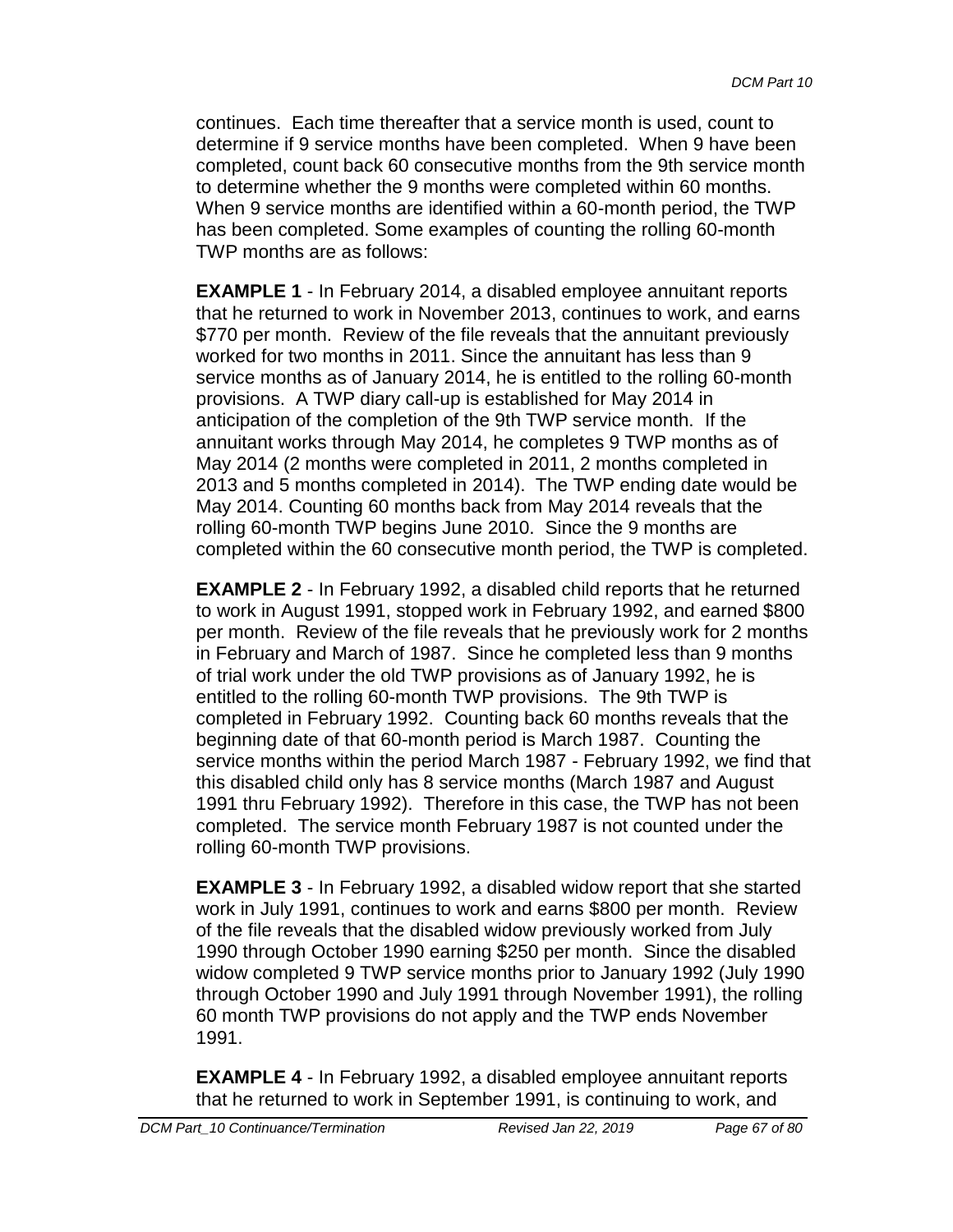earns \$250 per month. A review of the folder reveals that this is a subsequent period of entitlement prior to January 1992. It is determined that the annuitant's most recent work activity beginning in September 1991 is below SGA; therefore, disability continues September 1991 on. Because the annuitant's subsequent period of entitlement continues through January 1992, he is entitled to a TWP under the new provisions. A TWP diary call-up is established for May 1992 in anticipation of the completion of the 9th TWP service month.

**EXAMPLE 5** - In March 2015, disabled employee annuitant reports that he returned to work November 2014, continues to work, and earns \$780 per month.

A review of the folder reveals that this annuitant is in a subsequent period of entitlement. A counting disability review determines that the disability has ceased due to SGA. Since the work was SGA as of January 2014, or earlier, this annuitant is not entitled to TWP and a disability cessation applies.

# **10.5.6 The Re-entitlement Period**

- A. General
	- 1. The re-entitlement period is an addition period after the nine months of trial work during which the annuitant may continue to test his or her ability to work if he or she has a disabling impairment(s).
	- 1a. Effective 1/92 the re-entitlement period (EPE) begins the month after the 9th service month completed within 60 consecutive months.
	- 2. The disability annuity of an employee, child, or widow(er) will not be paid for -
		- (i) Any month, after the third month, in this period in which the annuitant does substantial gainful activity; or
		- (ii) Any month in this period in which the annuitant works for an employer covered by the Railroad Retirement Act.
	- 3. The disability annuitant of an employee will not be paid for any month in this period in which the employee annuitant earns more than the current monthly disability earnings limit (refer to the chart in **FOM1 1125.5.2** for the monthly and annual earnings limits).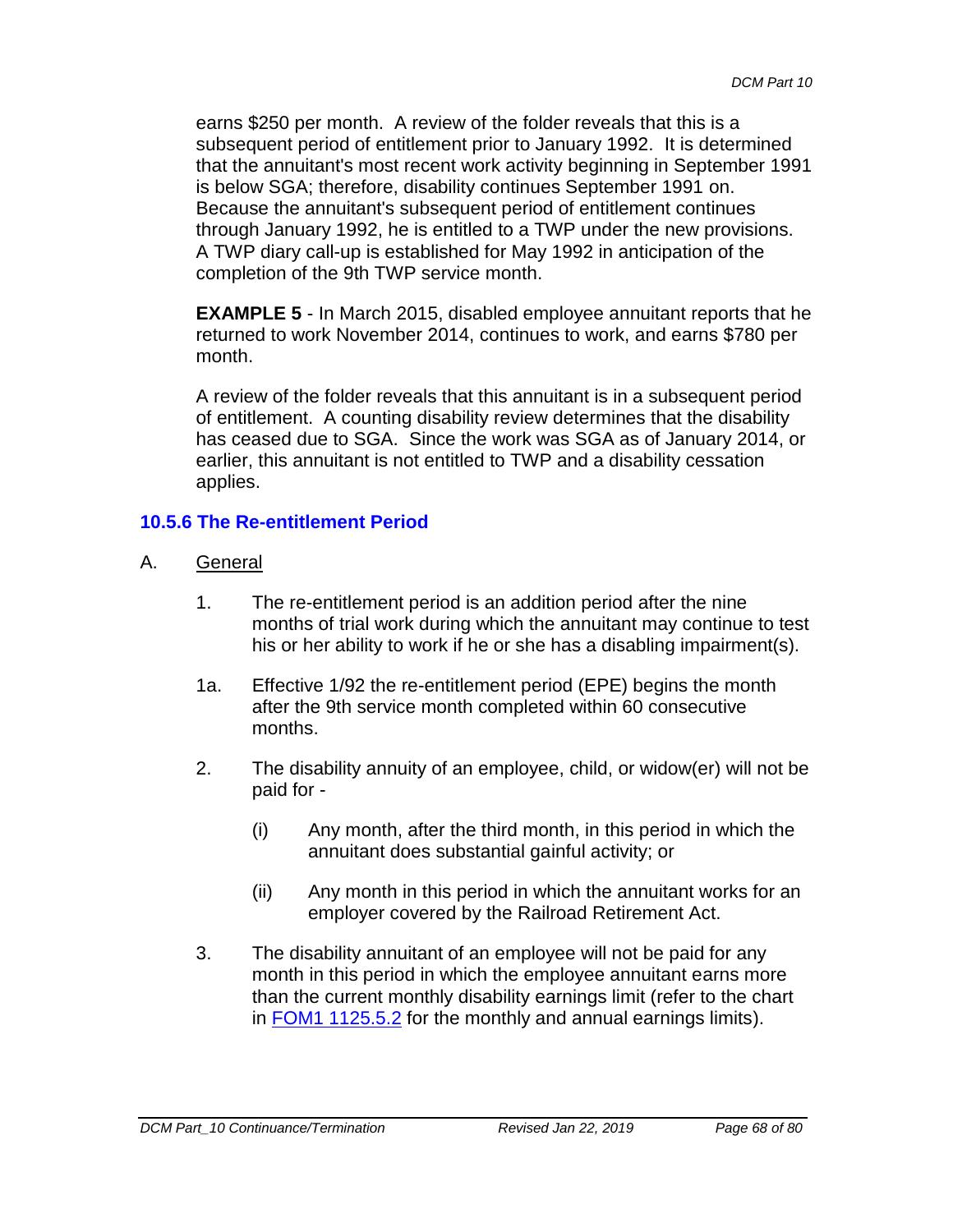- 4. If the disability annuity of any annuitant is suspended because of work during the trial work period or re-entitlement period, and the disability annuitant discontinues that work before the end of either period, the disability annuity may be reinstated again without a new application or a new determination of disability.
- B. When the re-entitlement period begins and ends The re-entitlement period begins with the first month following completion of nine months of trial work but cannot begin earlier than December 1, 1980. Effective January 1992, the re-entitlement period (EPE) begins the month after the 9th service month completed within 60 consecutive months. It ends with whichever is earlier:
	- 1. The month before the first month in which the annuitant's impairment(s) no longer exists or is not medically disabling; or
	- 2. The month before the first month of SGA earnings after the 36th month following the TWP.

If the annuitant employee does not perform any SGA after the 36-month period, the extended period of eligibility continues indefinitely and payment continues if all other eligibility factors are met.

**NOTE**: If an employee is considered not disabled due to SGA after the TWP, benefits are then placed in suspense for the months of earnings over the current monthly disability earnings limit after deduction of disability related work expenses and reinstated for months with earnings less than the current monthly disability earnings limit during the remaining months of the 36-month period.

Reinstatement of payments can occur only within 37 months following the 9th month of the TWP. If the individual's work attempt does not end until after 37 months following the TWP, he/she would have engaged in SGA in the 37th month and his/her re-entitlement period would have ended.

**EXAMPLE**: John Smith completes the TWP in December 1987. He was working at an SGA level in December 1987. His re-entitlement period began January 1, 1988 and he continued to perform SGA in each of the first thirty-six consecutive months of the re-entitlement period and each month thereafter. His re-entitlement period ends December 31, 1990 the thirty-sixth month after completion of the TWP.

The old (15 month re-entitlement period) rule still applies if we are processing a retroactive SGA cessation, and: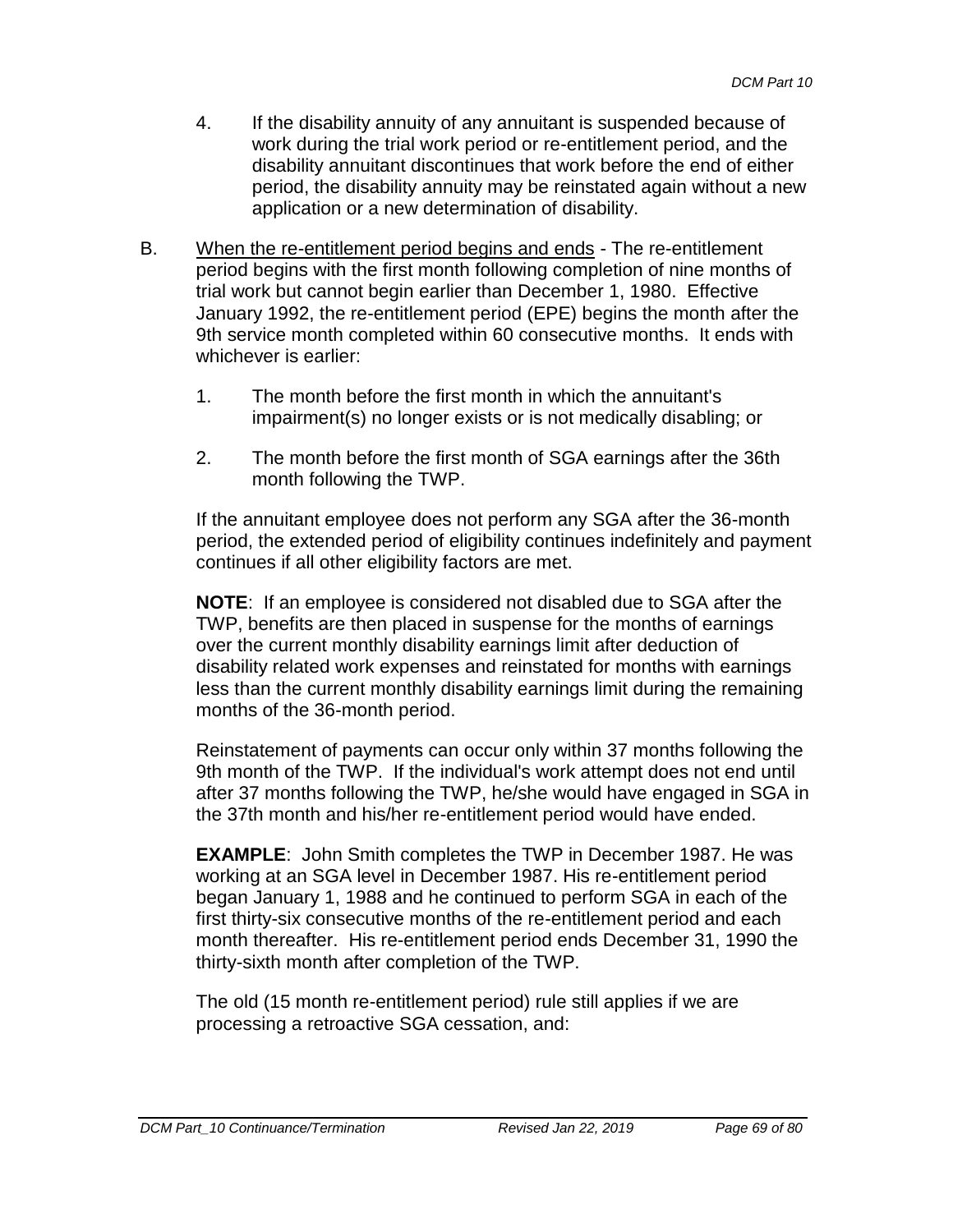- a. the first month of the extended period of eligibility (EPE is October 1986, or earlier (i.e., the 15th month of the EPE is December 1987, or earlier), and
- b. no benefits are payable after December 1987 due to SGA.

# **10.6 Notices**

### **10.6.1 Content Of Termination Notice**

When it has been determined that entitlement to an annuity has ended because of disability cessation, a written notice of the decision to terminate must be released to the annuitant or representative payee within 30 days of the termination decision. This must allow the annuitant a specified period (always a minimum of 30 calendar days) to respond to our notice before the termination is processed.

Each notice must contain the following:

- The date of cessation of disability.
- A detailed summary of the evidence and rationale upon which the decision is based.
- The effective dates of annuity, freeze and/or Medicare termination.
- If applicable, an explanation that any annuity payments received for months after the effective date of termination are erroneous and must be repaid, unless conditions for waiver are met, and will be the subject of a future notice.
- An opportunity for the annuitant or representative payee to submit evidence within a specified period to support continuance of disability before the decision to terminate becomes final.
- The stipulation that, if the annuitant does not respond in writing within the specified period, that the decision to terminate would become final.
- The right to appeal the decision after it becomes final (do not use AB-25) back).

**NOTE**: In many cases payments will be in suspense at the cessation effective date, so overpayments usually will not exist. However, in the event that there is an overpayment, the folder will be released to the adjudication unit after termination action has been completed for preparation of an overpayment notice according to current procedure.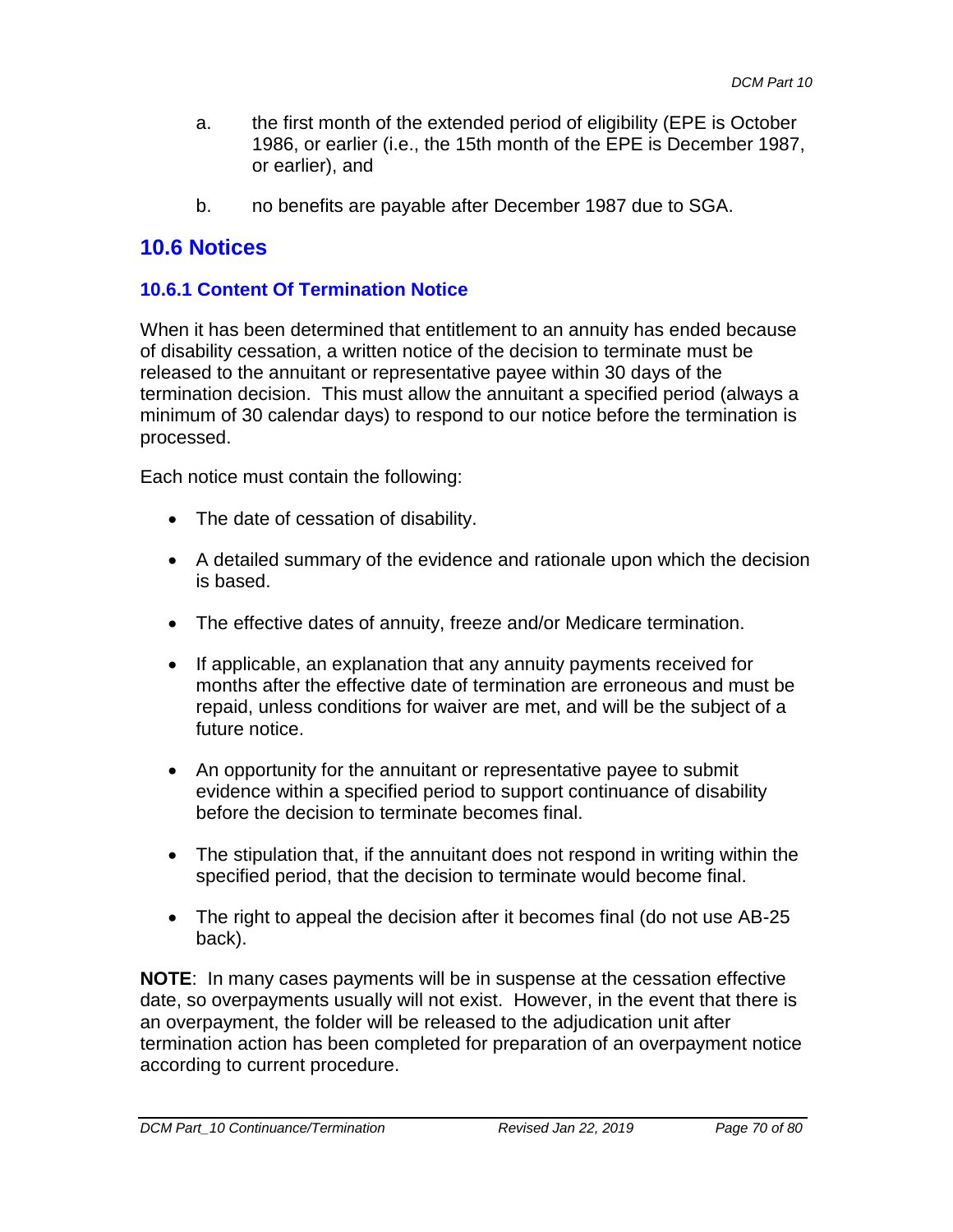### **10.6.2 Special Situations**

#### A. Death of Annuitant Causes Termination

No written notice is needed with an annuitant's entitlement to an annuity ends because of his death. In addition, a written notice of the decision to terminate a spouse's annuity is not required when the employee dies and SSA has jurisdiction of survivor benefits.

#### B. Coordination of Joint Freeze Decisions with SSA

Take the following action when coordinating a termination decision with the Social Security Administration.

Joint Freeze Cases - The Board is responsible for development and arriving at a decision. The decision is then sent to SSA for coordination. If SSA indicates they do not wish to handle the case at this time, we will finalize our decision and send SSA a copy of the decision and the evidence on which it was based. Use Form G-26F for transmitting this material.

SSA-415 Case - If a case is called-up for review and the decision was based on SSA's evidence, we must ask SSA if their review has been done and if so, to send a copy of their decision. I f no review as been conducted by SSA, we will develop and make our own decision. Once the decision is finalized, we will send SSA a copy of the decision and the evidence on which it was based.

#### C. Competing Claimants or Third Party Information Causes Termination

When an individual other than the annuitant or his payee submits information which would cause termination of an annuity, have the field attempt to verify the information from the annuitant or payee directly. If the field is able to verify the information, prepare a termination FAST transaction and G-811 if applicable, to stop the next check and release a letter explaining the termination. That letter should be released within 30 days of the termination decision and must have AB-25 appeals backing. If the field is unable to obtain the information from the annuitant or payee directly, handle the case in the manner described below.

Whenever there are competing claimants or third party informants who submit information which would cause the termination of an annuity, a written notice of the decision to terminate must be sent at least 30 days before the annuity is terminated. This 30 day notice should allow the annuitant or representative payee 30 calendar days to respond to our letter before a FAST transaction is processed.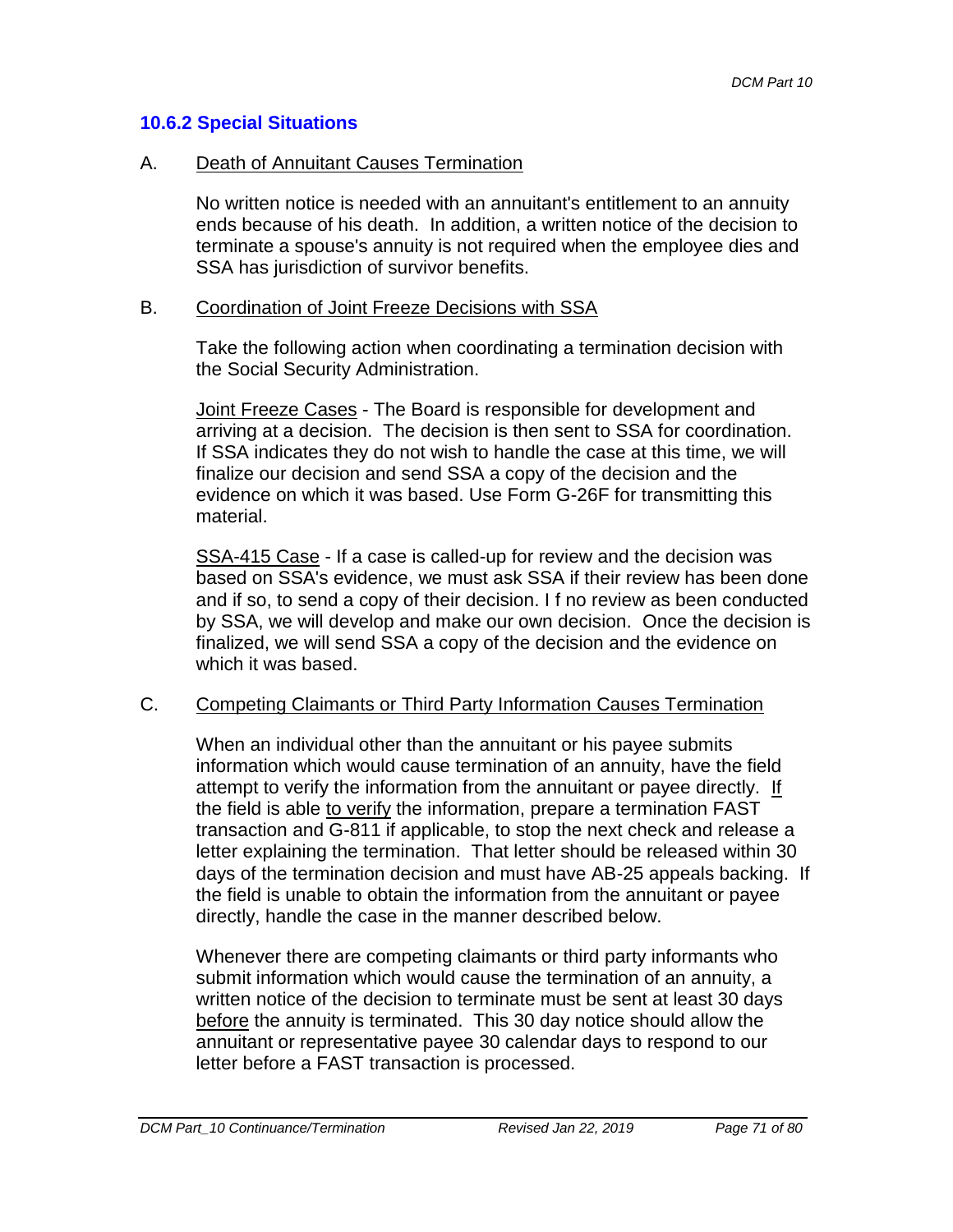The advance notice should inform the annuitant or representative payee of:

- The reasons for the annuity termination; AND
- The fact that the annuitant or representative payee has 30 days to submit any evidence or writing which he wants the Board to consider in a review; AND
- The fact that payment of the annuity will either cease or a decision to continue payment shall be made after the Board considers any evidence or writing submitted within the 30 day period and if no evidence is received within this time, the annuity will be terminated as scheduled.

This initial notice should not have AB-25 appeals backing. See 10.6.5 below for action to be taken when any significant evidence or writing is submitted as a result of this notice. See 10.6.4 below for action to be taken when no significant evidence or writing is submitted.

# **10.6.3 Maintenance Of The Folder After Notice Is Released**

The DPS examiner will prepare an advance-dated G-811, if appropriate. This form, together with both copies of G-325a, will be held with the folder in DPS. A call-up will be set to allow any evidence the annuitant may have submitted to match the folder UP TO 15 DAYS after the specified period has ended.

# **10.6.4 Annuitant Does Not Submit Evidence Within Specified Period**

If no written request for review or additional evidence is received at the expiration of the call-up, the DPS examiner will process the FAST transaction and release the G-325a and G-811 as scheduled.

# **10.6.5 Request For Reconsideration Of A Decision To Terminate**

When evidence or writing is submitted to the Board as a response to the notice to terminate, take action as described below:

#### A. Request for Reconsideration Received Before the Payment Termination Date but Reconsideration Determination not Made by Payment Termination Date

If a request for reconsideration is timely received, but a reconsideration determination has not been made by the payment termination date, the following action should be taken:

Terminate the annuity the day after the payment termination date using FAST termination code 08 or 20. No letter to the annuitant is necessary at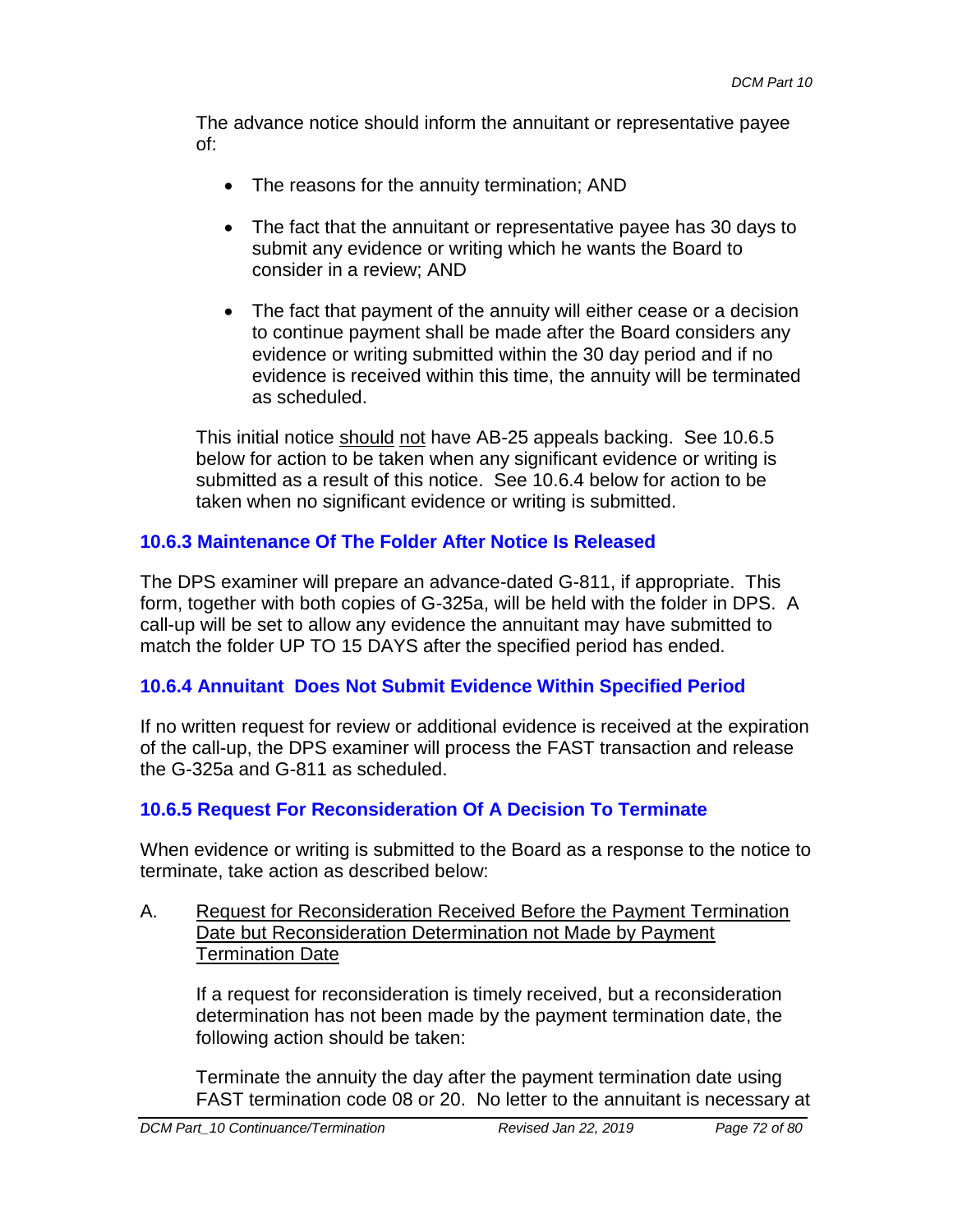this time because the initial cessation letter advised the annuitant that his or her annuity would be terminated if a favorable determination is not made by the payment termination date.

If the reconsideration determination when rendered is favorable, the annuity should be reinstated following the procedure in RCM 8.6 for reinstating an annuity. If the reconsideration is unfavorable, the annuitant should be sent a letter advising of the decision. Appeals code paragraph 189 should be used in the letter.

### B. Request for Reconsideration Received After the Payment Termination Date

Payments should be terminated the day after the payment termination date.

If an acceptable request for reconsideration is received after the payment termination date and payments have not been terminated, payments should be terminated pending the reconsideration determination.

If an acceptable request for reconsideration is received after payments have been terminated, do not reinstate payments unless the reconsideration determination, when rendered, is favorable.

If the reconsideration determination is favorable, reinstate the annuity following the procedure for reinstating an annuity. If the reconsideration determination is unfavorable, the annuitant should be sent a letter advising of the decision. Appeals code paragraph 189 should be used in the letter. Also, if the annuity was not timely terminated, take appropriate action regarding the overpayment.

**NOTE**: The Social Security Disability Benefits Reform Act of 1984 (P.L. 98-460) enacted on October 9, 1984, does provide specified beneficiaries with the option to elect to continue receiving disability benefits and Medicare coverage, if applicable, pending a reconsideration and/or a hearing decision before an Administrative Law Judge (ALJ) on a medical cessation determination. Any continued benefits paid are overpayments subject to recovery if the medical decision is upheld on reconsideration or appeal.

Unlike the Social Security Administration, we cannot allow payments to continue while a reconsideration determination is pending because the Railroad Retirement Act does not have a comparable provision. Payments under the Railroad Retirement Act must be terminated the day after the payment termination date, and subsequently reinstated if the reconsideration determination is favorable.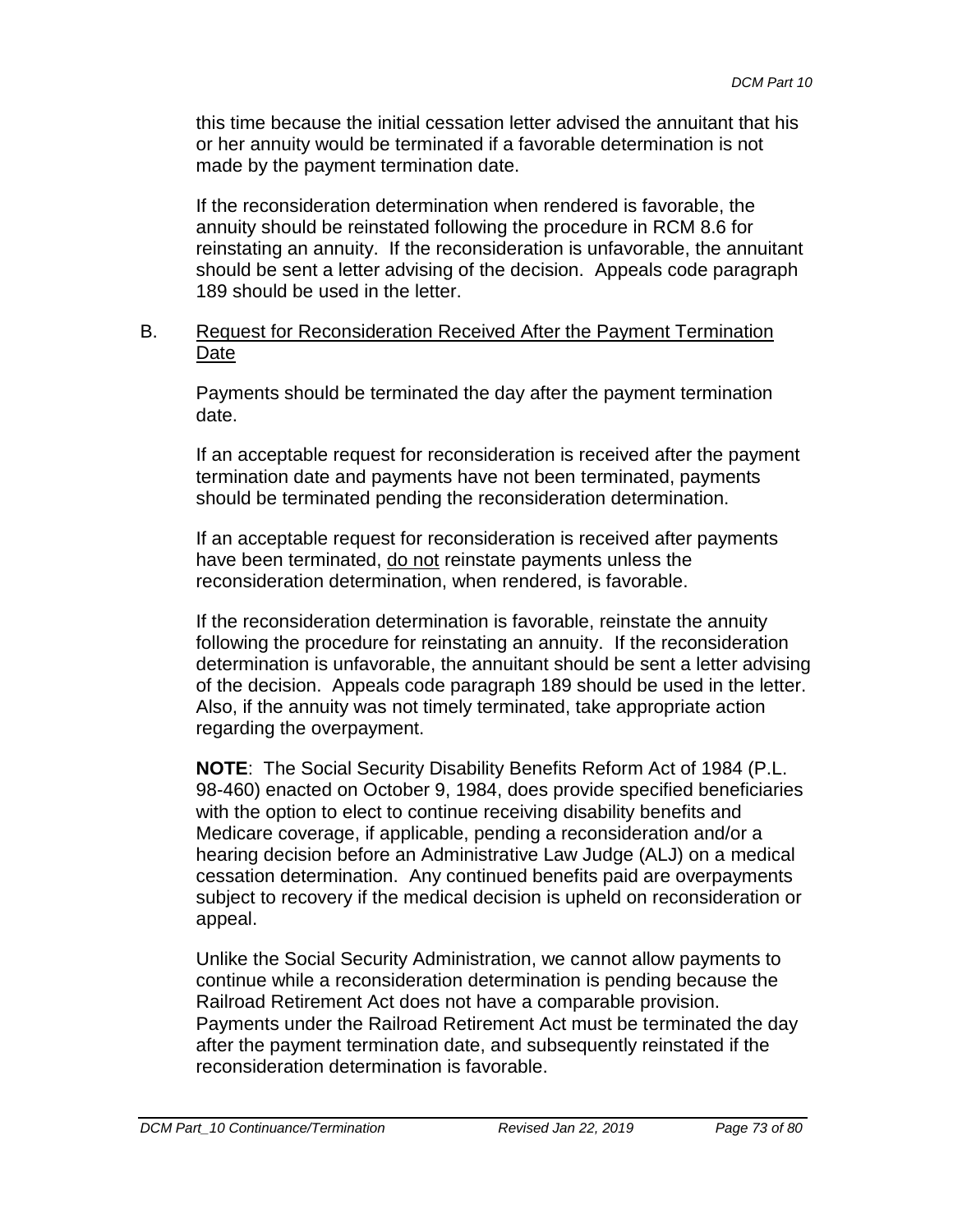### **10.6.6 Notifying DQRRB's Of Termination When TWP, Re-entitlement Period And Extended Medicare Provisions Apply**

DPS will prepare an RR and/or SS Act disability termination notice at the time Form G-325a is prepared, recording SS Act disability cessation in the manner outlined in this chapter. When the DQRR's disability ceased because of SGA, DPS will include information in the cessation notice about the TWP, Reentitlement Period and/or the extended Medicare coverage and its ending date if it is before age 65.

Special language about the reason for adjustment must be included in the adjustment notices when one of these special rules apply. The following are samples of language that could be used to explain these provisions.

- A. Inserts for items B, C, D and E
	- 1: the month and year SS Act disability CEASED (item 7b of G-325a)
	- 2: the last month and year of extended Medicare coverage
	- 3: the thirty-sixth month and year of the re-entitlement period
	- 4: the last month and year in the re-entitlement period
	- 5: months after the 3rd month in the re-entitlement period, through the 36th month in the re-entitlement period, in which SGA was performed
	- 6: the first month after the 3rd month in the re-entitlement period but before the 36th month in which SGA ceases to be performed
	- 7: the first month after the 3rd month in the re-entitlement period in which SGA was performed
	- 8: date of notice by DPS that SS Act disability ceased
- B. Sample Language for Use by DPS in SS Act Cessation Notices to DQRRB's Not Entitled to a Re-entitlement Period

"Your disability Medicare coverage will continue for up to 24 months after 1 \_\_\_\_\_ unless your condition improves. This means that your coverage will end after 2 \_\_\_\_\_. You will be billed every 3 months for your medical insurance premiums; please pay them promptly to avoid duplicate billing or loss of coverage for failure to pay on time."

C. Sample Language for Use by DPS in SS Act Cessation Notices to DQRR's Entitled to a Re-entitlement Period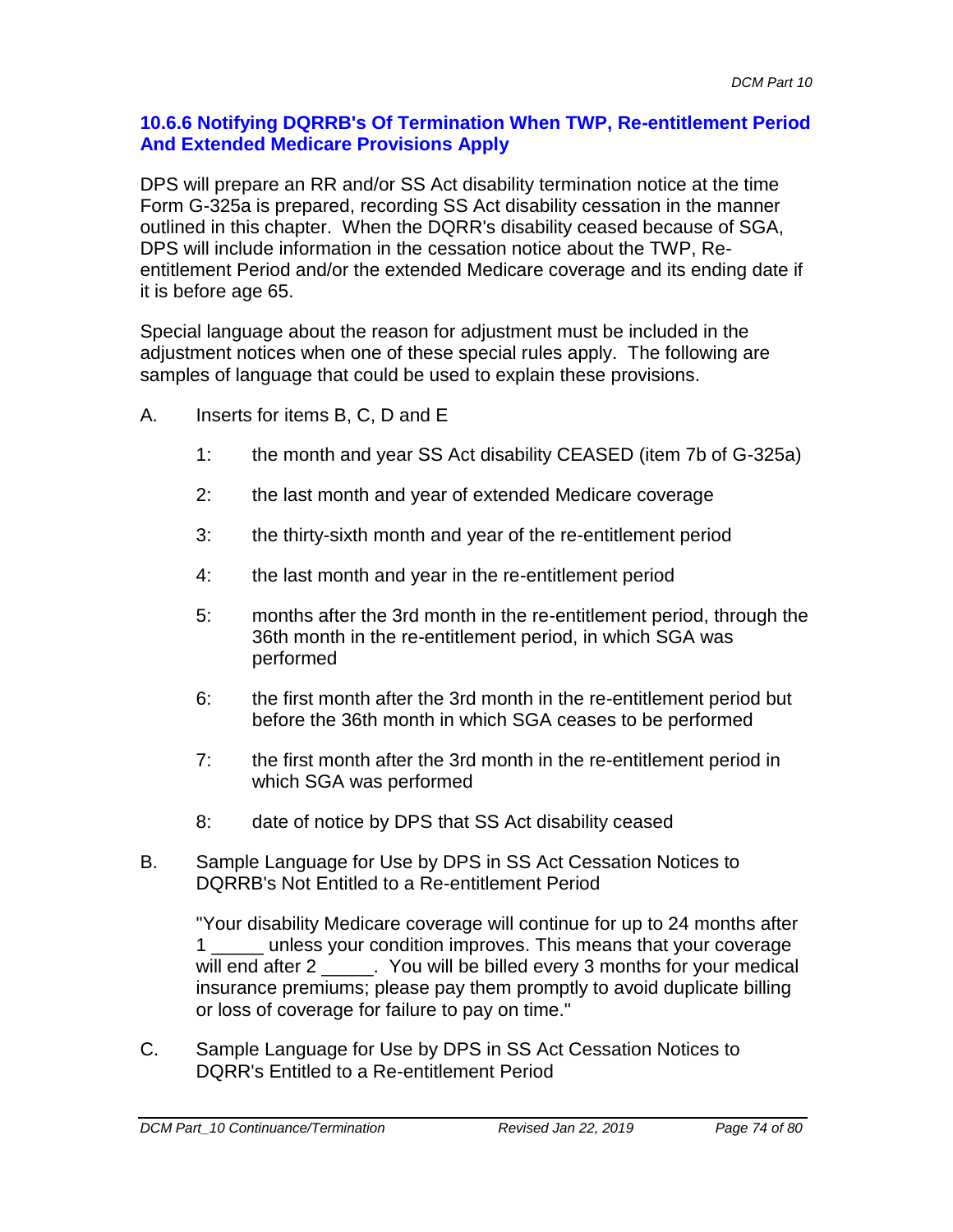- 1. The Re-entitlement Period has not Expired
	- a) SGA Causes Suspension During the Re-entitlement Period

"If your condition forces (you) (\_\_\_\_\_\_\_) to stop or limit working through 3 \_\_\_\_\_\_\_, your annuity may be paid for those months through 3 \_\_\_\_\_\_\_ in which this work stopped or was reduced below a certain level. Notify the nearest district office of the Board if this occurs.

In addition (your) (\_\_\_\_\_\_\_'s) coverage will continue for up to 24 additional months after 4 \_\_\_\_\_\_\_, unless (your)(his)(her) condition improves. This means that Medicare coverage will end after 2 \_\_\_\_\_\_\_.

b) No SGA After 3rd Month of Reentitlement Period Prevents Suspension

> "Although (your) (  $\qquad$  's) disability under the SS Act ceased because of work on 1 \_\_\_\_\_\_\_, an increased amount in your annuity may still be paid through 4 since (you are)(he is)(she is) not working. If (you begin)(he begins)(she begins) working again, notify the nearest district office of the Board.

In addition, (your) (\_\_\_\_\_\_\_'s) disability Medicare coverage may continue unless (your)(his)(her) condition improves or (you begin)(he begins)(she begins) working after 3  $\frac{1}{2}$   $\frac{1}{2}$   $\frac{1}{2}$   $\frac{1}{2}$   $\frac{1}{2}$   $\frac{1}{2}$   $\frac{1}{2}$   $\frac{1}{2}$   $\frac{1}{2}$   $\frac{1}{2}$   $\frac{1}{2}$   $\frac{1}{2}$   $\frac{1}{2}$   $\frac{1}{2}$   $\frac{1}{2}$   $\frac{1}{2}$   $\frac{1}{2}$   $\frac{1}{2}$   $\frac{1}{2}$   $\frac{1}{2}$   $\frac{1}{2}$   $\frac{1}{2}$ 

- 2. The Re-entitlement Period has Expired
	- a) SGA After 3rd Month of Re-entitlement Period

"Although (you) SS Act disability ceased on 1 \_\_\_\_\_\_\_, because of work, (your)(his)(her) disability Medicare coverage will continue until 2 \_\_\_\_\_\_ unless (your)(his)(her) condition improves. You will receive a separate notice if we owe you money of if you are overpaid."

b) No SGA After 3rd Month of Re-entitlement Period

"Although (your) (  $\qquad$  's) SS Act disability ceased on 1 \_\_\_\_\_\_, because of work, an increased amount in your annuity was still payable through 3 \_\_\_\_\_\_\_ since (you)(he)(she) had not worked. This amount is no longer payable. You will receive a separate notice if we owe you money or if you are overpaid.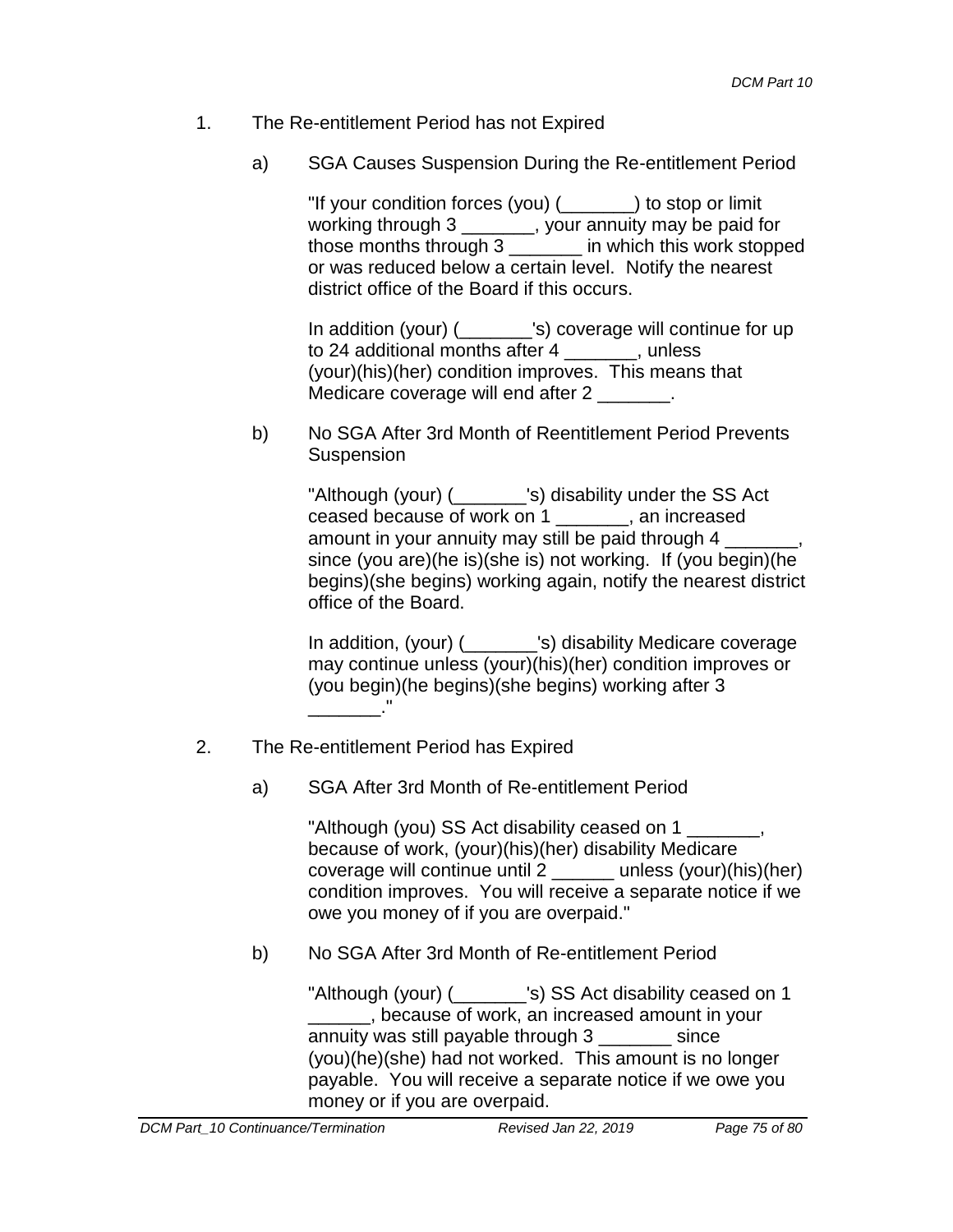However, (your)(his)(her) disability Medicare coverage will continue through 2 \_\_\_\_\_\_\_, unless (your)(his)(her) condition improves."

- 3. Miscellaneous IRWE Sample Language For Use by DPS
	- a) Allow IRWE Insufficient to Reduce Earnings Below SGA Level

"Although (you)(\_\_\_\_\_\_\_) reported impairment related work expenses which we allowed, they were not enough to reduce (your) (\_\_\_\_\_\_\_'s) earnings below the monthly amount usually considered to be substantial gainful work."

b) "Although (you)( ) reported impairment related work expenses, we cannot allow them because they do not meet the definition of impairment related work expenses."

# **10.7 Medicare**

### **10.7.1 Termination Of SMI Coverage**

A. General Rule - When an annuitant recovers from disability, SMI coverage ends with the later of:

The last month of entitlement to a monthly disability benefit, or

The month after the month the beneficiary is notified in writing of the termination of monthly disability benefits.

B. Extended Medicare Coverage - Beginning December 1, 1980, Medicare coverage may continue for up to 24 additional months but only if disability is terminated solely due to SGA. This provision is part of Public Law 96- 265, the SS Disability Amendments of 1980.

### **10.7.2 How To Apply Extended Medicare Coverage**

If the annuitant is not entitled to a TWP, the extended Medicare coverage begins the first month after the disability benefit entitlement ends due to SGA.

If the annuitant is entitled to a re-entitlement period, the extended Medicare coverage begins the first month after the end of the re-entitlement period. (See 10.5.5) In this case, Medicare coverage would run 48 months after the beneficiary returned to SGA. That is the 9-month TWP plus the 15-month reentitlement period plus the 24 months of extended coverage.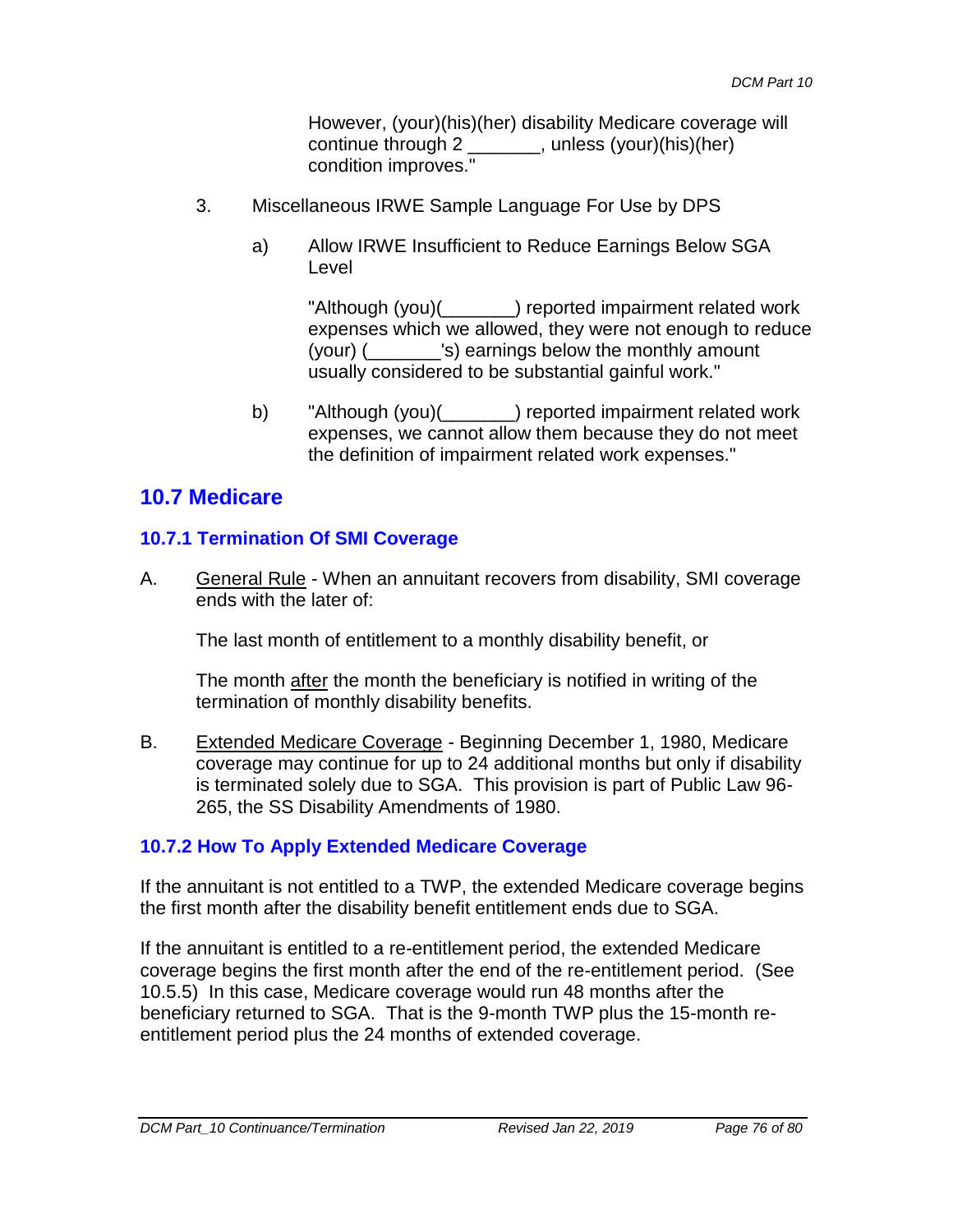**NOTE**: If medical recovery occurs at any point during the TWP or Re-entitlement period, Medicare coverage ceases according to the general rule in DCM 10.7.1(A).

## **10.7.3 Who Is Eligible For Extended Medicare Coverage**

All railroad retirement or survivor disability Medicare beneficiaries whose disability terminates under SS Act rules (DQRRB's) because of SGA are entitled.

# **10.7.4 Mechanical Termination Of Medicare Coverage**

The following action is required to ensure that Medicare will terminate mechanically at the end of the applicable extension period:

1) If CHICO shows a disability annuity in current pay status or suspense

Prepare Form G-96, enter termination code "20" in item 7. Enter the last month of disability annuity entitlement in item 12.

Reminder - When terminating a suspended annuity, do not enter an "X" in item 10.

2) If CHICO shows annuity terminated, but either no termination effective date is shown, or the termination effective date is earlier than the one presently on record

Prepare Form G-96 (same as above). Enter termination code "20" in item 7 and last month of disability annuity entitlement in item 12.

3) If CHICO shows annuity terminated and the termination effective date in the record is correct or earlier than the correct effective date

Prepare Form G-811. Enter activity code "51" in item 3. In item 8, enter event code "9" and the last month of disability annuity entitlement.

4) If no record on CHICO

Prepare Form G-811. Enter activity code "51" in item 3. In item 8, enter event code "9" and the last month of disability annuity entitlement.

5) If entitlement of a DQRRB annuitant terminates after the re-entitlement period due to SGA

Prepare Form G-811. Enter activity code "51" in item 3. In item 8, enter event code "9" and the last month of the re-entitlement period.

Following the action created by G-96 or G-811, the MIRTEL system will reflect a future HI/SMI termination date effective the 25th month after the last month f the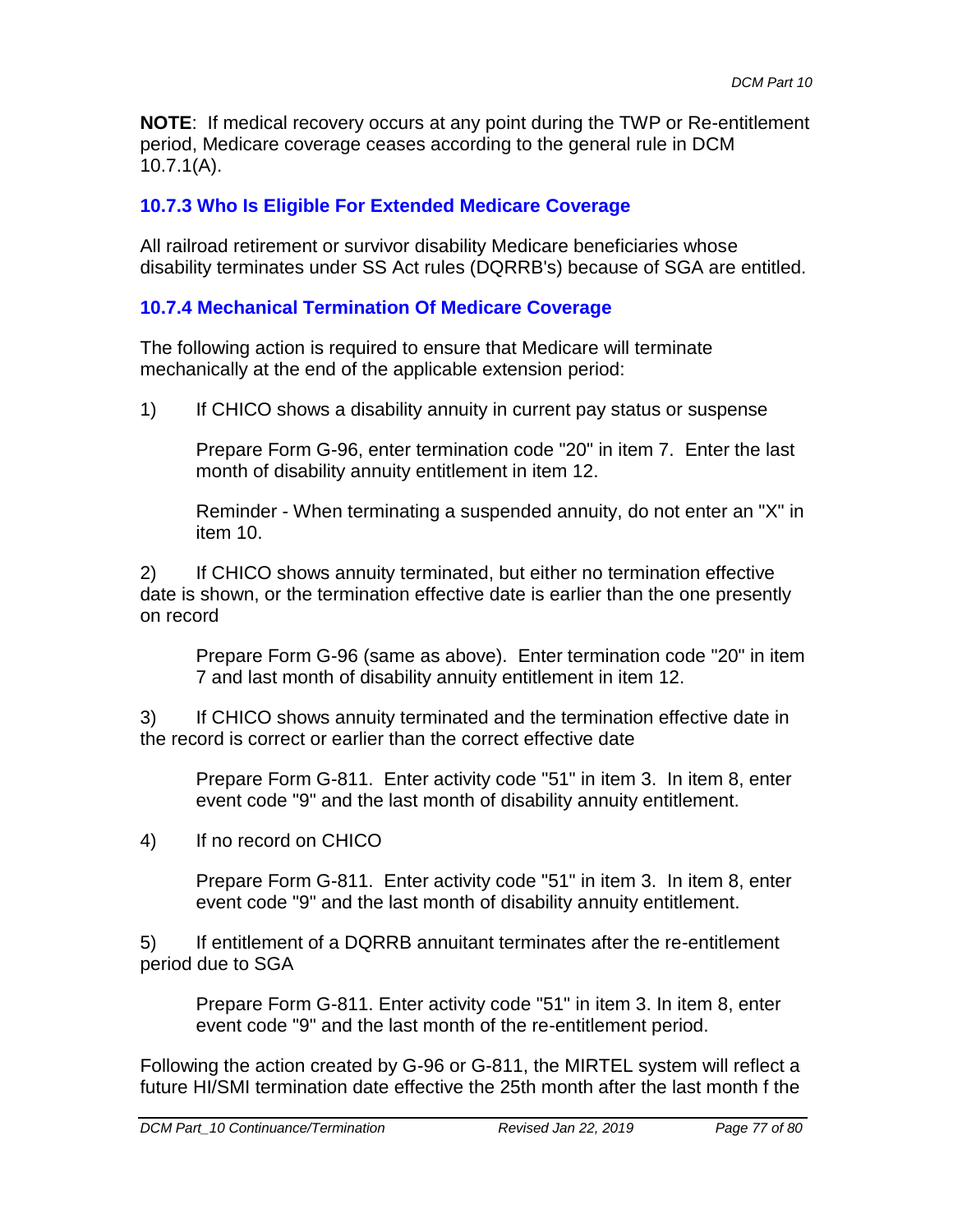re-entitlement period or disability annuity entitlement, and a term code "3". The record status will remain unchanged until the actual termination action processes. At the scheduled time of termination, the following action will occur:

If the beneficiary is an employee or spouse now over age 65 entitlement to Medicare based on the attainment of age 65 will override the scheduled termination. No manual action is necessary in these cases. The record will be mechanically cleared of the termination and entitlement will continue uninterrupted.

If the beneficiary is an employee or spouse not yet 65 or any other type beneficiary (widow(er), child, etc., regardless of age) Medicare will be terminated effective with the 25th month after "the last month of the re-entitlement period or disability annuity entitlement. The record status will become "90". The HI/SMI termination code shown would still be "3". A folder notice will be prepared showing the termination processing action completed. The reason for termination shown on the folder notice will be "cess of DIB".

If for any reason, it is determined that a termination action should not be taken when the record has been set up to do so, sent the case to MPS to remove the scheduled termination from the record.

If a beneficiary scheduled for Medicare termination becomes entitled to an annuity, Medicare premiums will automatically be deducted mechanically. Since the reinstated annuity is possibly not based on disability (e.g., a retirement annuity based on the 60/30 provisions), a referral will be produced for MPS:

"Alert - Annuity Adjusted During Medicare Extension Period."

MPS will determine whether or not Medicare deductions should continue.

# **10.8 Disability Related Work Expenses**

### **10.8.1 Overview**

The SS Act provides that the cost of what a person needs in order to work can be deducted from the earnings used to determine whether a disability annuitant has performed substantial gainful employment. The cost of these items and service, called impairment-related work expenses (IRWE), can be deducted even if the services and items are also needed for non-work activities.

Effective January 1, 1989, the cost of these same items and services can also be deducted from a disability annuitant's earnings which are used to determined whether work deductions must be imposed. Prior to the 1988 Amendments, these expenses were not deductible for this purpose. When these expenses are deducted for work deduction purposes, they are called disability related work expenses (DRWE).